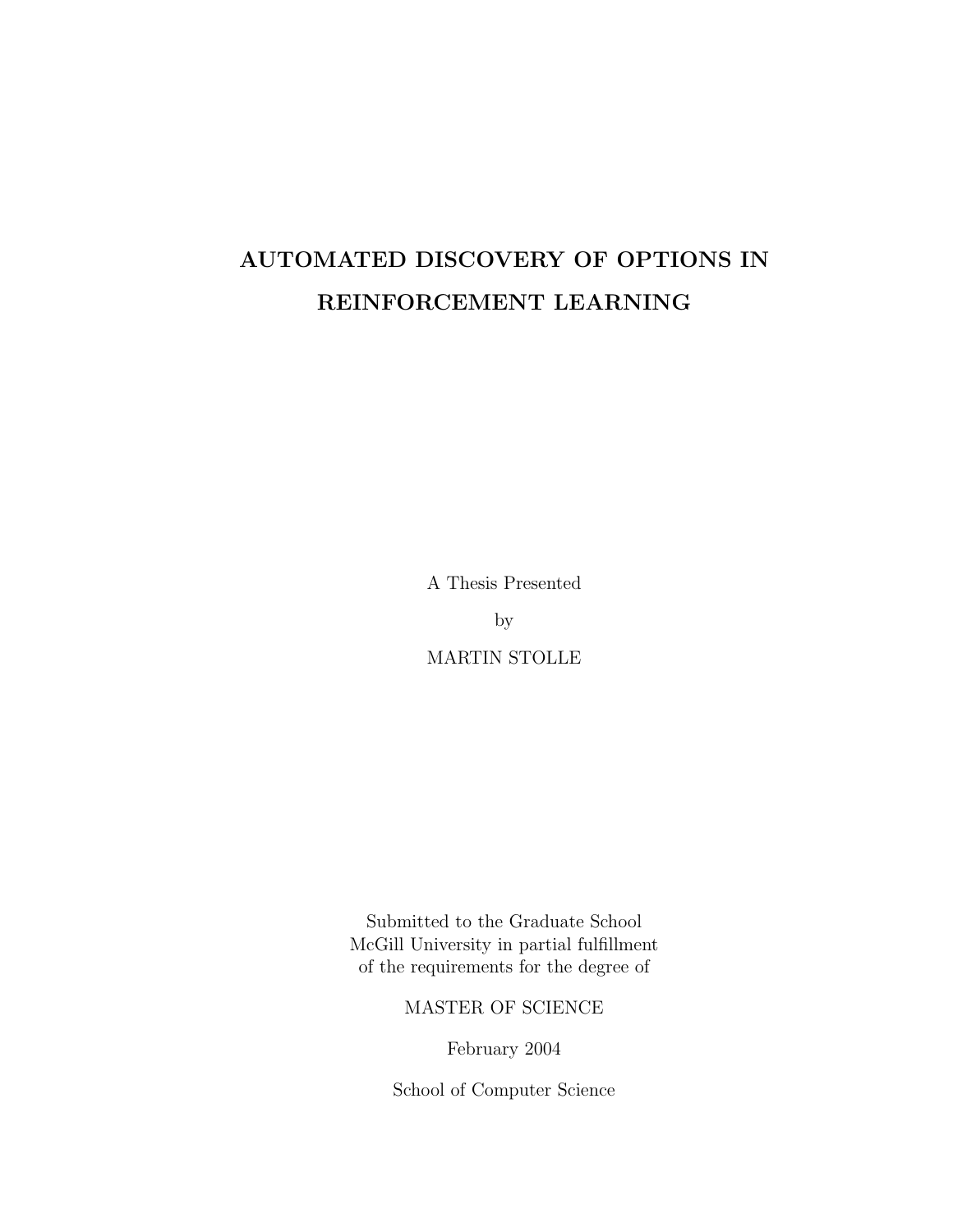$\copyright$  Copyright by Martin Stolle 2003

All Rights Reserved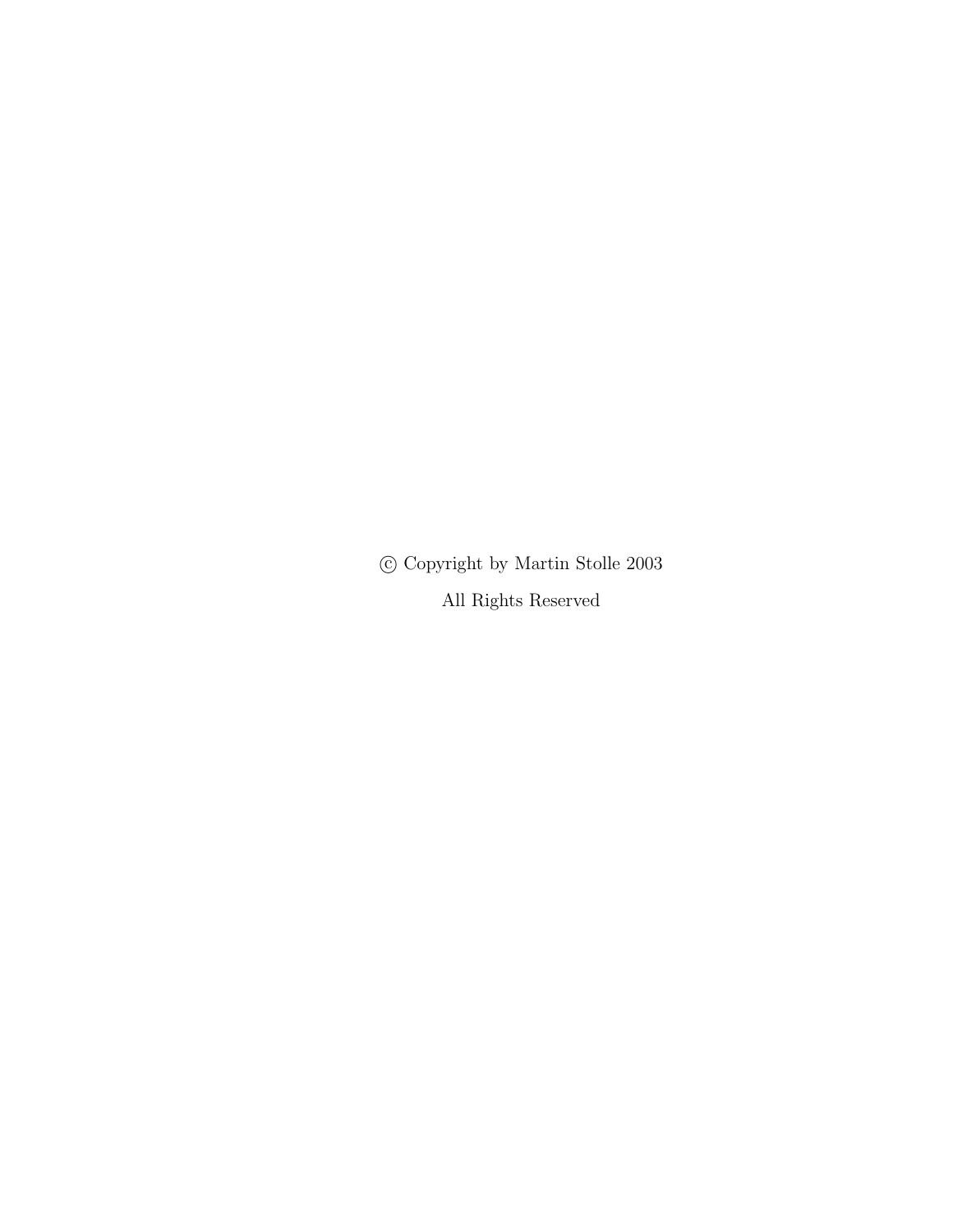# ACKNOWLEDGMENTS

I would like to thank my supervisor, Professor Doina Precup, for her guidance and support of my work starting even at the undergraduate level. Whenever possible, she was available for consultation and ready to help through her insights into the problems at hand. Her comments on this thesis were invaluable and resulted in a much clearer presentation of the ideas. Furthermore, I would like to thank Amy McGovern for her comments on earlier work and her generous offer to let me use her code for parts of the experiments. I would also like to thank Bohdana Ratitch for hints and tips during the coding of the learning algorithms and Francis Perron for his help on the French résumé.

Finally, I would like to give a special thanks to my parents for their love and support which only made this work and my studies abroad possible. Vielen lieben Dank!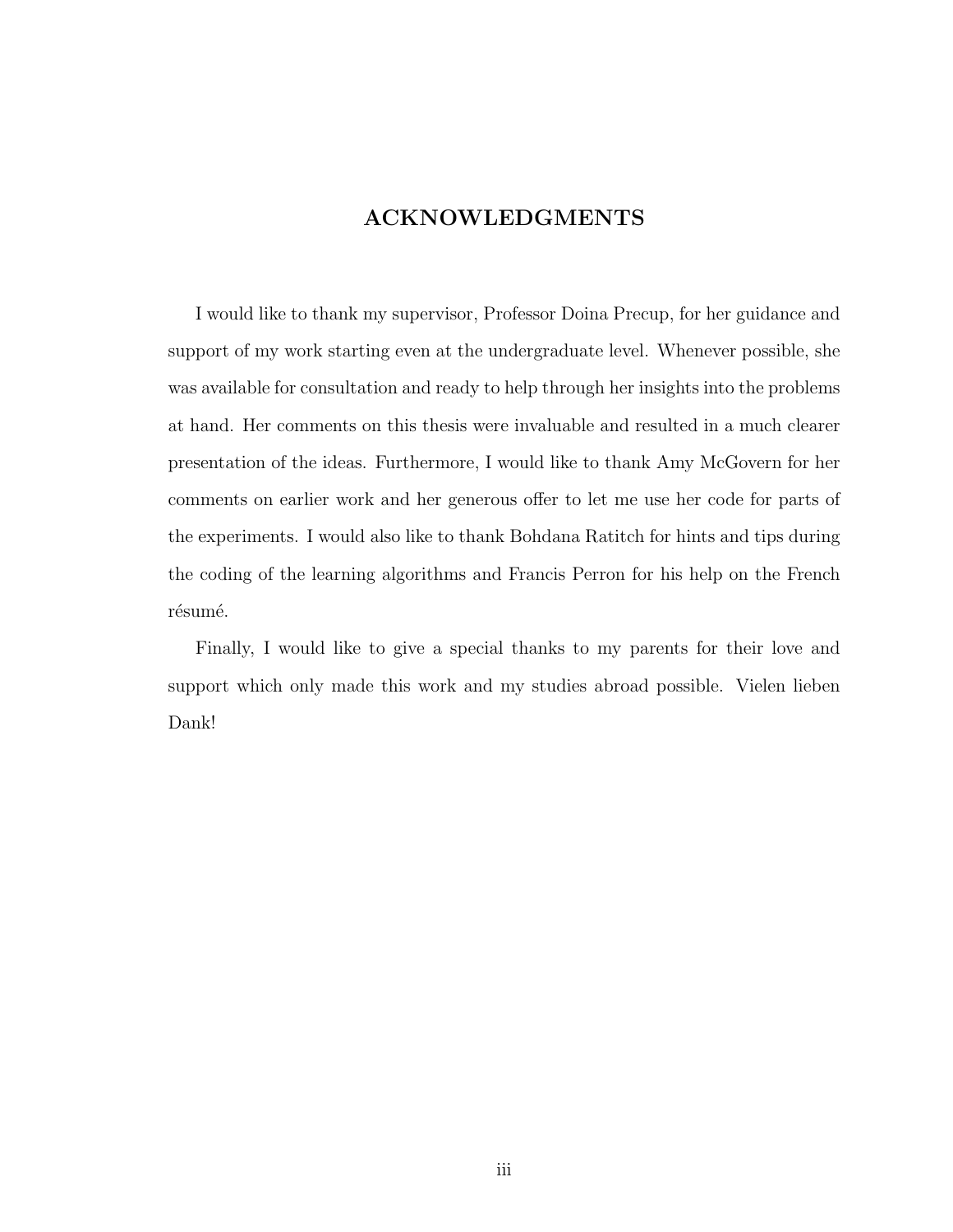# ABSTRACT

AI planning benefits greatly from the use of temporally-extended or macroactions. Macro-actions allow for faster and more efficient planning as well as the reuse of knowledge from previous solutions. In recent years, a significant amount of research has been devoted to incorporating macro-actions in learned controllers, particularly in the context of Reinforcement Learning. One general approach is the use of options (temporally-extended actions) in Reinforcement Learning [22]. While the properties of options are well understood, it is not clear how to find new options automatically. In this thesis we propose two new algorithms for discovering options and compare them to one algorithm from the literature. We also contribute a new algorithm for learning with options which improves on the performance of two widely used learning algorithms. Extensive experiments are used to demonstrate the effectiveness of the proposed algorithms.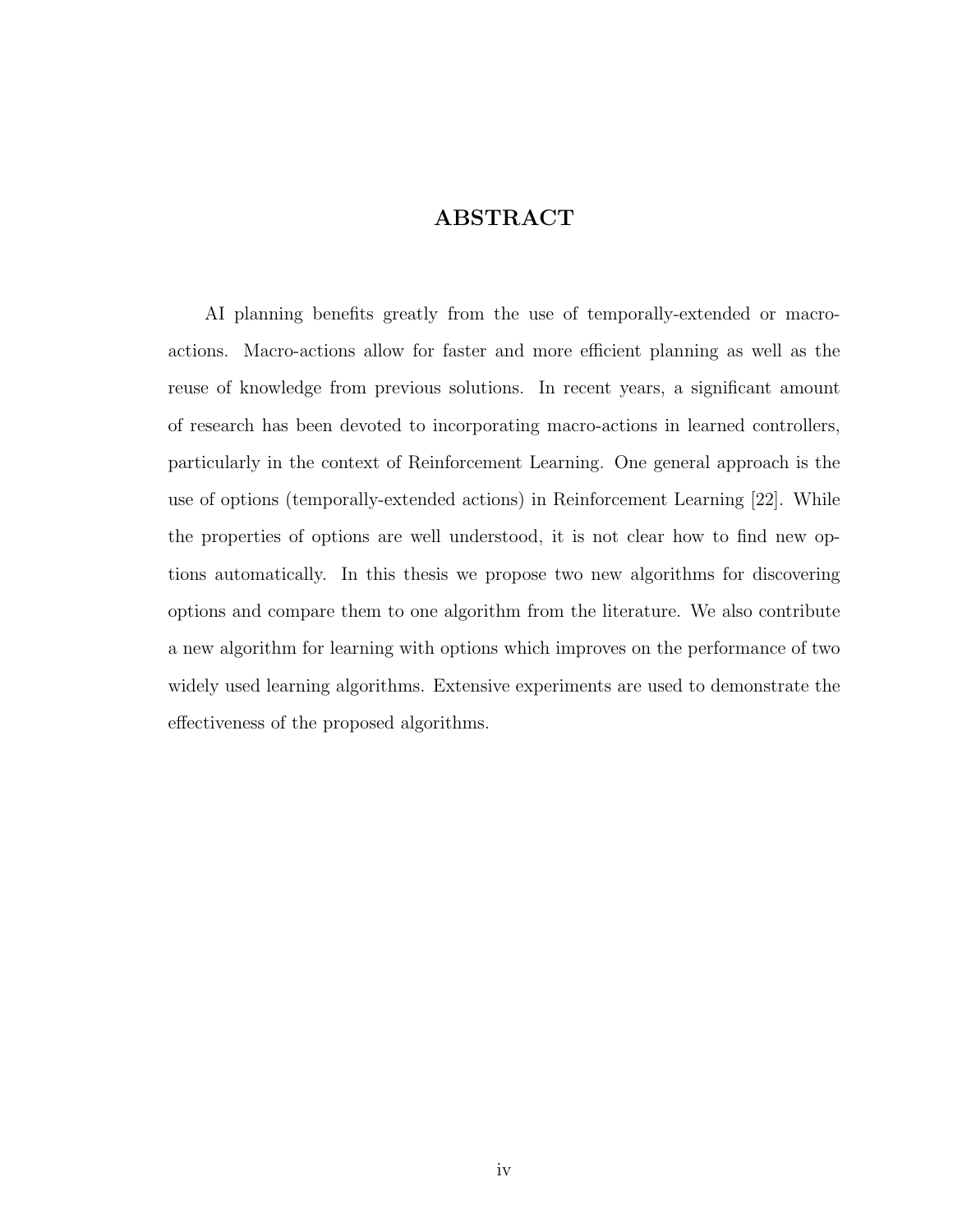## RESUME

La planification de l'IA bénéficie considérablement de l'utilisation des actions temporel-prolong´e ou des macro-actions. Les macro-actions tient compte d'une planification plus rapide et plus efficace aussi bien que la réutilisation de la connaissance de la solution précédente. Ces dernières années, une quantité significative de recherche a été consacrée à l'incorporation des macro-actions dans la contrôle appris, en particulier dans le contexte de l'apprentissage par renforcement. Une approche générale est l'utilisation des options (actions temporel-prolong´ees) dans l'apprentissage par renforcement. Tandis que les propriétés des options sont bien connu, il n'est pas clair comment trouver des nouvelles options automatiquement. Dans cette thèse nous proposons deux nouveaux algorithmes pour découvrir des nouvelles options et les comparons à un algorithme précédent. Nous contribuons également un nouvel algorithme pour apprendre avec des options qui est plus pèrformante que deux algorithmes d'étude largement répandus. Des expériences étendues sont employées afin de démontrer l'efficacité de ces algorithmes proposés.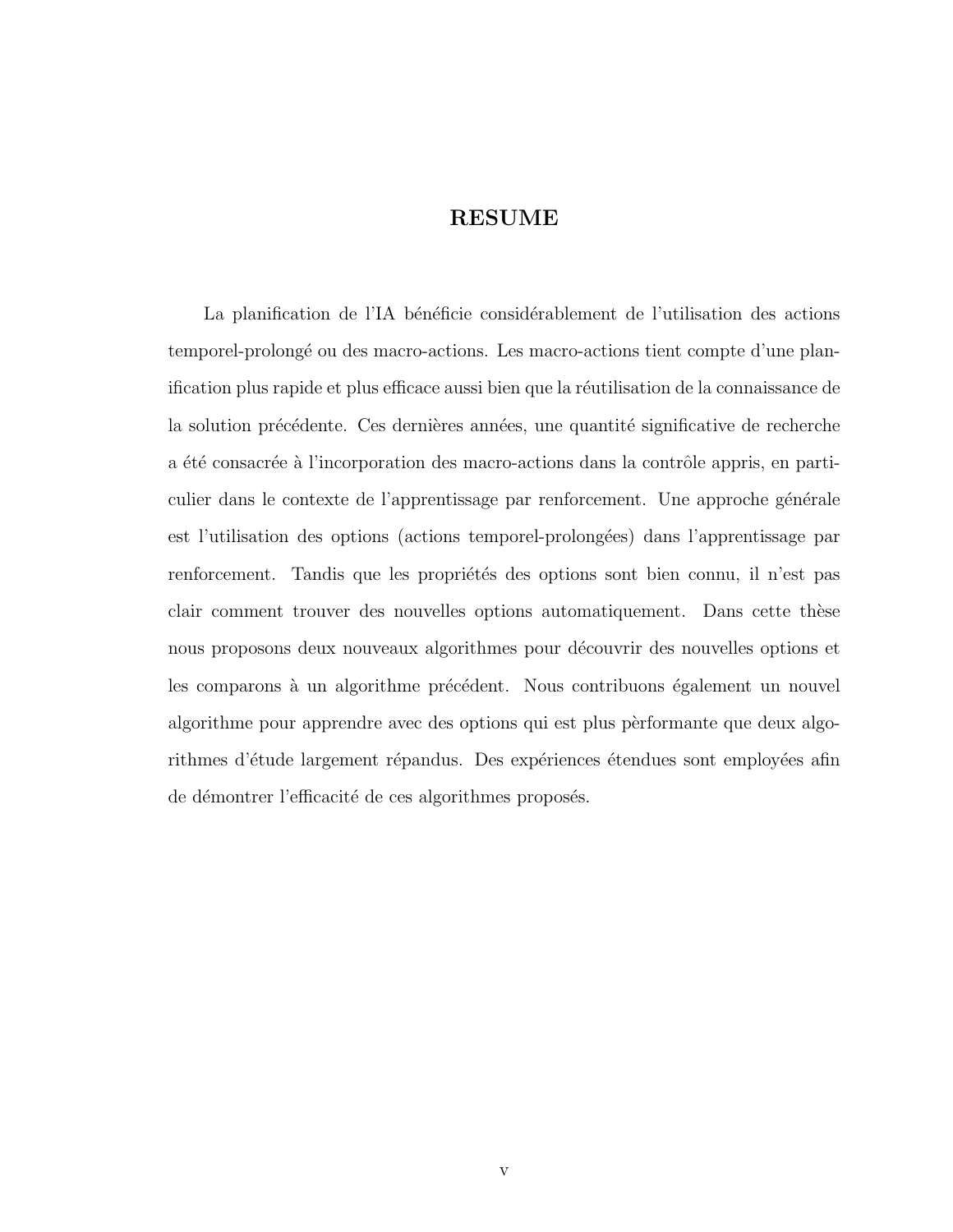# TABLE OF CONTENTS

|--|

|      |                   |                                                             |      | iii                                                 |  |  |  |  |
|------|-------------------|-------------------------------------------------------------|------|-----------------------------------------------------|--|--|--|--|
|      |                   |                                                             |      | iv                                                  |  |  |  |  |
|      | $\mathbf{V}$      |                                                             |      |                                                     |  |  |  |  |
| viii |                   |                                                             |      |                                                     |  |  |  |  |
|      |                   |                                                             |      | ix                                                  |  |  |  |  |
|      |                   | <b>CHAPTER</b>                                              |      | $\mathbf{1}$                                        |  |  |  |  |
|      |                   |                                                             |      | $\overline{\mathbf{4}}$                             |  |  |  |  |
|      | 2.1<br>2.2<br>2.3 |                                                             |      | $\overline{4}$<br>$6\phantom{.}6$<br>$\overline{7}$ |  |  |  |  |
|      |                   | 2.3.1<br>2.3.2<br>2.3.3<br>2.3.4<br>2.3.5<br>2.3.6<br>2.3.7 | MAXQ | 8<br>9<br>10<br>12<br>13<br>14<br>16                |  |  |  |  |
|      |                   | 2.3.8                                                       |      | 17<br>18                                            |  |  |  |  |
| 3.1  |                   |                                                             |      |                                                     |  |  |  |  |
|      |                   | 3.1.1<br>3.1.2                                              |      | 19<br>20                                            |  |  |  |  |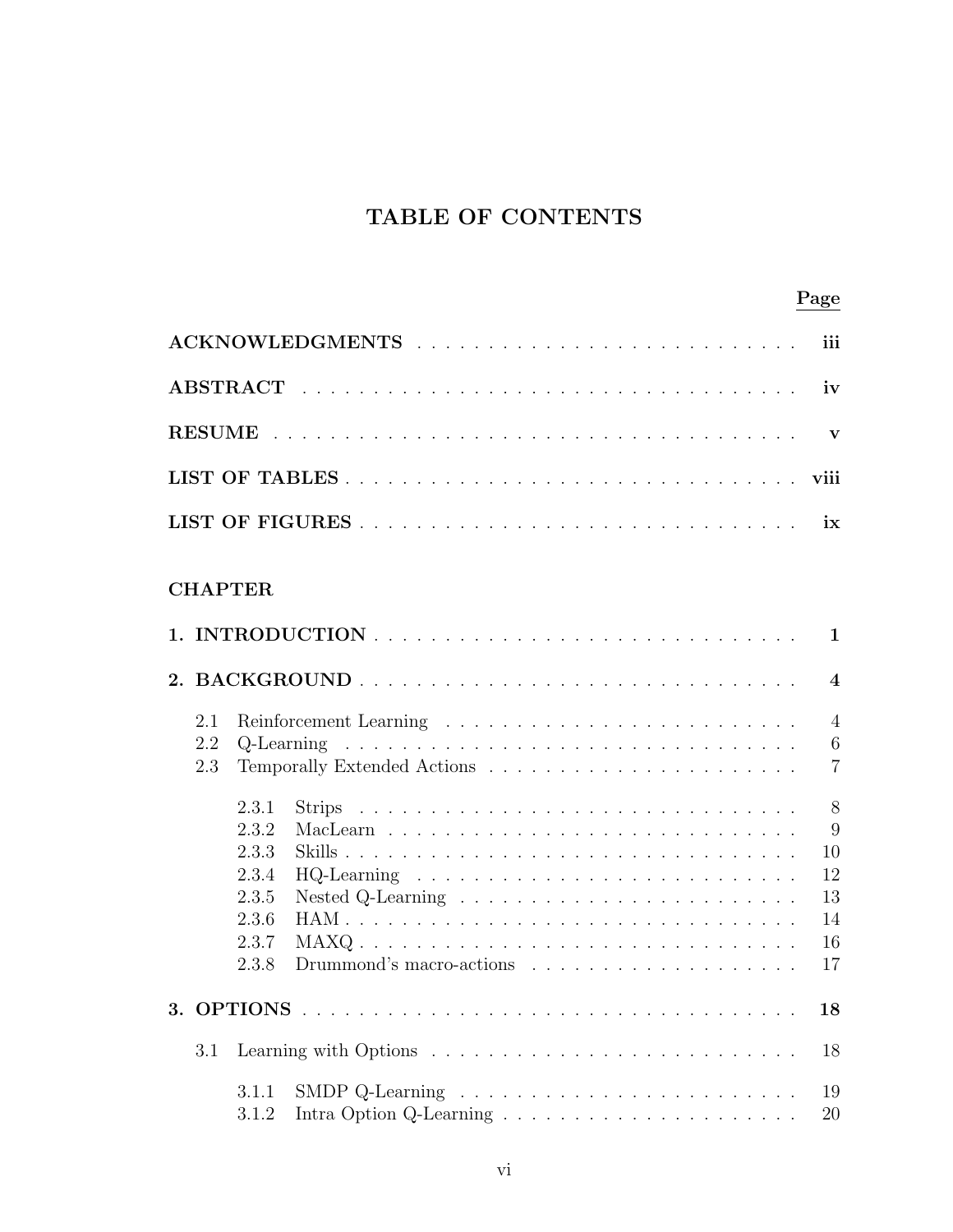|            |                          | 3.1.3                   | Combined SMDP+Intra Option Q-Learning                                                                             | 20                   |
|------------|--------------------------|-------------------------|-------------------------------------------------------------------------------------------------------------------|----------------------|
| 3.2<br>3.3 |                          |                         |                                                                                                                   | 21<br>21             |
|            |                          | 3.3.1<br>3.3.2<br>3.3.3 | First New Option Discovery Algorithm<br>Second New Option Discovery Algorithm                                     | 21<br>23<br>27       |
|            |                          |                         |                                                                                                                   | 32                   |
|            | 4.1                      |                         |                                                                                                                   | 32                   |
|            |                          | 4.1.1<br>4.1.2          |                                                                                                                   | 32<br>34             |
|            | 4.2<br>4.3<br>4.4<br>4.5 |                         | Option Discovery Algorithms Description                                                                           | 35<br>36<br>37<br>38 |
|            |                          | 4.5.1<br>4.5.2<br>4.5.3 | Testing Algorithmic Variations                                                                                    | 38<br>45<br>47       |
|            | 4.6<br>4.7               |                         | Directed Exploration with Intra Option Q-Learning $\ldots \ldots \ldots$<br>Combined SMDP+Intra Option Q-Learning | 53<br>57             |
|            |                          | 4.7.1<br>4.7.2          |                                                                                                                   | 58<br>64             |
|            |                          |                         |                                                                                                                   | 68                   |
|            |                          |                         |                                                                                                                   | 70                   |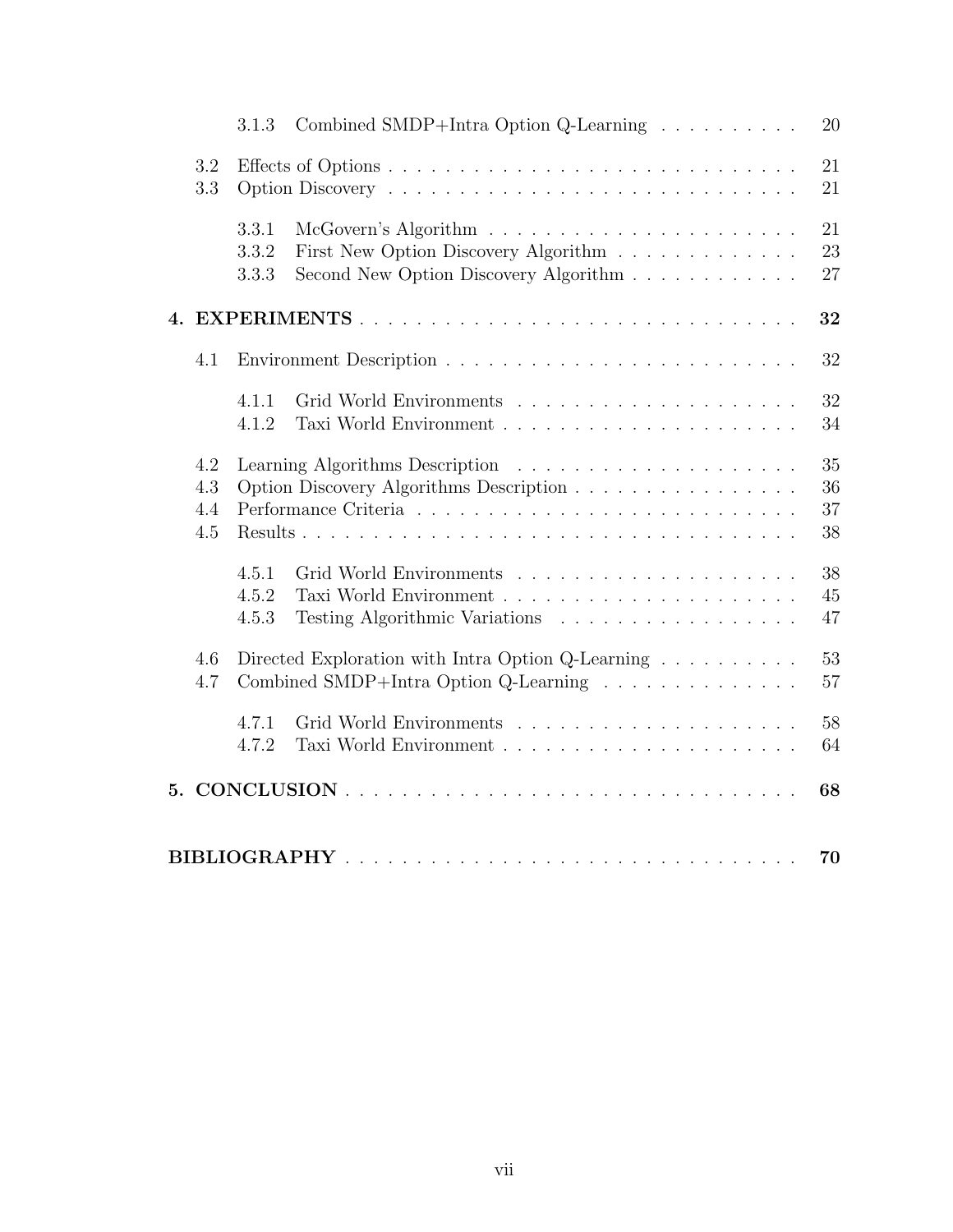# LIST OF TABLES

Table Page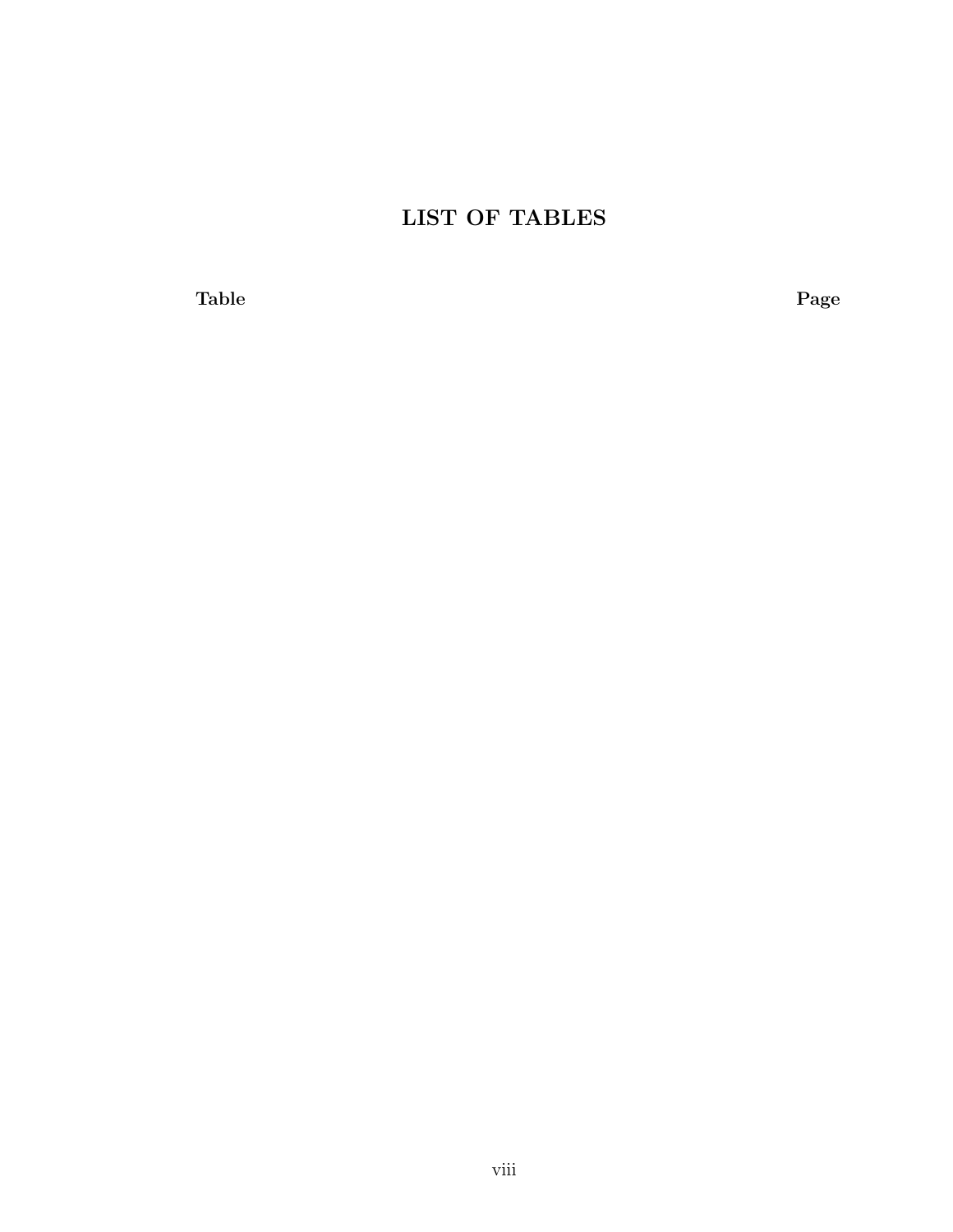# LIST OF FIGURES

| Figure<br>Page |     |                                                                              |        |
|----------------|-----|------------------------------------------------------------------------------|--------|
|                | 3.1 | Visitation landscape of the 4 Room environment $\ldots \ldots \ldots \ldots$ | 24     |
|                | 3.2 |                                                                              | 30     |
|                | 4.1 |                                                                              | 33     |
|                | 4.2 |                                                                              | 33     |
|                | 4.3 |                                                                              | 34     |
|                | 4.4 |                                                                              | 35     |
|                | 4.5 | Option discovery algorithms in the Empty Room environment $\ldots$ .         | 39     |
|                | 4.6 | Sample options found in the Empty Room environment $\dots \dots$             | 39     |
|                | 4.7 | Option discovery algorithms in the 4 Room environment $\dots \dots$          | $40\,$ |
|                | 4.8 | Sample options found in the 4 Room environment $\dots \dots \dots$           | 41     |
|                | 4.9 | Option discovery algorithms in the No Doors environment                      | 43     |
|                |     | 4.10 Sample options found in the No Doors environment                        | $44\,$ |
|                |     | 4.11 Option discovery algorithms in the Taxi environment                     | 46     |
|                |     |                                                                              | $48\,$ |
|                |     | 4.13 Second Algorithm with and without reversed actions                      | $49\,$ |
|                |     | 4.14 Second Algorithm under reduced experience                               | 50     |
|                |     | 4.15 McGovern's Algorithm when moving goal around                            | $52\,$ |
|                |     | 4.16 Directed Exploration with primitive actions only                        | $55\,$ |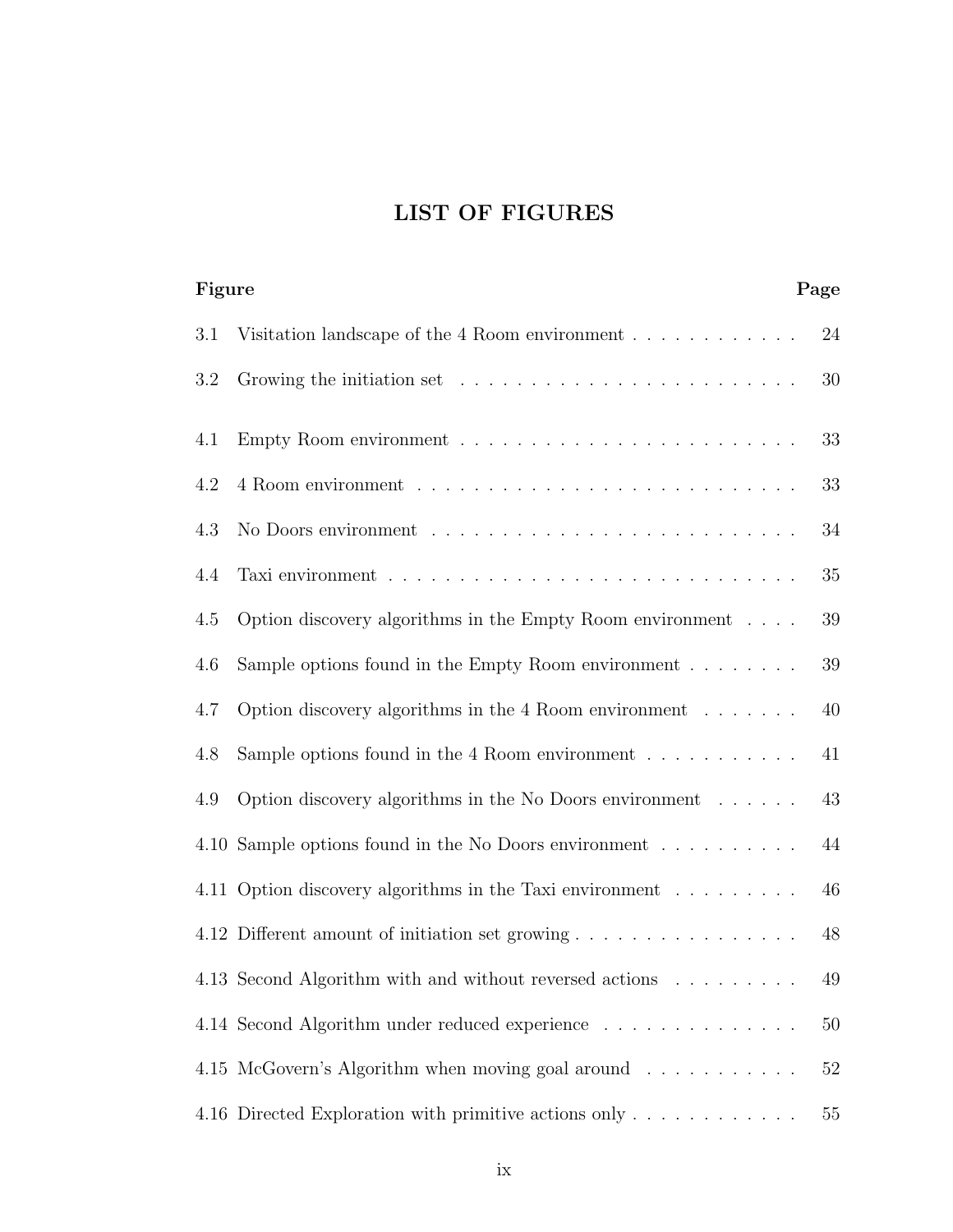| 4.17 Directed Exploration with found options 56                      |    |
|----------------------------------------------------------------------|----|
| 4.18 Learning algorithms with random options in the Empty Room       | 58 |
| 4.19 Learning algorithms with found options in the Empty Room        | 59 |
| 4.20 Learning algorithms with random options in the 4 Room           |    |
| 4.21 Learning algorithms with found options in the 4 Room            |    |
| 4.22 Learning algorithms with random options in the No Doors         |    |
| 4.23 Learning algorithms with found options in the No Doors          |    |
| 4.24 Learning algorithms with random options in the Taxi environment | 64 |
| 4.25 Learning algorithms with found options in the Taxi environment  | 65 |
| 4.26 Learning algorithms compared by cumulative reward in the Taxi   | 66 |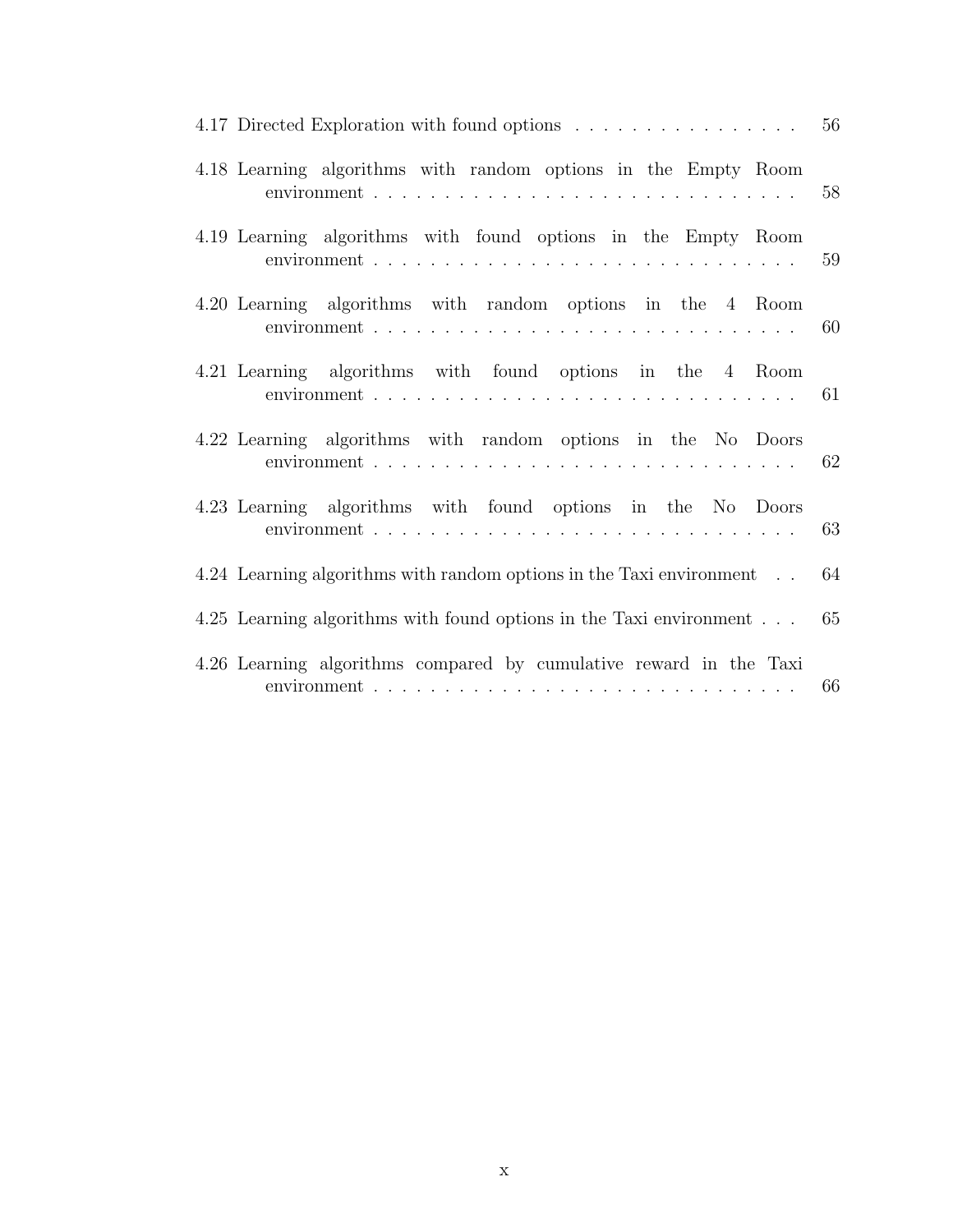# CHAPTER 1 INTRODUCTION

In many areas of Computer Science as well as in real life, problems are often broken down in smaller sub-problems so they become easier to solve. Divide-and-conquer, recursion and dynamic programming are just some examples of this approach in the Computer Science world. Likewise, as people grow more familiar with tasks, they tend to execute them at a coarser level with lower level actions being acted out subconsciously. For example, when we first learn how to drive a car, every little detail has to be thought about and acted out conscientiously: push clutch, put in gear, gently push accelerator while slowly depressing clutch. We carefully monitor the reaction of the car, listen to the sound and control the pedals precisely, fully concentrated. Once we know how to drive a car, changing gears happens effortlessly, we do not have to think much about it. At some point, we do not even think about changing gears - we shift automatically as we accelerate and change speeds, as the situation demands. At that point, we only care about getting to the destination of our journey and which roads to take. The act of driving is abstracted away and is executed "automatically".

Planning in AI has successfully used such abstractions in the form of macroactions. Starting with STRIPS [11] and SOAR [15], macro-actions in planning and problem solving have been successfully employed and have been shown to dramatically speed up solution finding by allowing the reuse of previous solutions and decreasing effective search depth. Regrettably, for learned control problems, specifically Reinforcement Learning (RL), macro-action architectures have largely failed to solve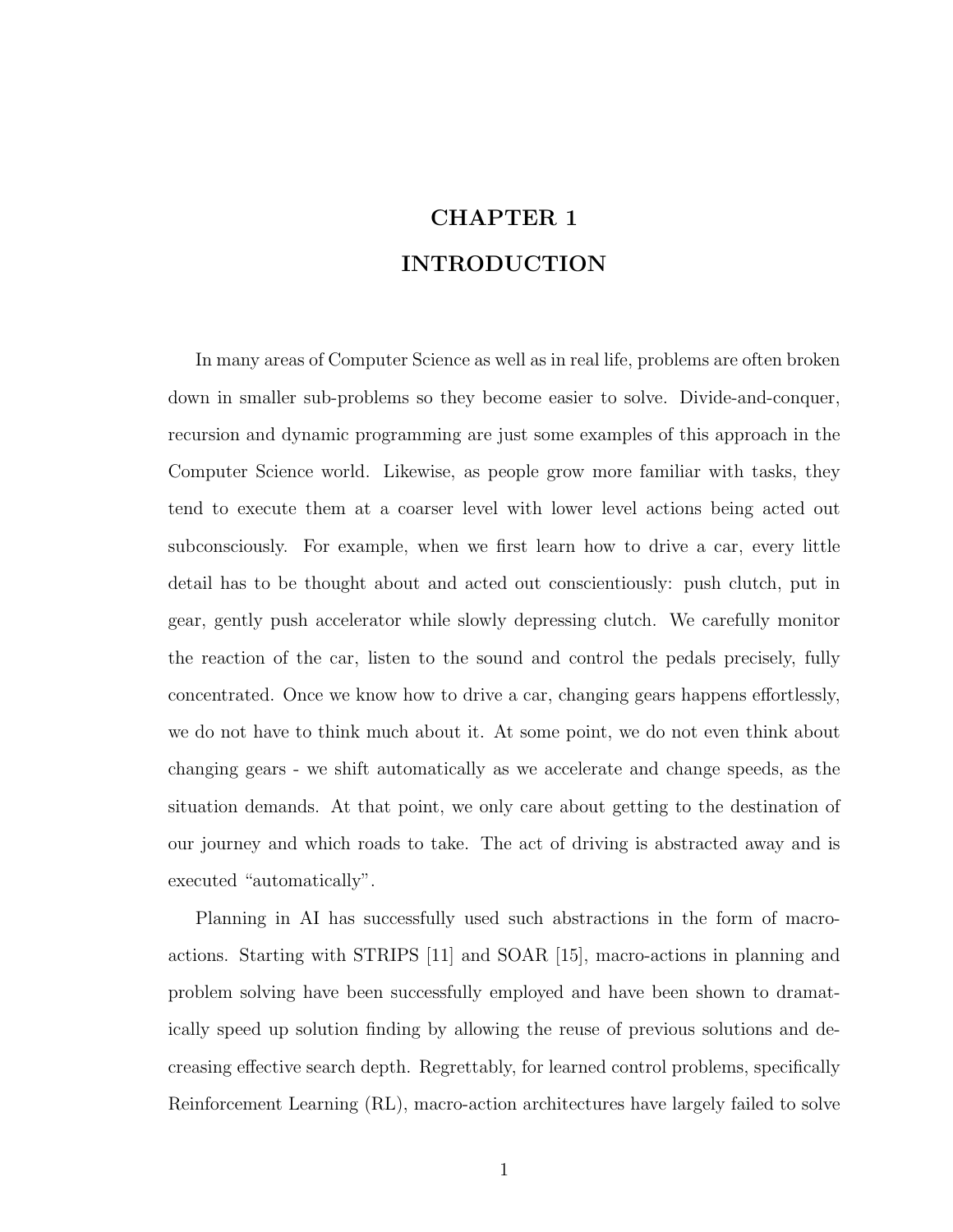the problem of automatically discovering new macro-actions. Many approaches have focused on other aspects of macro-actions with varying success: Some find commonalities between different learning tasks [32], others try to copy parts of the solution from one task to related task [9][10], while yet others allow the use of hierarchies of actions to help the learning agent [1][4][21][30]. Only a few algorithms exist, that allow for the automatic creation of even simple hierarchies [7][8] or special purpose hierarchies [12]. However, none of the approaches combines all components into a complete architecture of macro-actions: the use of previous knowledge to build hierarchies of temporally extended actions that increase learning speed on new tasks while reducing its description length.

One approach that allows for building hierarchies of temporally extended actions in RL is the Options framework by Sutton, Precup and Singh [30]. This approach rigorously defines a kind of temporally extended action, which can be used to introduce hierarchy and reuse previous knowledge about an environment. Using options has a number of advantages which are similar in spirit to the reduced search depth in planning. In practice, options have been shown to improve learning speeds. Furthermore, options are starting to mature into an extensive framework with a scope similar to that of macro-actions: Work has been done to parameterize options [23][24] and some limited work exists to discover options automatically [18].

In this work, we introduce two algorithms that automatically discover options. While these algorithms are not the final word in option discovery, they perform quite well in practice. We compare the algorithms with the algorithm by McGovern [18] and show that they significantly outperform her algorithm. Additionally, we present a new RL algorithm for learning how to behave with options. Our algorithm combines two traditional learning mechanisms for learning with options, SMDP Q-Learning and Intra Option Q-Learning. Our experiments demonstrate the effectiveness of this algorithm compared to its predecessors.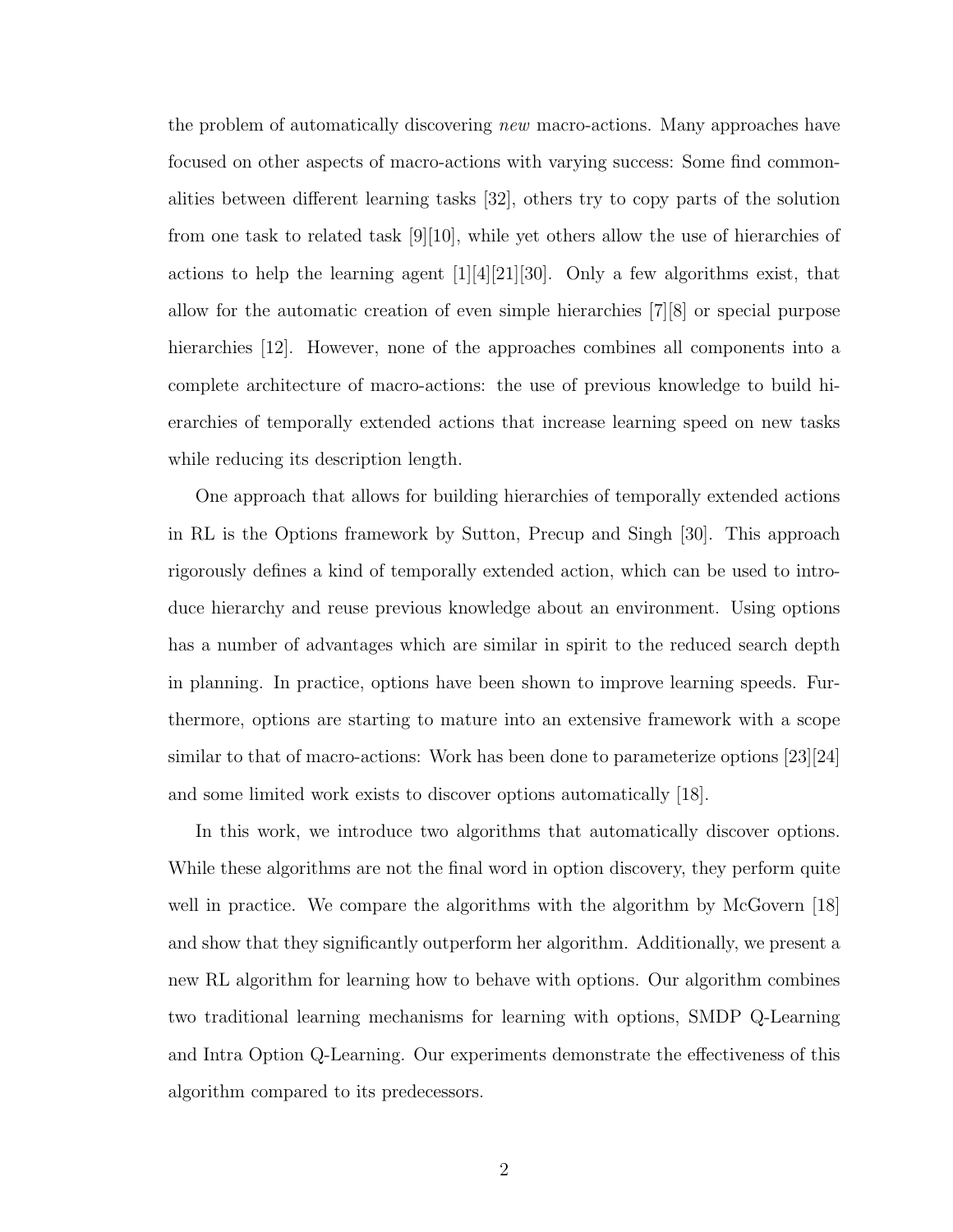The structure of this document is as follows. In Chapter 2 we introduce RL and commonly used RL algorithms. We also review different types of extended actions used in Planning as well as RL. In chapter 3 we describe Options, the kind of temporally extended actions used in our algorithms, in more detail and introduce our new algorithms. Extensive empirical analysis is presented in Chapter 4. Chapter 5 concludes and presents avenues for further research.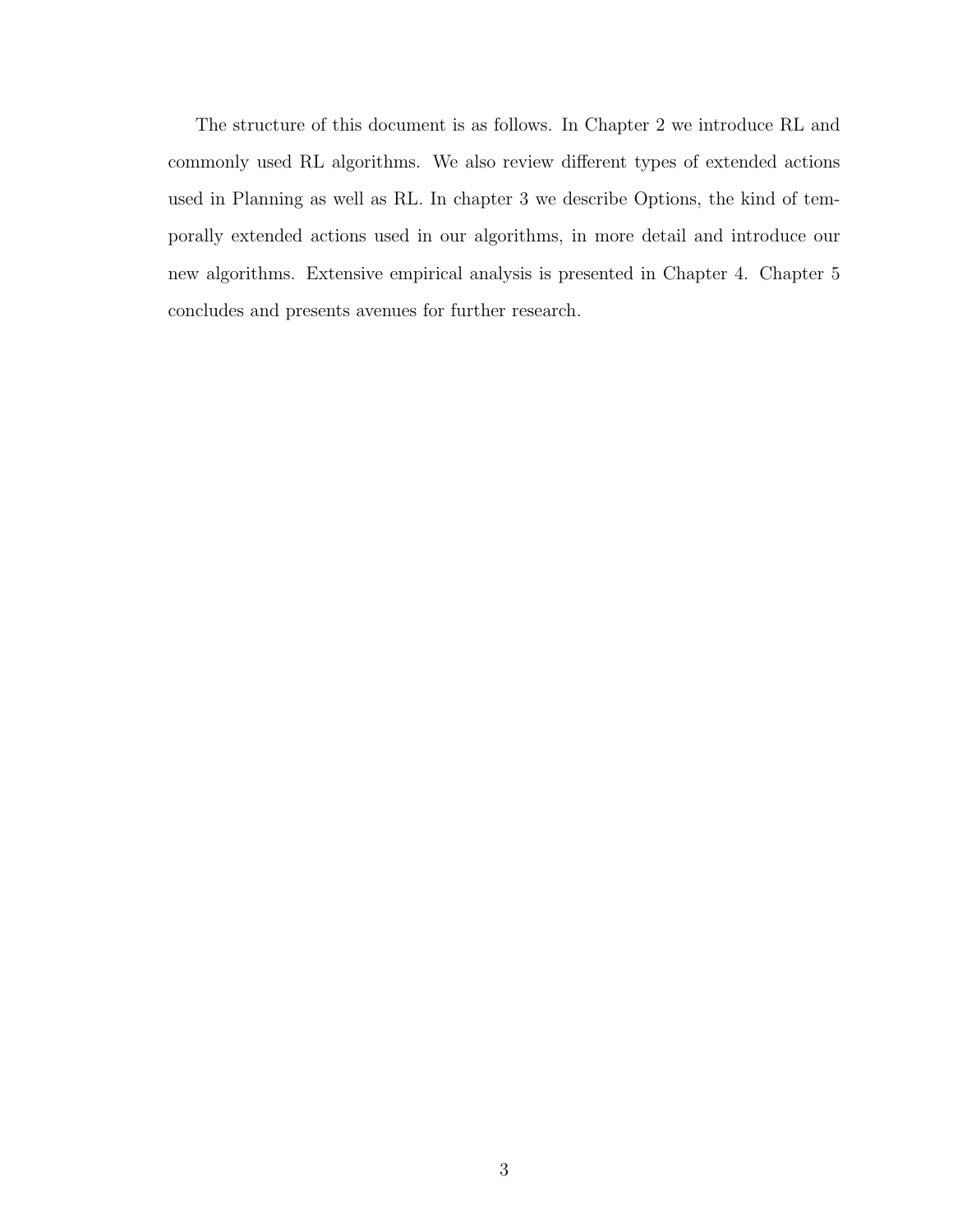# CHAPTER 2 BACKGROUND

In this chapter we introduce in detail the RL framework and the RL algorithms used in our work. We also present work related to macro-actions in RL and the planning domain.

### 2.1 Reinforcement Learning

This work is set in the general framework of RL, which is a framework for expressing control problems. It mainly consists of an environment and an agent that interacts with the environment. The agent performs actions on/in the environment and receives rewards for its actions. The agent's task is to optimize the action choices in such a way that it maximizes the long-term return received from the environment. A good overview and thorough description of the RL framework can be found in the book "Reinforcement Learning: An Introduction" [28].

In the vast majority of RL problems, the environment also has a state that is affected by the actions of the agent. In some environments, the agent has access to the complete state of the environment, while in others, so called partially observable environments, the agent only receives an observation after every action. This observation depends on the state of the environment but usually does not allow the agent to directly infer the state of the environment. In this work, we assume that the environment can be in one of a finite number of discrete states and that the agent has access to the state information. This is a standard assumption made in most RL research.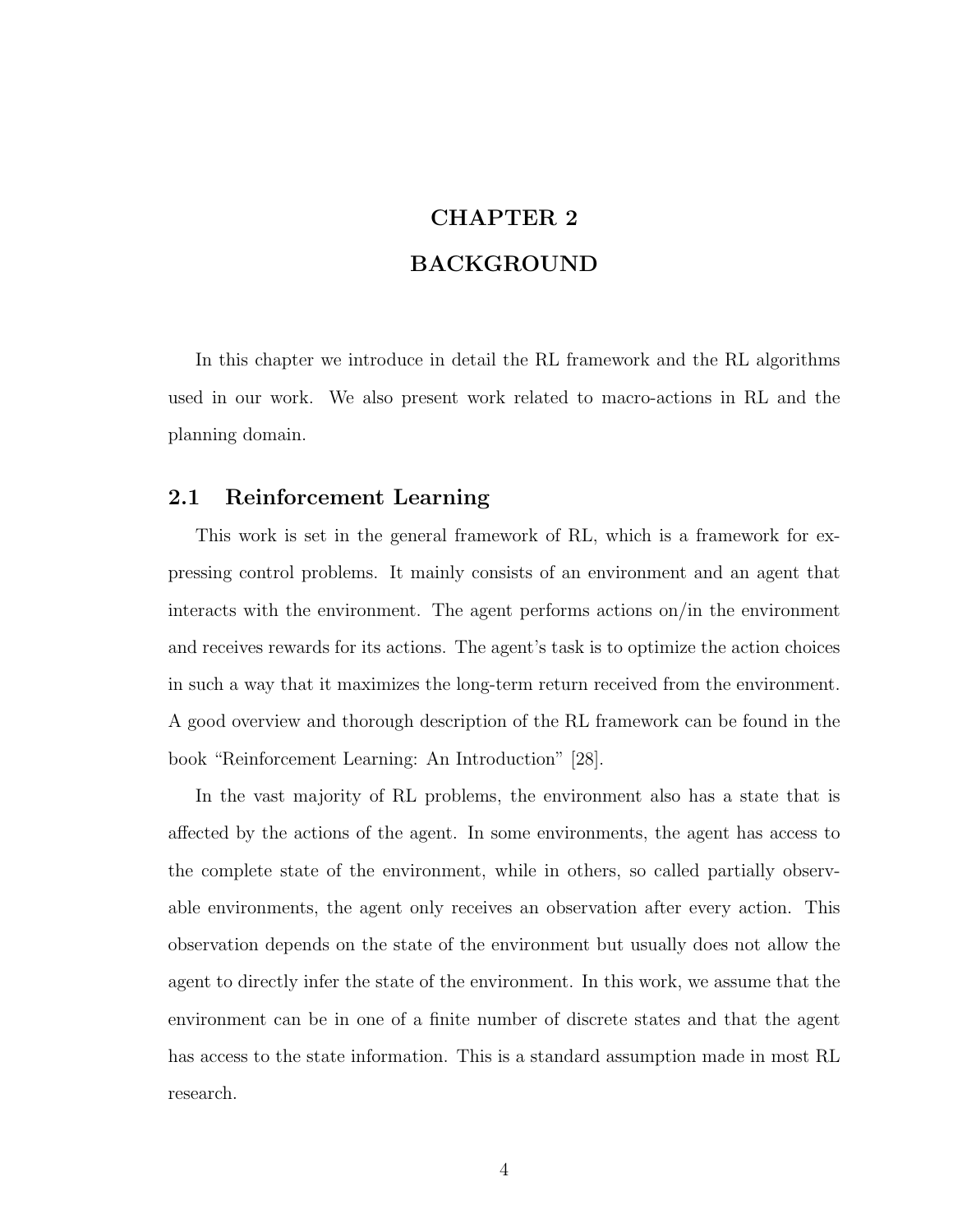Another property that is usually assumed about the environment is the Markov property. It dictates that the probability distribution governing the new state of the environment as well as the reward that the agent receives after executing an action can only depend on the previous state and the action that the agent chose; they cannot depend on the history of states. Most RL algorithms and certainly those used in this thesis assume that the Markov property holds and theoretical guarantees for the algorithms can only be provided in this case. An environment that satisfies these properties is also called a Markov Decision Process (MDP).

In these RL environments different tasks can be given. Some tasks are infinite tasks that never end and the agent continuously chooses actions, picking up rewards forever. More often, tasks are goal achievement tasks. In such tasks, there is a goal state where the episode ends and the agent receives a large positive reward. Intermediate positive and negative rewards can be given in other states.

A finite MDP as described above is completely defined by a four-tuple,  $\{S, A, T, R\}$ . Here,  $S$  is the set of states in the environment and  $A$  is the set of actions that the agent can execute. T is the transition-function,  $T : S \times A \rightarrow D(S)$  with  $T(s'|s,a)$ defining the probability that the agent will be in state  $s'$  after executing action  $a$ in state s. The reward-function  $R : S \times A \rightarrow \mathbb{R}$  defines the numerical reward that the agent receives for executing an action in a given state. The Markov property is clearly visible in the definitions: the transition and reward-function only depend on the current state and action. The behavior of the agent in such an environment is governed by the agent's policy  $\pi : S \to D(A)$  with  $\pi(a|s)$  defining the probability of taking action  $a$ , given that the agent is in state  $s$ .

Once the dynamics of the environment and the agent are defined as above, value functions can be defined. The state-action *value function*  $Q^{\pi}: S \times A \to \mathbb{R}$  is defined as the expected cumulative future reward that the agent would receive starting in state s, executing the action a and following policy  $\pi$  afterward. In most environments,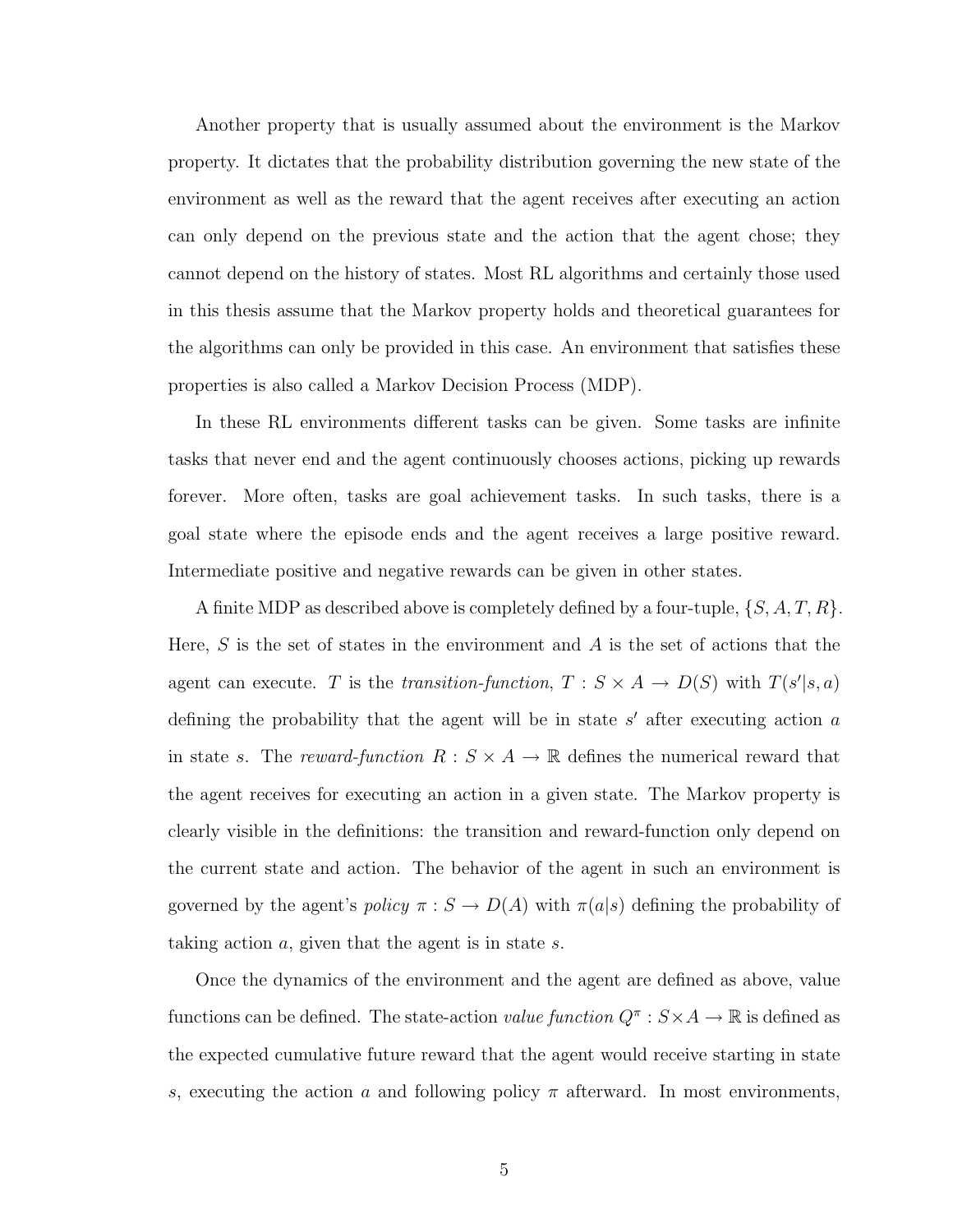it makes sense to discount future rewards - rewards received far in the future are valued less than the same reward received immediately. In this case, the value of a state-action pair is the expected discounted cumulative future reward:

$$
Q^{\pi}(s, a) = E\left(\sum_{t=0}^{\infty} \gamma^t \cdot r_{t+1} \middle| \pi, a_0 = a, s_0 = s\right)
$$
 (2.1)

where  $\gamma \in [0, 1)$  is the discount factor and  $r_t$  is the reward received at time step t.

In a Markovian environment, there is a unique optimal value function  $Q^*$  that maximizes the value for each state-action pair. The purpose of an RL algorithm is to find any optimal policy  $\pi^*$  that achieves this optimal value function. In general, if the transition-function T and reward-function R for an environment are known, dynamic programming can be used to find the optimal value function Q<sup>∗</sup> without knowing the optimal policy a priori. Any policy that picks in every state s an action a that maximizes  $Q(s, a)$  is an optimal policy  $\pi^*$ :

$$
\pi^*(s) \in \arg\max_a Q^*(s, a) \tag{2.2}
$$

If ties are broken randomly, the following optimal policy results:

$$
\pi(a|s) = \begin{cases} \frac{1}{m} & \text{if } Q(s,a) = \max_{a'} Q(s,a')\\ 0 & \text{if } Q(s,a) \neq \max_{a'} Q(s,a') \end{cases}
$$

where  $m$  is the number of actions with maximal state-action value.

In general, neither the transition-function nor the reward-function are known and incremental learning algorithms are used that learn from actual experience in the environment.

# 2.2 Q-Learning

There are a couple of learning algorithms that learn state-action value functions. Probably the most popular such algorithm is Q-Learning proposed by Watkins [33].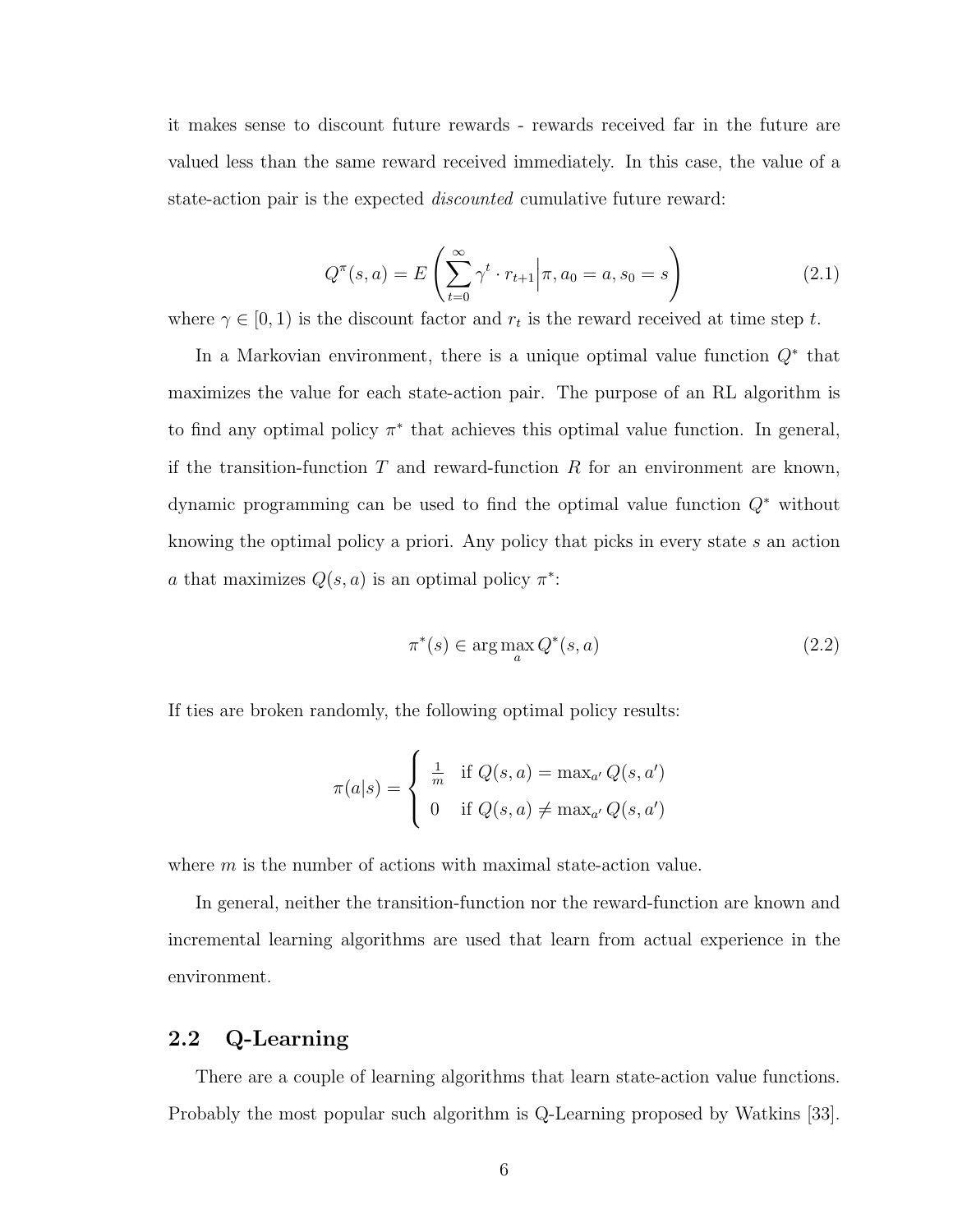After executing action a in state s, which causes the environment to transition to the new state s', the learner updates its estimate  $Q(s, a)$  of the optimal value function as follows:

$$
Q(s, a) = Q(s, a) + \alpha \left( r + \gamma \cdot \max_{a'} Q\left(s', a'\right) - Q\left(s, a\right) \right) \tag{2.3}
$$

where  $\alpha \in [0, 1)$  is an adjustable learning rate.

What makes Q-Learning desirable is that it is guaranteed (under mild technical conditions) to learn the optimal value function  $Q^*$ , regardless of the policy that the agent was following while learning. A formal proof of the convergence and which assumptions have to be fulfilled can be found in  $|14|$ . In order to exploit the knowledge gained while using Q-Learning, the learner usually bases its policy on its current estimate of the value function. This can be done for instance by using the greedy policy with respect to the current estimate of the value function (see equation 2.2). While this allows the learner to exploit its knowledge, it might result in a sub-optimal policy, because the learner might never explore certain actions.

In order to learn Q<sup>∗</sup> accurately, the learner has to cover all possible state-action pairs. One common strategy to guarantee the complete exploration of the stateaction space is to randomize the action choice with small probability  $\epsilon$ . Such a policy is called  $\epsilon$ -soft. One example of an  $\epsilon$ -soft policy is the  $\epsilon$ -greedy policy, defined as follows:

$$
\pi(a|s) = \begin{cases}\n\frac{1-\epsilon}{m} + \frac{\epsilon}{n} & \text{if } Q(s, a) = \max_{a'} Q(s, a') \\
\frac{\epsilon}{n} & \text{if } Q(s, a) \neq \max_{a'} Q(s, a')\n\end{cases}
$$
\n(2.4)

where  $m$  is the number of actions with maximal state-action value,  $n$  is the total number of actions and  $\epsilon \in (0,1)$  is a small constant determining the amount of exploration.

## 2.3 Temporally Extended Actions

In this section we discuss work related to macro-actions in planning and RL.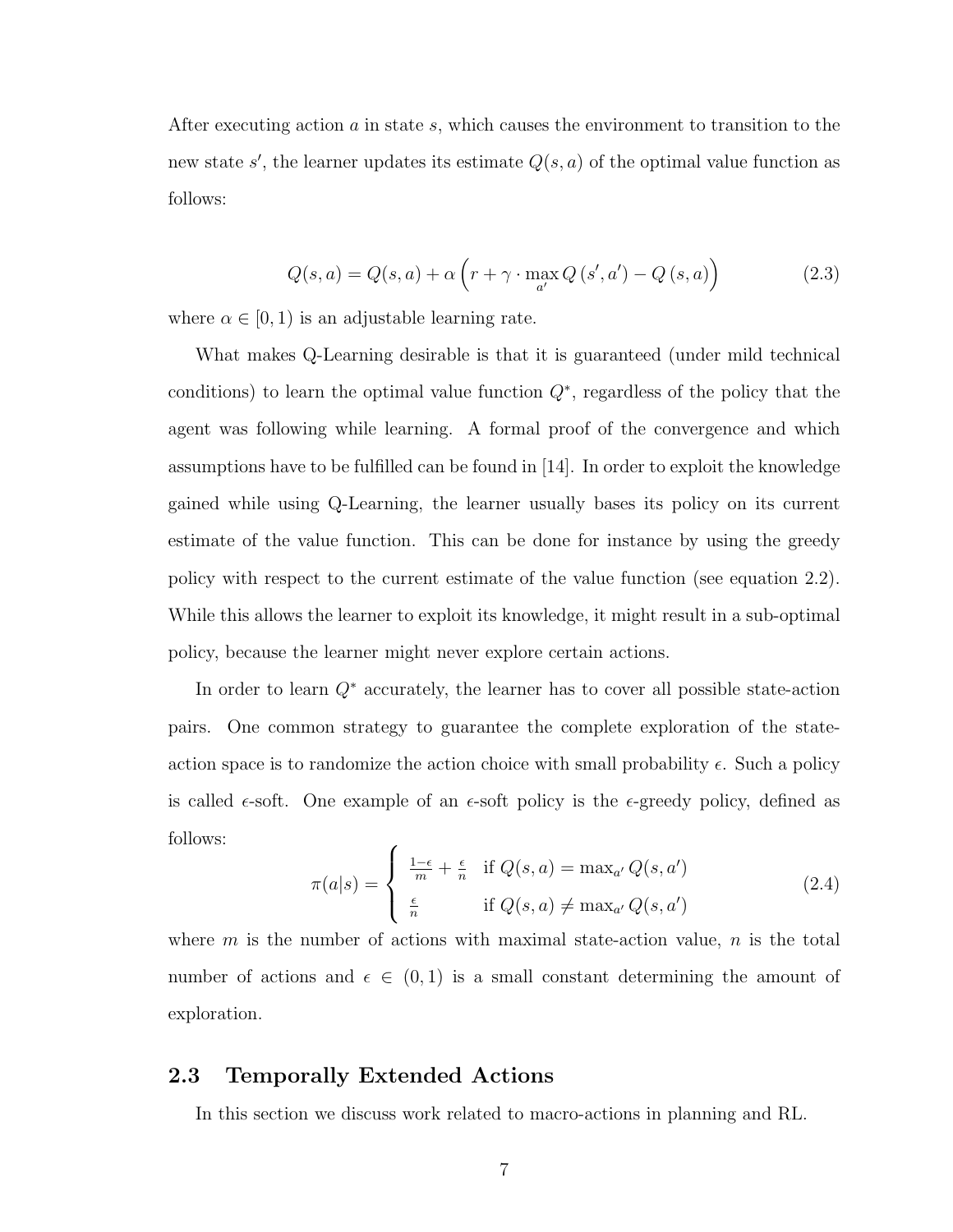#### 2.3.1 Strips

Probably one of the first occurrences of the concept of macro-actions was in "Learning and Executing Generalized Robot Plans" by Fikes, Hart and Nilsson [11]. They implemented an extension to the STRIPS planner (and PLANEX plan executer) used for controlling robots. The STRIPS algorithm finds plans (sequences of actions) for an environment whose states are described in predicate calculus. Each action has a set of preconditions that has to hold true for the action to be executed. Actions also have an add-list and a delete-list; these contain clauses that are added or removed respectively from the state description when the action is executed. Similarly, a whole plan has a set of preconditions and a list of clauses that are added to the environment during the plan's execution.

After finding a specific plan for a specific problem, the algorithm will parameterize and generalize the plan so that it can be reused for a different problem. For example, a plan for closing a specific window W1 could consist of an action to push the box B1 in front of the window, climb onto B1 and then close W1. This plan could be generalized to a plan that can be used to close any window using any box. Such a macro-action would then be useful in many different circumstances. Furthermore, future plans can choose to use only a subsequence of such a previously learned macro-action.

In a series of experiments run by the authors, where each problem could use the macro-actions generated by generalizing the plans of the previous problems, the use of macro-actions showed a significant reduction in the amount of resources used during the search as well as a several fold increase in speed. One of the main reasons was a decrease in the effective length of the plan and the reduced size of the resulting search tree.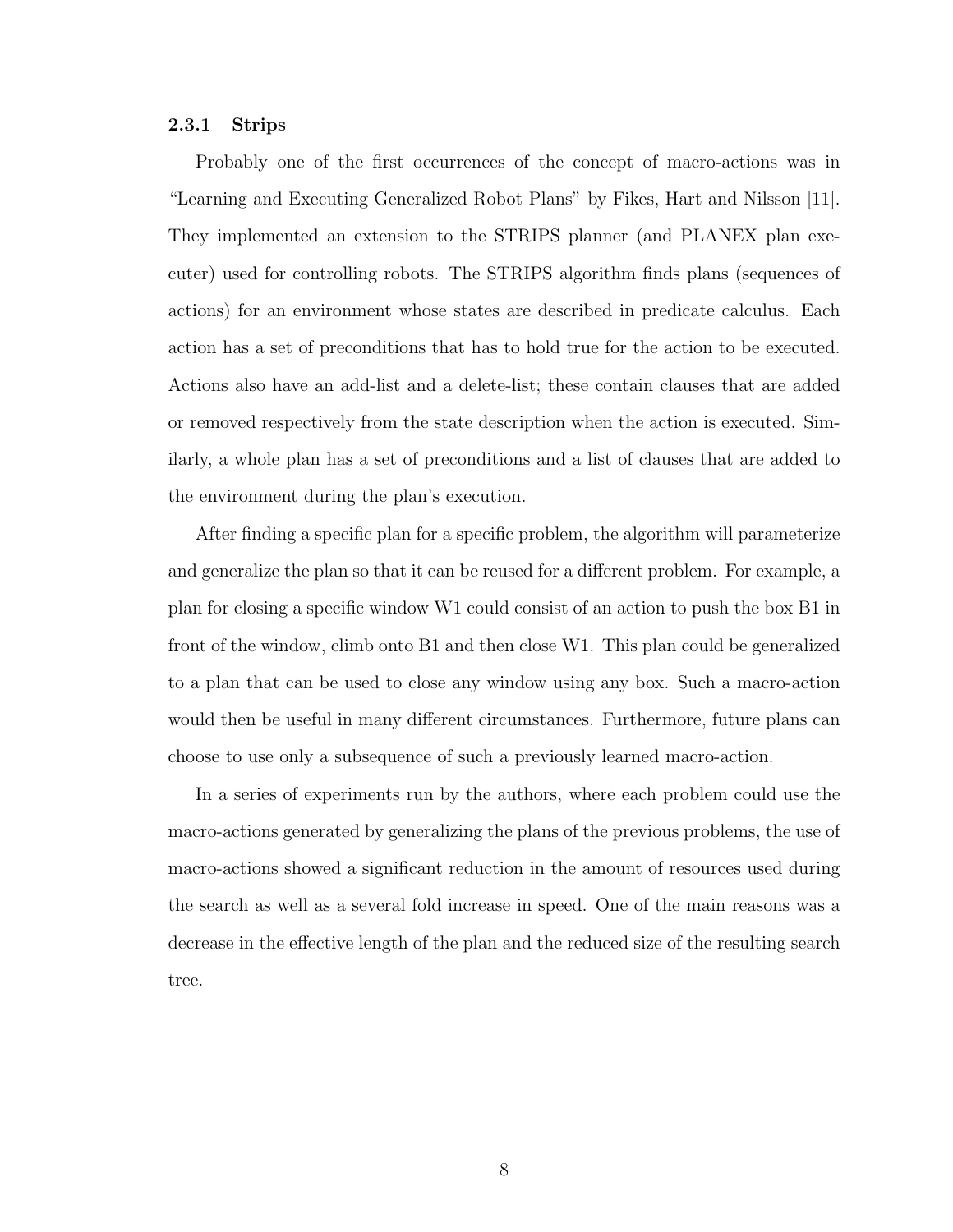#### 2.3.2 MacLearn

Iba uses a more heuristic approach to finding macro-actions [13]. The MacLearn problem solver uses best-first search to find a sequence of relational productions that lead from the start state to the goal state. A macro-action in MacLearn is a generalized and parameterized sequence of relational productions that can be used in many places. Such a macro-action is added to the pool of available actions and can be used during search like a regular action. As a result, as with STRIPS, the effective length of the solution path is drastically decreased. However, Iba also noted that since the number of possible actions at each node is increased, the branching factor of the search increases with each additional macro-action, potentially increasing the effort required for finding a solution. Consequently, Iba built safeguards into the algorithm to prevent unnecessary macro-actions from being added to the pool of available actions.

The proposal of a new macro-action in MacLearn can be broken down into four steps. The first step is that the macro proposal is triggered. This happens when, during the expansion of a new search node, a "hump" in the heuristic function is found. A "hump" in this case means that the heuristic function was constantly increasing but then decreased with a newly expanded node. After the macro proposal is triggered, the algorithm will delimit a sequence of operators to be potentially used as a new macro-action by seeking back in the current search path until the previous hump or the root node of the search. Now that a sequence of operators has been delimited, the macro proposal goes into the third phase: the detected sequence is encapsulated so that it can be used like a relational production. Furthermore, it is generalized and parameterized so that it is useful in a more general setting. In the final fourth step, the macro-action is passed on to the static filter.

As noted before, it is important to restrain the number of macro-actions added to the pool of available actions. This is where the static and the dynamic filter come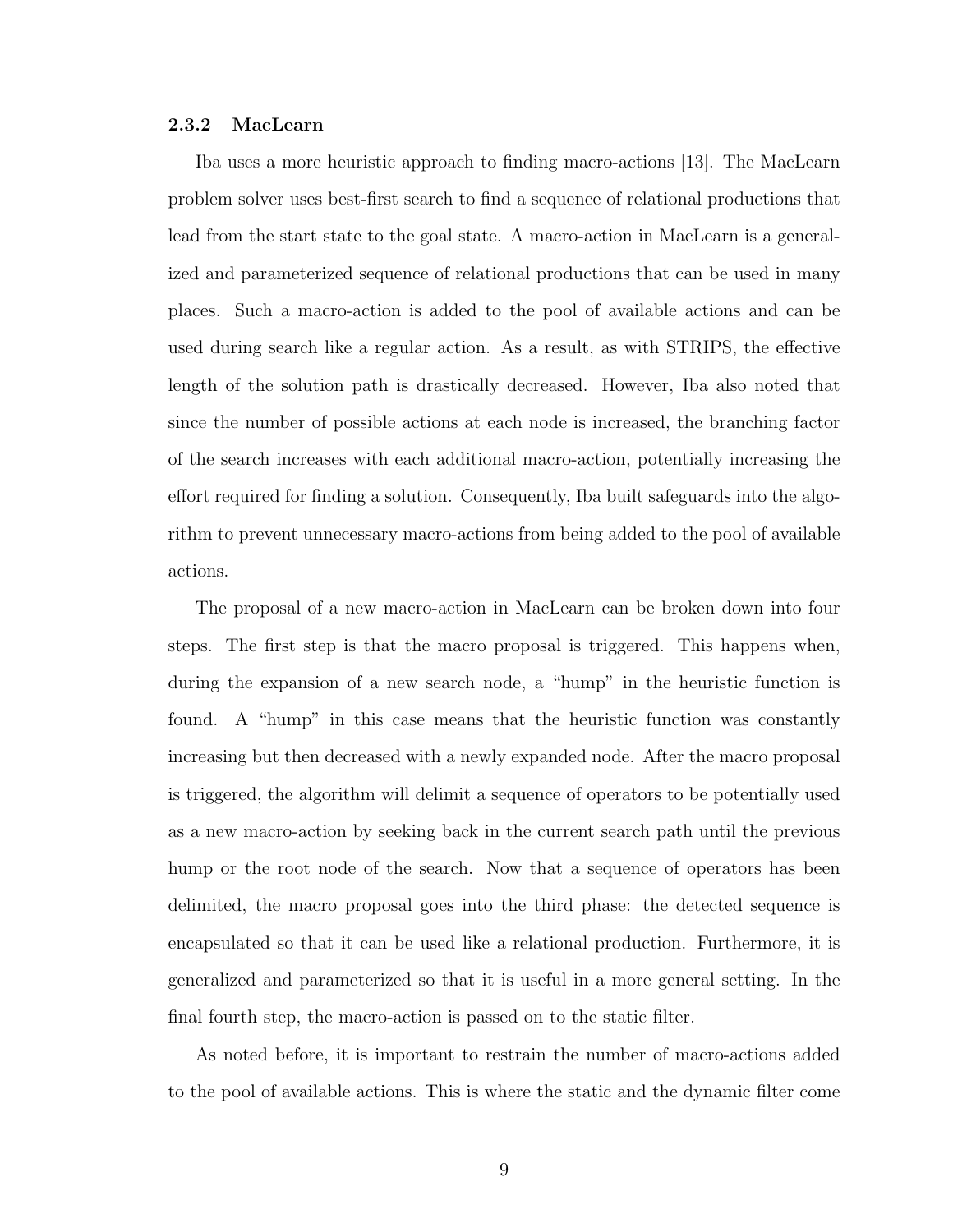into play. Right after a macro has been proposed, it is passed to the static filter. The static filter rejects macros that are equivalent to actions already available in the pool of actions (i.e. primitives or previously added macro-actions). The macro is also expanded into its primitive operators and if the length of the macro exceeds a certain threshold, it is also rejected because the preconditions for the macro are assumed to be too complicated, making it only seldom applicable. Finally, the programmer can define domain dependent rules for rejecting macros. After the newly proposed macro has passed these checks in the static filter, it is added to the pool of available actions. The dynamic filter removes from the pool macro-actions, which are not frequently used. Since automatic invocation might also remove useful but only recently added macros (i.e. which did not have a chance yet to be used), it is invoked manually.

The results on the Hi-Q problem show that on easy problems the use of macroactions can increase the time needed to find the solution, while at the same time enabling the learner to find solutions to hard problems, which could not be solved using primitive actions only. The increase in the time used is attributed to the increase in branching factor. After invoking the dynamic filter, the use of macroactions dramatically reduced the time needed to find a solution.

#### 2.3.3 Skills

Probably the earliest method for incorporating previously learned macro-actions in RL is the Skills algorithm proposed by Thrun and Schwartz [32]. The purpose of Skills is to minimize the description length of the policies of related tasks by allowing them to share a common sub policy over parts of the state space. On the surface, Skills are a simple construct: they define a policy and a set of states in which this policy is applicable. However, their use and the way they are learned are complex. For each task in the set of tasks and each skill, there is an associated "usability" parameter, which determines the likelihood with which the agent will use the skill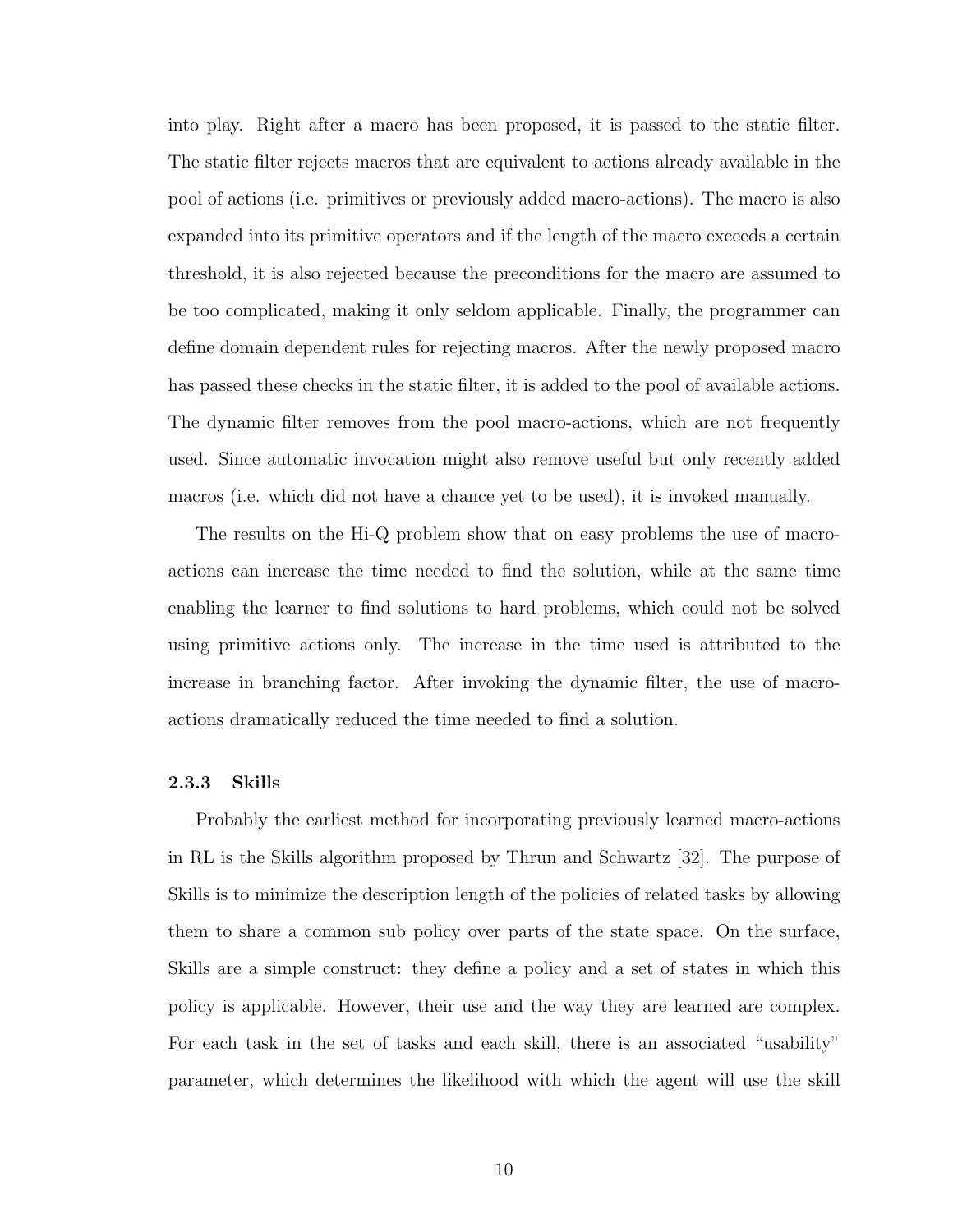in the given task. This usability parameter is initialized randomly. If the agent is in a state in which one or more Skills are defined, it has to use one of the Skills with probabilities given by normalizing the usabilities of the Skills available. No task specific policy will be used in that state and the combined description length of the policies can be reduced by not storing a task specific policy for these states. Clearly, there is a trade-off when having widely applicable Skills: no task specific policies are defined in these states, reducing the description length. At the same time, the performance of the agent is limited by the appropriateness of the skill. The Skills algorithm minimizes an objective function that is a weighted sum of the description length and the performance loss.

During learning, Q-Learning is used to learn the best policy for each task. At the same time, three parameters related to Skills are adjusted. After the state-action value function has been updated for a state, each skill adjusts its policy in that state so that it will pick the action that most of the tasks would have selected in that state however this is weighted by the usability of each task. Furthermore, the applicability set that determines the states in which Skills are applicable can be shrunk or grown by arbitrary states, depending on if the inclusion or exclusion of these states will decrease the weighted sum of description length and quality loss. Finally, gradient descent on the usability parameters is performed with respect to the weighted sum.

This algorithm is a very special purpose algorithm that tries to exploit commonalities of tasks in order to reduce the storage space required to store optimal policies for each task while minimizing the deviation from the optimal policy. However, in practice it seemed as if it is very computationally intensive and slowed down learning dramatically. It is not clear in what kind of environments this would be beneficial.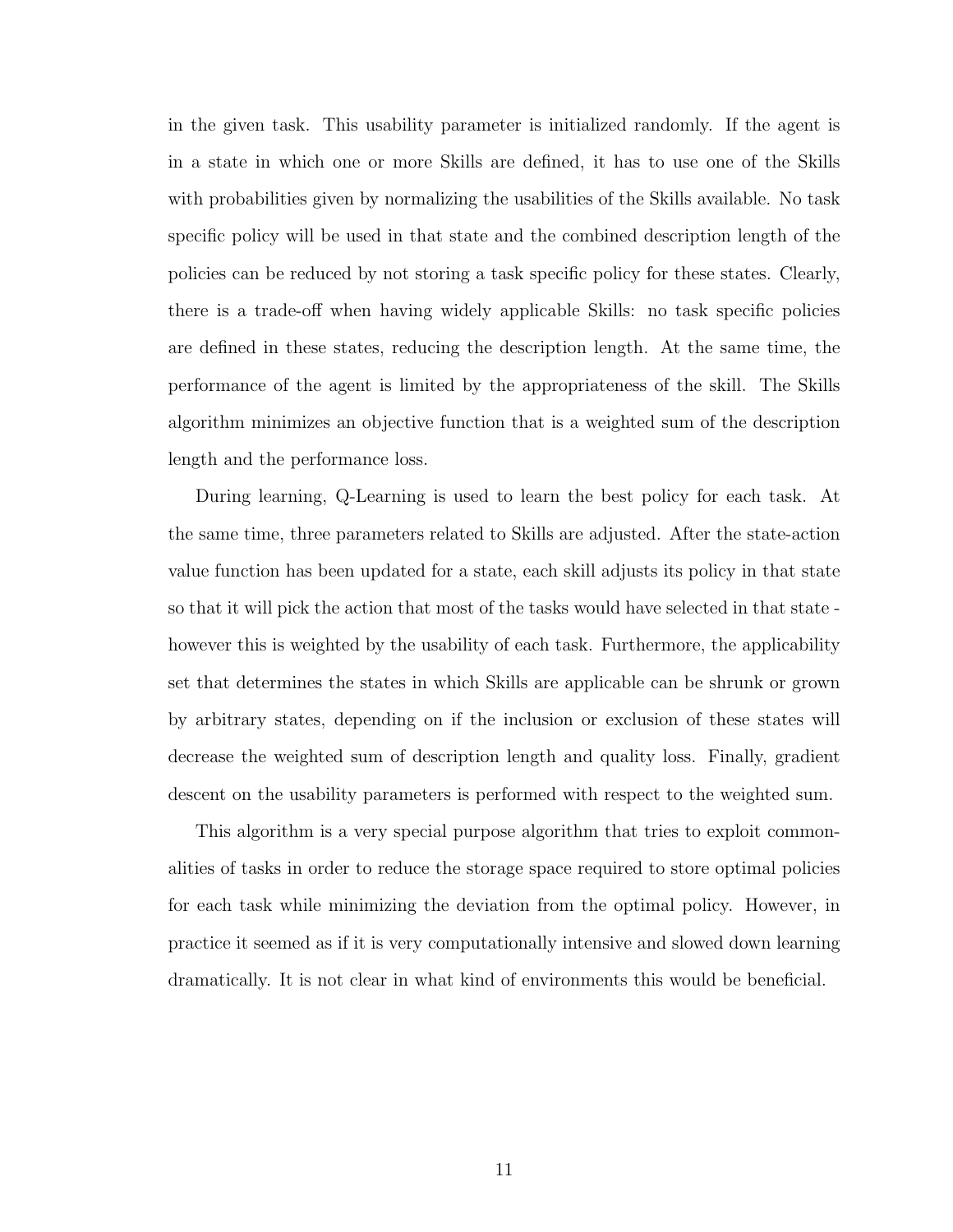#### 2.3.4 HQ-Learning

HQ-Learning is another special purpose algorithm, introduced by Wiering and Schmidhuber [36]. Its purpose is to allow a memoryless agent to learn optimal policies in a Partially Observable Markov Decision Process (POMDP). In a POMDP, the agent does not know about the exact state of the environment, it only receives observations dependent on the state. Multiple states might produce the same observation and different observations might be generated by the same state according to some fixed probability distribution. Hence, a reactive policy that regards the observations as states and bases its policy on the current observation alone cannot always perform optimally. HQ-Learning is designed for a subclass of POMDPs in which there is a deterministic mapping of states to (fewer) observations: the same state will always generate the same observation, but multiple states can generate the same observation. An assumption made by Wiering and Schmidhuber is that in such a POMDP a slightly different action selection strategy can be used: the RL task is broken down into smaller subgoal achievement tasks such that each subproblem can be solved with conventional RL methods. The agent then maintains a linear sequence of policies, each for one subproblem. Once a subgoal is reached, the active policy is changed for the next policy in the sequence.

The different policies and their subgoals are learned autonomously. Each policy  $\pi$  has an associated HQ-table which, for each observation  $o$ , approximates the total cumulative reward received starting with the activation of  $\pi$ , using o as the policy's subgoal, through the end of the episode. Q-Learning style updating is used to update the HQ-table. Once a policy becomes active, it selects one of the observations as subgoal based on the current values in its HQ-table. When it reaches this selected subgoal, the subgoal's HQ value is updated based on the cumulative, discounted reward received during the execution of the policy and the maximum of all HQ-values of the next policy that now becomes active. The individual policies are updated using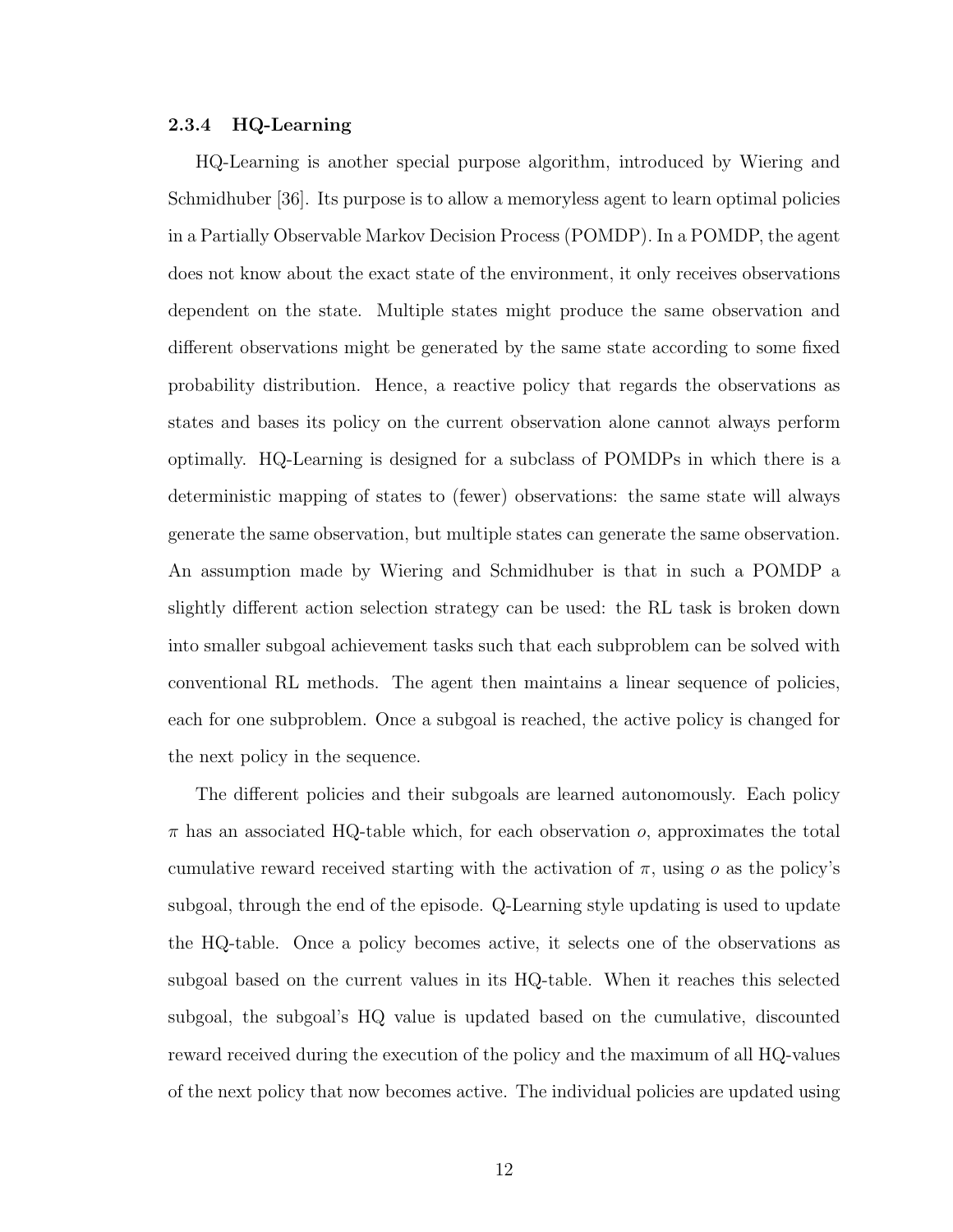Q-Learning. The hope is that the previous policy will learn to select a subgoal that brings the agent closer to the overall goal and into parts of the environment where the same observations are generated by different states, so that the use of the successor policy is useful and required.

HQ-Learning is a rather interesting algorithm for selecting subgoals which have a very special purpose: to break the POMDP environment into parts where a single reactive policy can learn the optimal policy. Experimental evidence shows that HQ-Learning succeeds in environments where single policy agents fail due to ambiguities in the environment. However, it seems that the learning problem is still hard, since a small change in one policy - the selection of a different subgoal - can cause large changes in the observation-reward structure of the following policy.

#### 2.3.5 Nested Q-Learning

Nested Q-Learning by Digney [7][8] is one of the first types of macro-actions in RL that is similar to the kind of "call and return" macro-actions used in planning and problem solving (and discussed in section 2.3.1 and 2.3.2). The state representation is slightly different from standard RL: Digney assumes that the state is represented by a sensor vector made up of values returned by discrete sensors. State-action values for Q-Learning are defined accordingly. A set of temporally extended actions is added to the set of primitive actions defined in the environment. Each temporally extended action contains its own policy and the state of one of the sensors as its subgoal. The encapsulated policy should ideally direct the agent to a state where the sensor state defined as the subgoal is achieved. For this purpose, the reinforcement value used to learn the policy for the extended action is augmented with an additional negative reward for every time step that the subgoal is not achieved. The state-action value functions are expanded to define a value not only for each action, but also for each temporally extended action. At any point where the agent can choose to pick a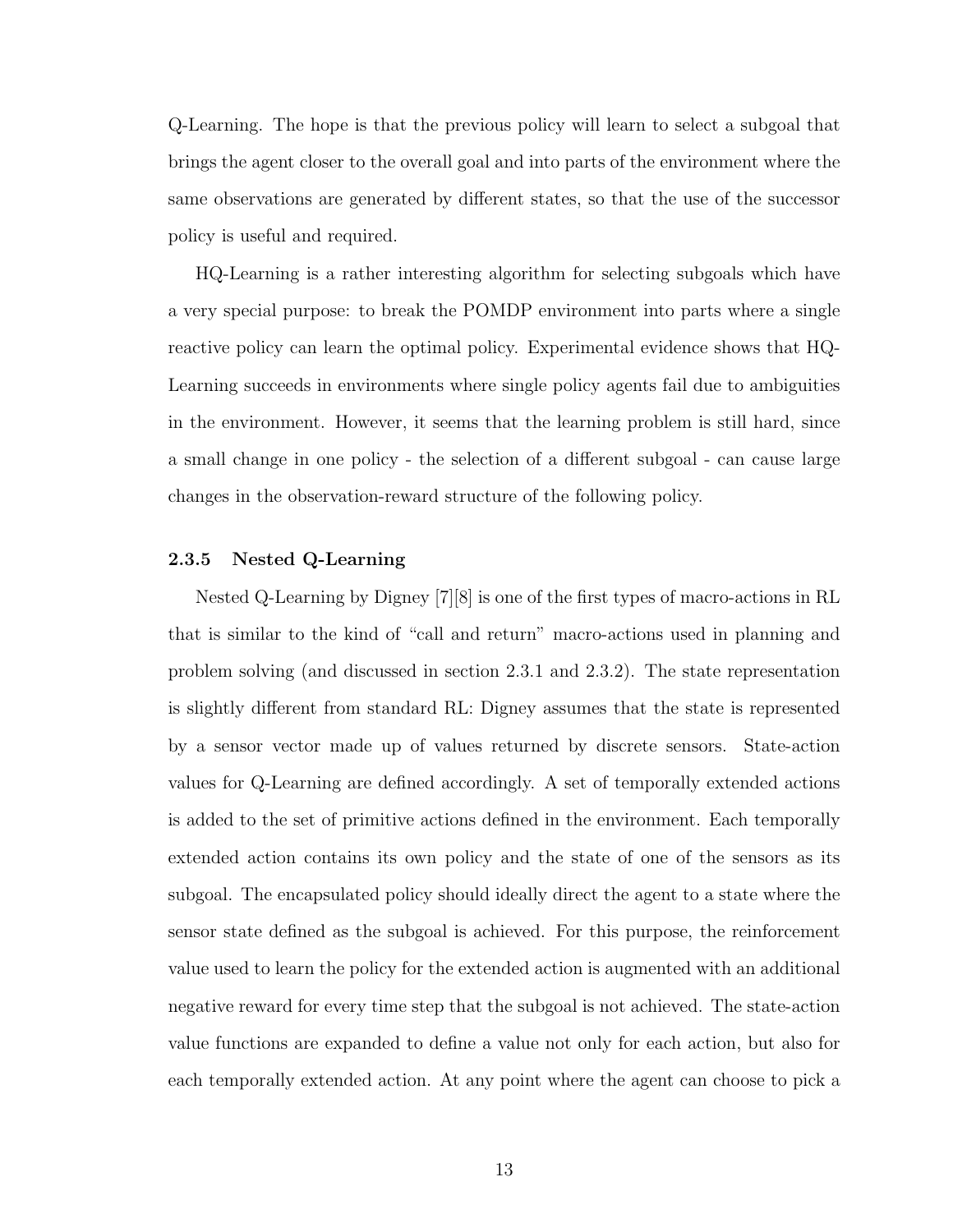primitive action, it can decide to pick one of the extended actions. The policy followed inside a temporally extended action can similarly pick other temporally extended actions and hierarchies can arise.

In earlier work, one such temporally extended action was defined for every possible subgoal: every state of every sensor. However, this has the disadvantage that learning is slowed down as the set of actions to pick from becomes very large. In later work, the set of temporally extended actions is learned based on frequency of state occurrence and high reinforcement gradients.

Another feature of the temporally extended actions defined by Digney is a mechanism for learning the states in which the extended actions are useful in, independent of the task being learned. During initial learning of a new task, the agent can use these value to favor temporally extended actions, until it has learned their actual value for the new task.

#### 2.3.6 HAM

Hierarchical Abstract Machines (HAMs) introduced by Parr and Russell [21] explicitly exploit the concept of hierarchies inherent in macro-actions. An abstract machine is a non-deterministic automaton that has four different types of states: choice states, action states, call states and stop states. Each choice state inside an abstract machine can lead to more than one successor state. A policy based on the choice state and the state of the environment determines the actual successor state taken. An action state executes a primitive action in the environment. A call state branches to another abstract machine. A stop state results in returning to the calling abstract machine.

It is important to note that a HAM is restricted in its behavior by the hierarchy of abstract machines that it is using. For example, if all abstract machines in the HAM only execute actions "down" and "right" in a grid world environment, then the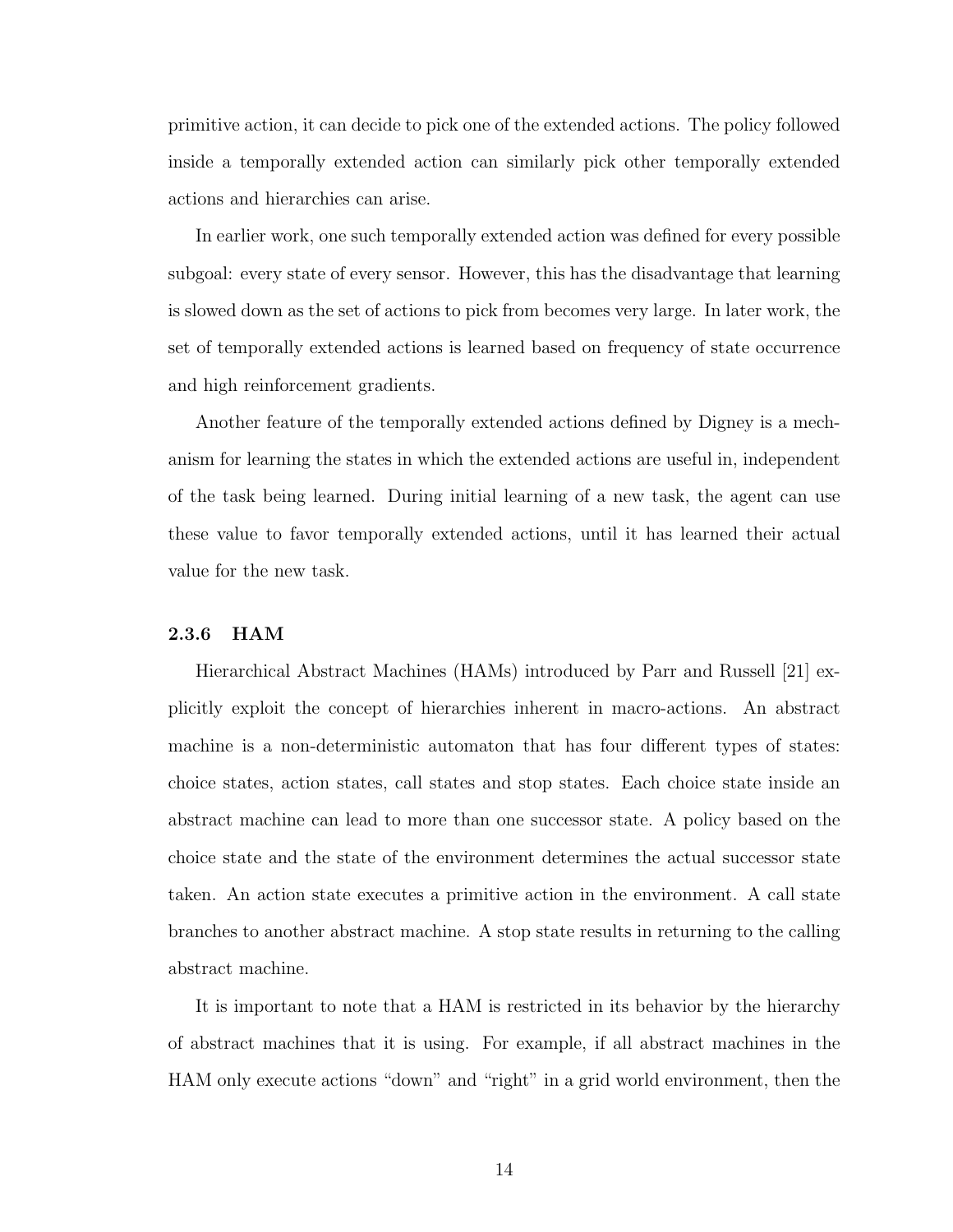agent cannot possibly learn a way of going to the upper left corner [21]. Furthermore, the policy learned is not equivalent to a Markov policy over primitive actions because the actions of an agent in a certain environmental state also depend on the abstract machine currently in use, which might have been chosen earlier.

However, while the design of the HAM potentially limits the agent, it also gives it an advantage: the HAM can be designed based on knowledge of the world. As a result, the initial random "wandering" of an agent using only primitive actions (caused by an "empty" value function) is drastically reduced and the agent can potentially learn useful values quicker.

The authors define the learning algorithm HAMQ for learning the policies governing the choices made in the choice states. HAMQ learns an action-value function for each state in the environment and possible branch of every choice state. After reaching a new choice state, the action-value of the previous branch taken is updated with the cumulative discounted reward obtained from the environment since that last choice state and the discounted value of the current environment/machine state. According to Parr and Russell, a greedy policy using this value function will converge to the optimal policy in the environment, given the constraints of the HAM.

In an experimental grid world environment used by the authors, HAMQ was a vast improvement over regular Q-Learning. HAMQ learned a good policy after 270,000 iterations while regular Q-Learning required 9,000,000 to learn an equally good policy. Even after 20,000,000 iterations, the policy learned by Q-Learning was not as good as HAMQ's final policy.

One major disadvantage of HAMQ over the previous AI techniques that used macro-actions is that the abstract machines have to be coded by hand. So far, there is no algorithm that could take a family of environments (e.g. grid worlds) and create a set of abstract machines or a hierarchy of abstract machines that can be used to learn a behavior in any environment of that kind. It is also not possible so far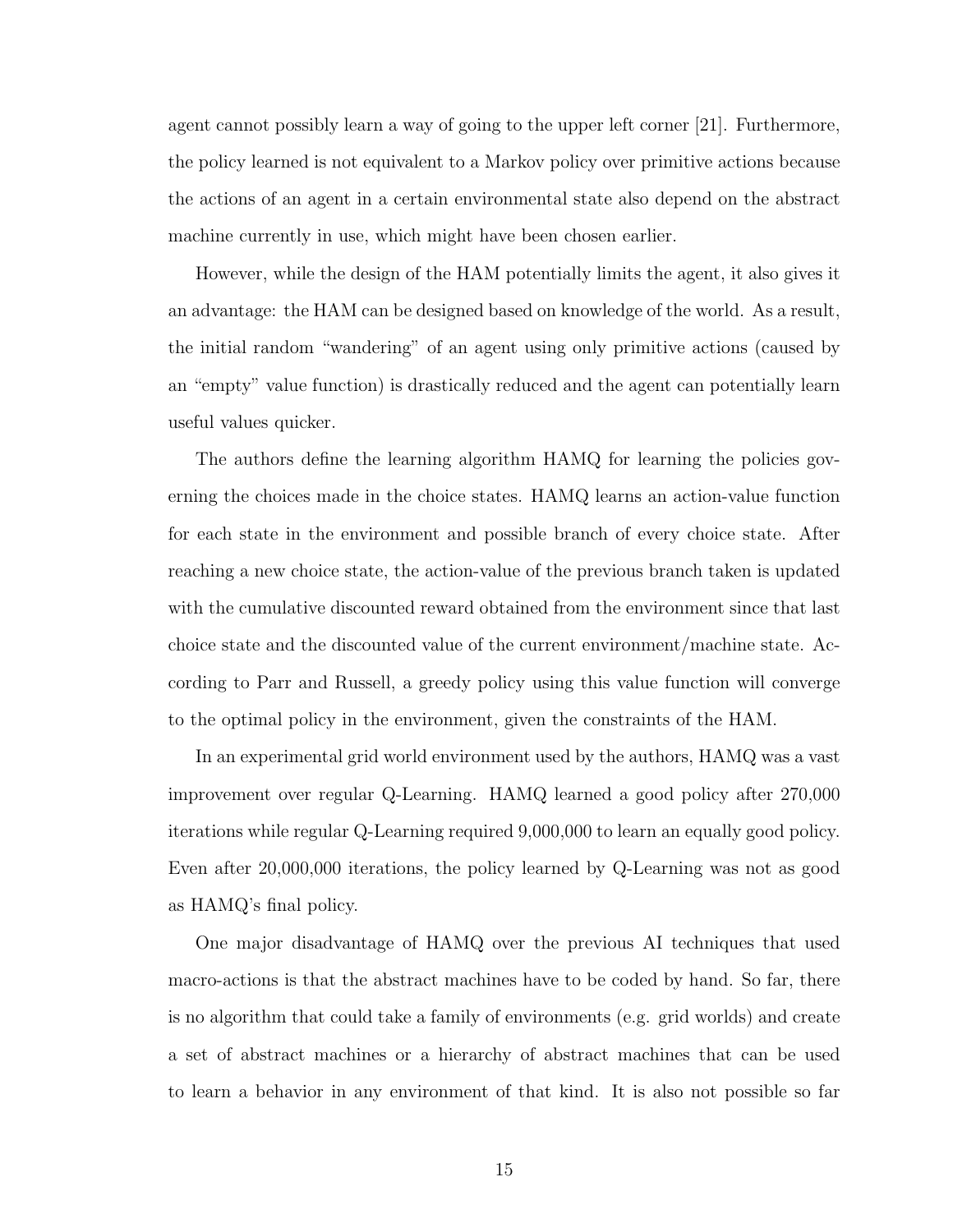to automatically design machines for one particular environment. However, HAMs served as a basis for "programmable reinforcement learning agents" which allow for state abstraction. [1][2]

### 2.3.7 MAXQ

The MAXQ hierarchical RL architecture by Dietterich [4][5][6] is a comprehensive set of algorithms designed both for temporal abstraction and state abstraction. Here, each temporally extended action is defined by a set of subgoal states in which it terminates and by a set of other temporally extended actions that it can pick. This part of MAXQ is similar to Digney's temporally extended actions although MAXQ is more restrictive. In Digney's temporally extended actions, there is no predefined hierarchy and any extended action can chose any other extended action, while the MAXQ hierarchy is predefined. This might be an advantage in environments where the programmer wants to use prior knowledge, but it is generally desirable that the algorithm works as autonomously as possible. Indeed, recent work by Hengst has produced algorithms that automatically discover hierarchies and subgoals for MAXQ type temporally extended action for certain special MDPs called "factored" MDPs [12].

The main idea of MAXQ is to split up the state-action value function,  $Q_A(s, a)$ of each state s and action a for each extended action  $A$  into two parts: the reward expected to be received while executing the action a in state  $s, V_a(s)$  and the expected reward to be received after a has completed, until the completion of the current temporally extended action,  $C_A(s, a)$ . Clearly,  $Q_A(s, a) = V_a(s) + C_A(s, a)$ . If a is a primitive action, the value of its execution in state  $s$  is just the immediate reward  $r$ . If a is another temporally extended action, then  $V_a(s)$  is just the best state-action value of abstract action a in state  $s, max_{a'}Q_a(s, a')$ , where  $Q_a(s, a')$  is recursively defined as above. This decomposition of the state-action value function does not improve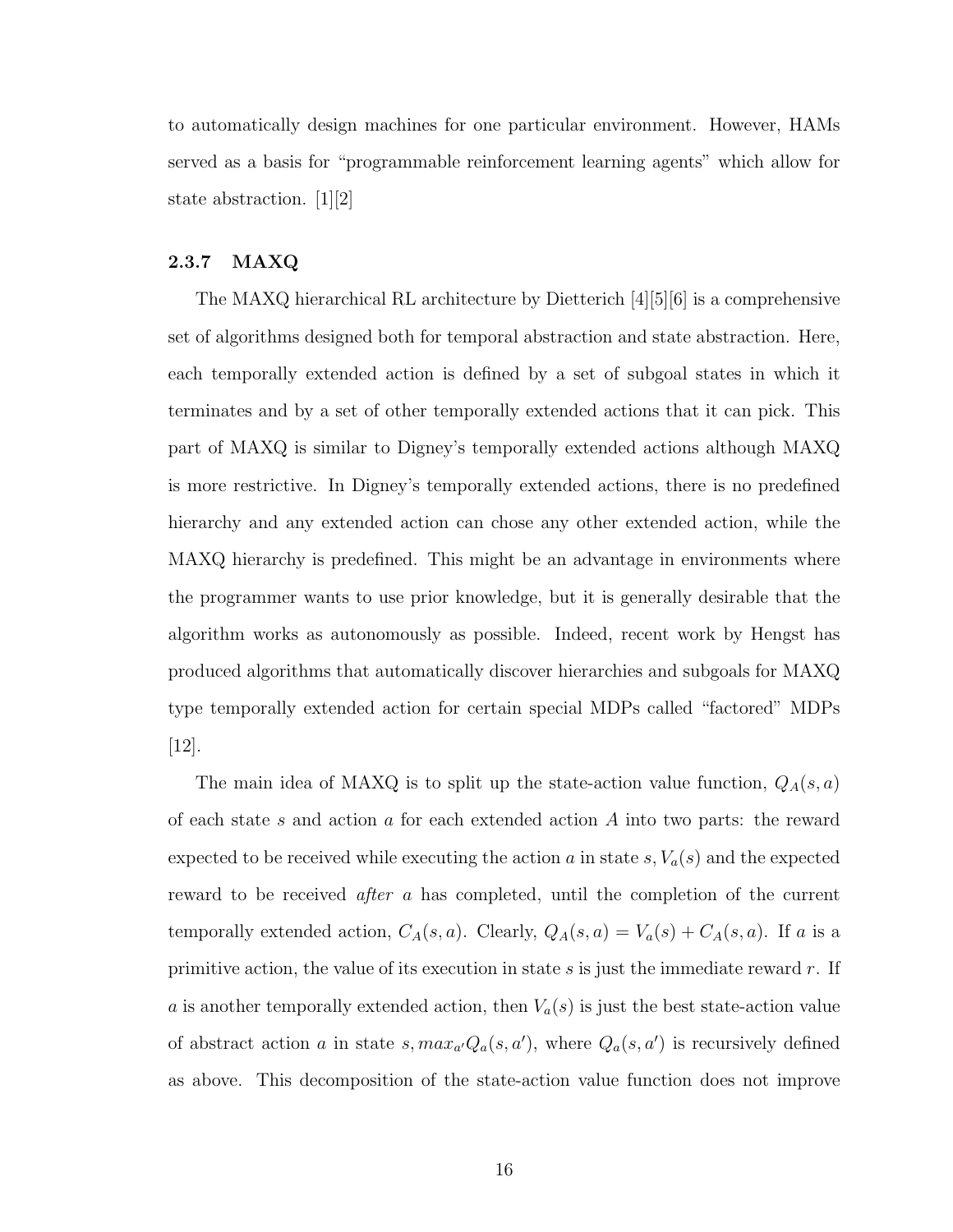learning much, since instead of the Q-value functions, the C-value functions as well as the expected rewards for primitive actions,  $V_a(s)$  where a is a primitive action, have to be learned. However, this value function allows for state abstractions that are beneficial to the learner. Details for the state abstraction mechanism can be found in  $[4][5][6]$ .

#### 2.3.8 Drummond's macro-actions

Drummond's algorithm focuses on speeding up learning by reusing the value functions of previously learned tasks [9][10]. The main assumption of his algorithm is that the state is represented as a parameter vector with continuous parameters and that Euclidean distance can be used to measure distances between states. Drummond uses techniques from computer vision to find subspaces in the state space within which the learned value function varies smoothly and which are delimited by discontinuities in the value function. When subspaces touch without discontinuity, they are said to be connected via doors. This way, a topological map of the environment is abstracted.

During learning of a new task, before the value function is properly learned, these subspaces can already be extracted and matched up with a database of previous subspaces. When a correspondence is found, the value function of the stored subspace is copied into the current value function.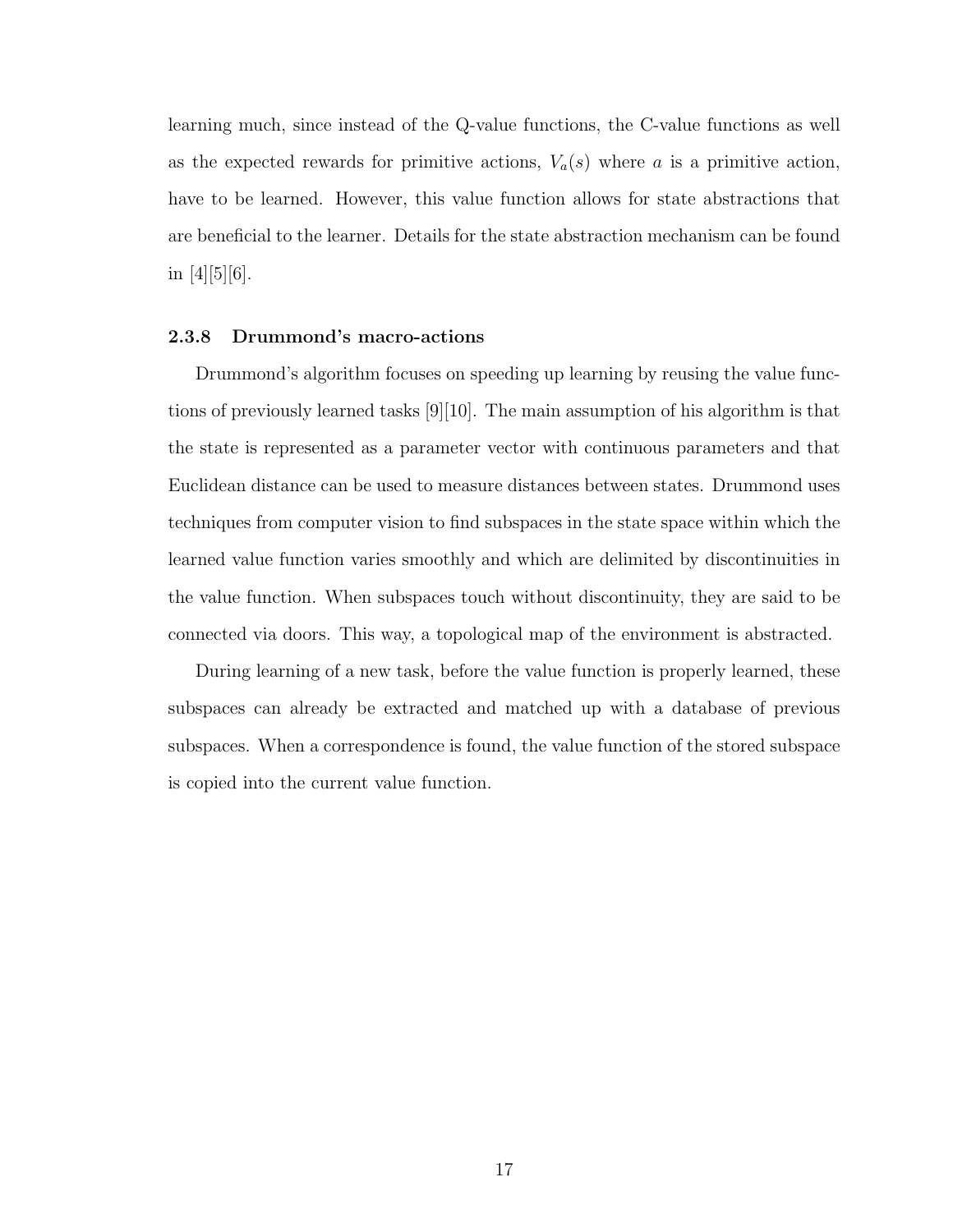# CHAPTER 3 OPTIONS

In this thesis we use the options framework [30][22] for incorporating macro-actions in RL. An option  $o$  is an encapsulated policy  $\pi_o$  with an initiation set I and a set of probabilities  $\beta(s)$  that define the probability of terminating the option in state s. The initiation set defines the set of states in which an agent may choose a certain option. After choosing option o, the agent behaves according to the policy  $\pi_o$  encapsulated inside the option. At each state s, the agent leaves the option with probability  $\beta(s)$ and returns to the previous policy.

An option can be picked in place of a regular action in all states where it is available. Primitive actions can be viewed as simple options, whose policy always picks the primitive action that it represents and always quits afterward.

As with HAMs and MAXQ hierarchies, Options have to be specified somehow. In the original work, the initiation sets and termination probabilities were specified by hand while the policies were learned. Yet a true learning agent will have to discover the initiation sets and terminal states autonomously. Work on this has been done by McGovern [18][19] and two new algorithms are introduced in this paper. Furthermore, work by Ravindran and Barto allows for the reuse of options in different states, translating the policy, initiation set and termination probabilities into different parts of the state-space. This greatly increases the applicability of options [23][24].

### 3.1 Learning with Options

It is not difficult to extend Q-Learning to learning with options. Two methods have previously been developed: SMDP Q-Learning [3] and Intra Option Q-Learning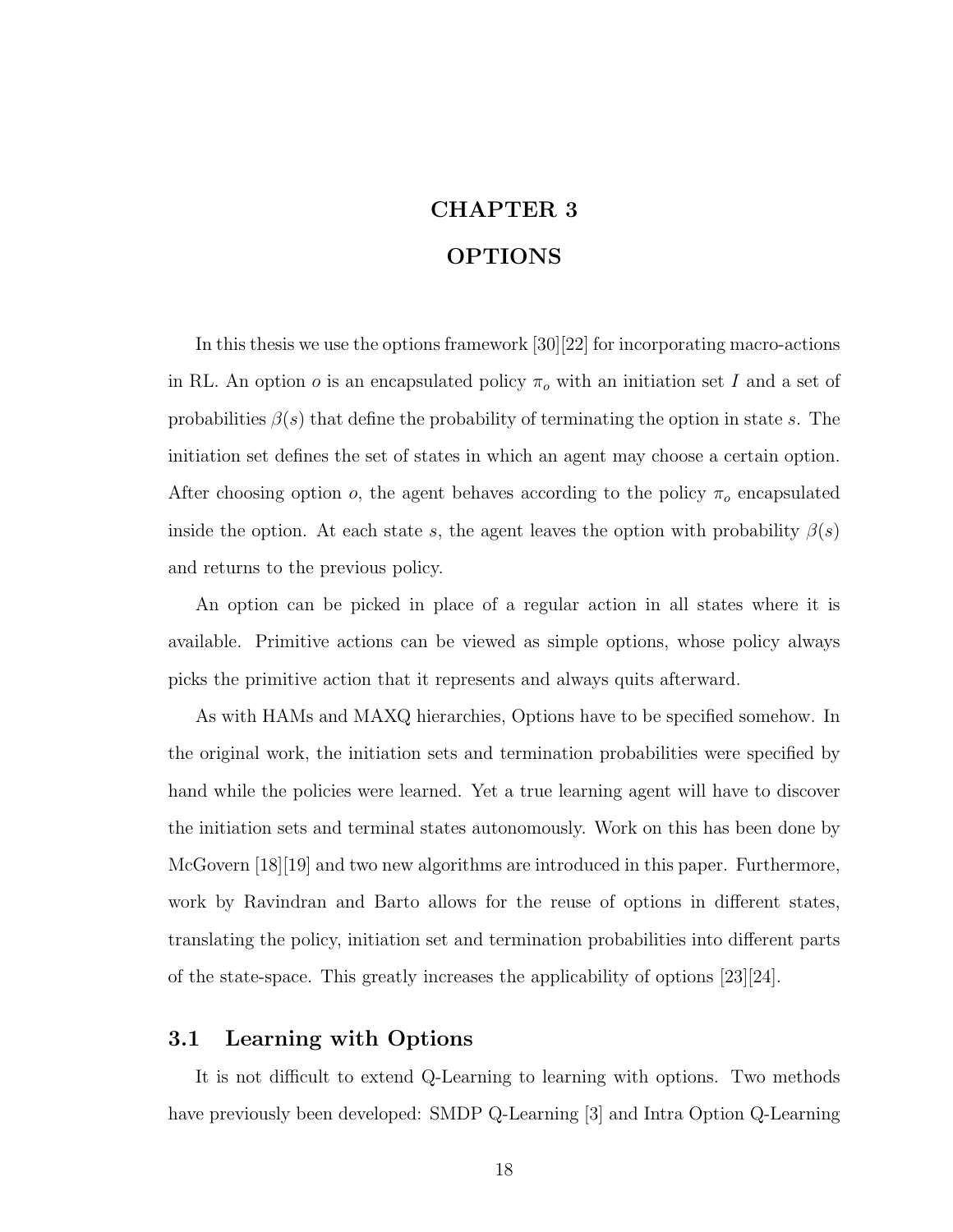[22][30]. In both algorithms, the state-action value function is extended to accommodate macro-actions - not only does it store a value for each primitive action in each state, but also for each macro-action or option. The value for the option represents the discounted cumulative future reward that the agent is expected to receive when picking the option in the state, executing actions according to the policy of the option until its termination and then continuing to act according to the overall policy:

$$
Q^{\pi}(s, o) = E\left(\sum_{t=0}^{\infty} \gamma^t \cdot r_t \middle| \pi_o, \pi\right)
$$
\n(3.1)

#### 3.1.1 SMDP Q-Learning

In SMDP Q-Learning, if a primitive action was selected in a state, the value of the state-action pair is updated according to the regular Q-Learning update rule (equation 2.3). If the agent selected an option  $o$ , no state-action values are updated until o terminates. At this point, the cumulative, discounted reward received during the execution of the option is used to update the value of the option in the state s in which it was initiated:

$$
Q(s, o) = Q(s, o) + \alpha \left( R + \gamma^k \cdot \max_{o'} Q\left(s', o'\right) - Q\left(s, o\right) \right) \tag{3.2}
$$

where k is the number of time steps spent in option  $o, s'$  is the state in which of terminated and  $R$  is the cumulative, discounted return:

$$
R = \sum_{i=0}^{k} \gamma^i \cdot r_i
$$

This update rule ensures the proper assignment of values to options and allows for quick value propagation along the option: after the option terminates in  $s'$ , the value of  $s'$  will be propagated immediately to state  $s$ . Using primitive actions only this would require a number of trials on the order of the distance between  $s$  and  $s'$ .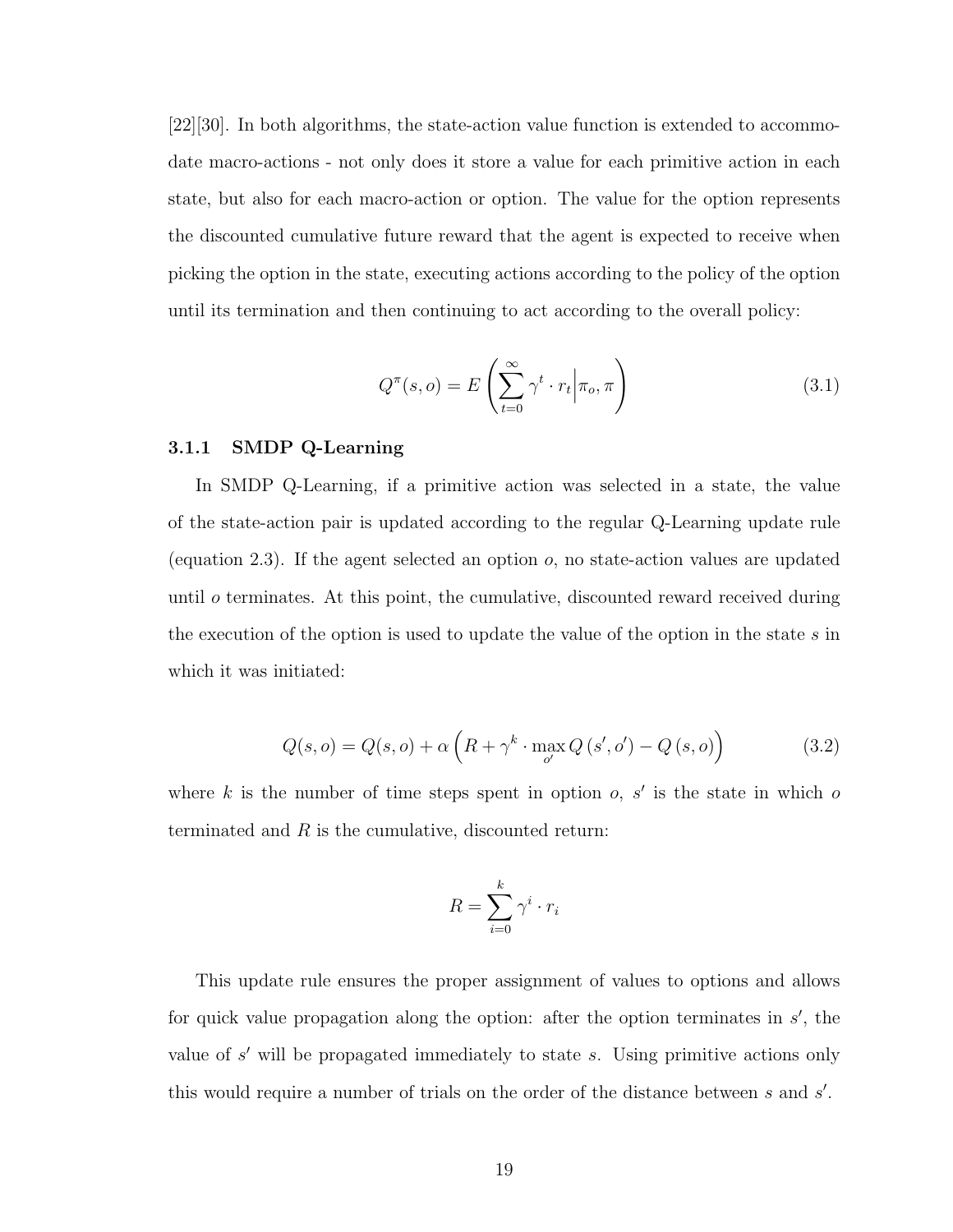#### 3.1.2 Intra Option Q-Learning

One disadvantage of SMDP Q-Learning is that the experience about the primitive actions chosen during the execution of the option is not used. Additionally, when several options would execute the same action in the same state, they could all learn from the same experience. Intra Option Q-Learning addresses these concerns. At every step, the state-action value for the primitive action as well as the state-action value for all options that would have selected the same action are updated, regardless of the option in effect. For this purpose, at each step the regular Q-Learning update (equation 2.3) is performed. Additionally, for every option  $o$  that would have selected the same action  $a$ , the following update rule is used:

$$
Q(s, o) = Q(s, o) + \alpha (r + \gamma \cdot U(s', o) - Q(s, o))
$$
\n(3.3)

where

$$
U(s, o) = (1 - \beta(s)) \cdot Q(s, o) + \beta(s) \cdot \max_{o'} (Q(s, o'))
$$

#### 3.1.3 Combined SMDP+Intra Option Q-Learning

Both SMDP and Intra Option Q-Learning have advantages and disadvantages. While the SMDP Q-Learning improves value propagation by propagating values all the way through options, Intra Option Q-Learning allows for more efficient utilization of experience by updating all appropriate action/option values at each step. We have combined these two update rules to allow for both fast propagation of values along an option that is being executed (like SMDP Q-Learning) and efficient use of experience by updating all appropriate actions/options at each step (like Intra Option Q-Learning). To achieve this, simply both update rules presented above are used. At each step, the regular Q-Learning update rule (equation 2.1) is executed as well as the Intra Option Q-Learning update rules shown in equation 3.3. Whenever an option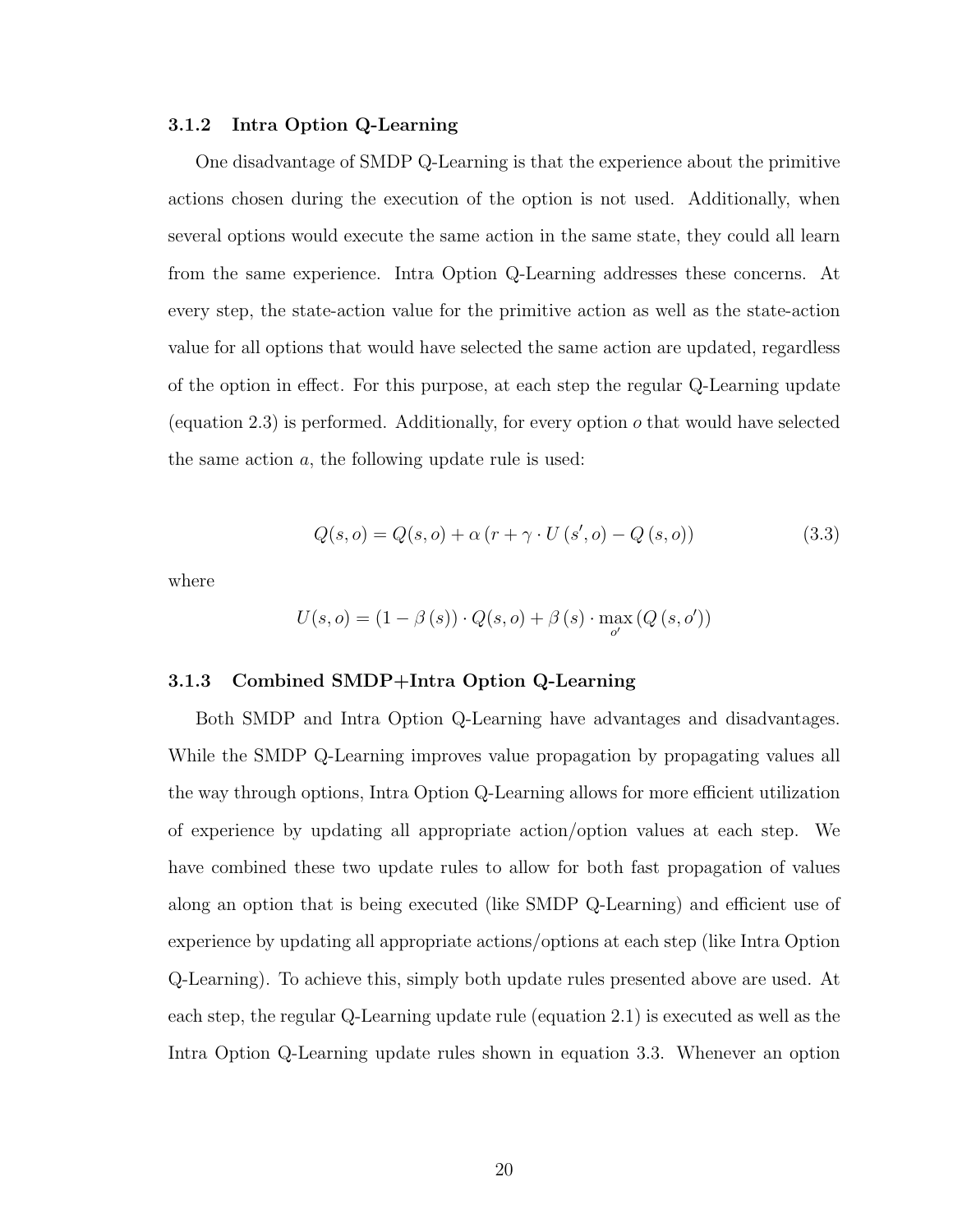terminates, we additionally execute the SMDP Q-Learning update rule (equation 3.2), which propagates the value back to the state in which the option originated.

## 3.2 Effects of Options

While options have been shown to improve learning speed, they are not always beneficial. McGovern and Sutton [20] investigated how the use and appropriateness of macro-actions in an empty grid world affects the exploratory behavior as well as the propagation of values. They ran experiments on an empty 11x11 grid world with the start state in a corner and the goal state either in the center or at the rim (see Figure 4.1). They used four macro-actions, each one taking the agent directly to one of the border walls. It was shown that when the goal state was at the border of the world, thereby almost directly accessible with one of the macro-actions, learning was significantly faster. However, when the goal state was in the middle, learning with macro-actions was significantly slower and never actually reached the performance of regular Q-Learning.

Furthermore, McGovern and Sutton showed that when using options, the states that were reachable directly through options were visited significantly more often (because the agent picked actions randomly from the available set of options).

### 3.3 Option Discovery

#### 3.3.1 McGovern's Algorithm

One of the earliest algorithms for automated discovery of options is by McGovern and Barto [18][19]. Their algorithm looks for options that are designed to bring the agent to certain desired states. In particular, bottleneck states in the environment are sought out as subgoals.

The motivation for using bottleneck states as subgoals was the observation that a successful learner in a room-to-room navigation task will have to successfully find and walk through these bottleneck states in order to move from one room to the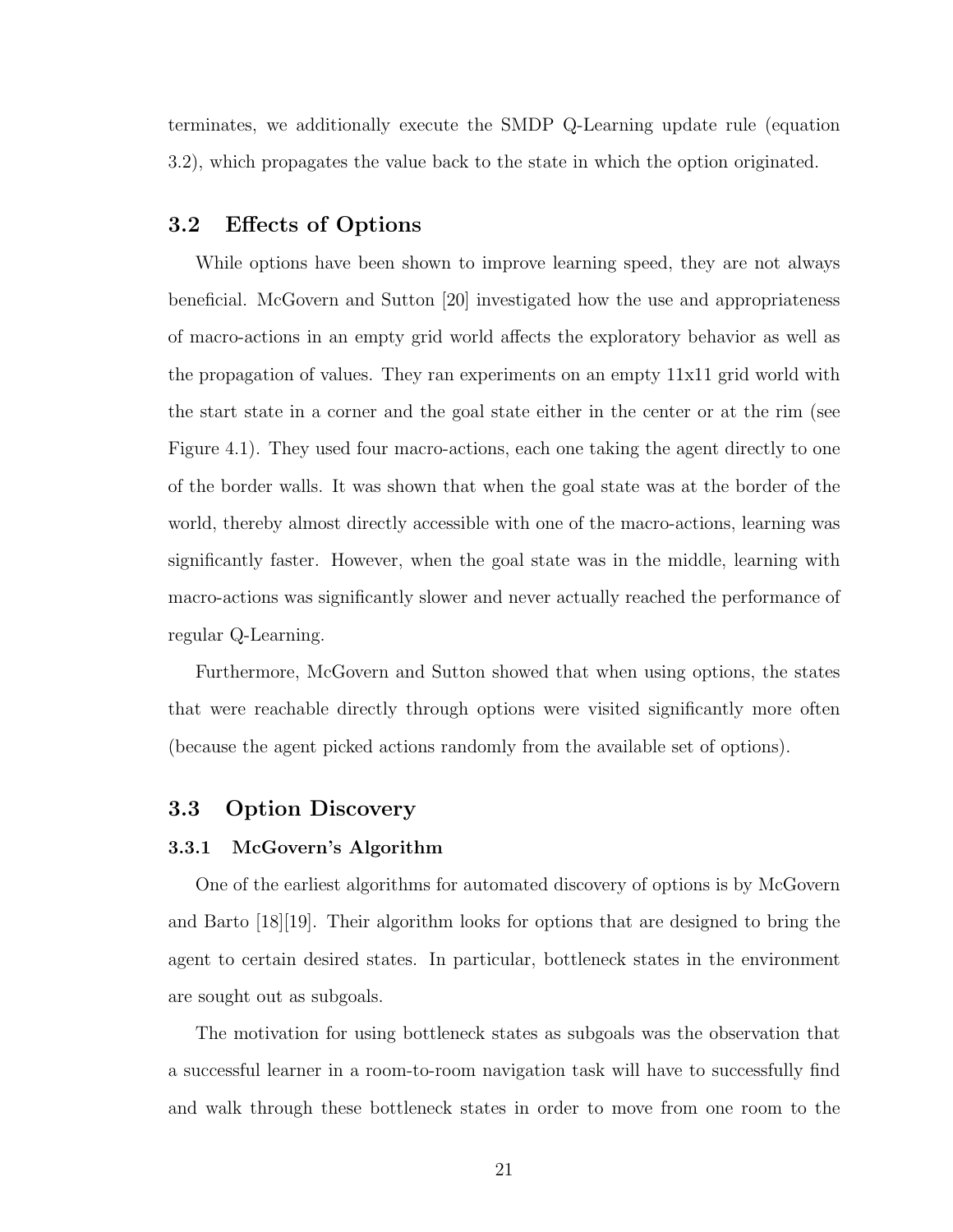next (see Figure 4.2). However, using random exploration alone, the learner tends to stay within one room, which is a well connected part of the state space, and not go to another room. Having the option of going to a bottleneck state directly helps exploration by increasing the likelihood of moving between poorly connected parts of the environment. It also directly speeds learning of tasks whose solution requires to move through the bottleneck state  $[20][18]$ . Furthermore, these "key" states will keep appearing on different tasks. To return to the earlier example of driving a car: the state in which the hand rests on the gear shifter and the foot pushes the clutch is a state often encountered. Reaching it quickly is key to driving a car properly.

McGovern and Barto formulated the search for these bottleneck states as a multiple instance learning problem. In a multiple instance learning problem, desirable and undesirable bags of feature vectors are presented to the learner. The learner's task is to find which feature vectors inside these bags were responsible for the classification of the bag as good (or bad). In the context of finding bottleneck states, the bags were trajectories and the states observed on a trajectory were the feature vectors contained in the bags. The solution to this multiple instance learning problem is a set of states that are "responsible" for the success of the trajectory, states that appear on all trajectories. These are the wanted bottleneck states. McGovern and Barto used the Diverse Density algorithm [16][17] to solve the multiple instance learning problem and find states that appear often on successful trajectories [18][19].

In a nutshell, the algorithm continuously executes trajectories, adding each trajectory as a bag of states to the set of bags. After every trajectory, the Diverse Density algorithm is used on these bags to find the state that represents the common element of the bags. A running average of how often each state is found is kept. Once the average of a state is found to exceed a threshold value and the state passes a static filter (for eliminating states that are a priori unwanted), it is used as a the goal of a new option. The initiation set of the option is initialized to the states that lead up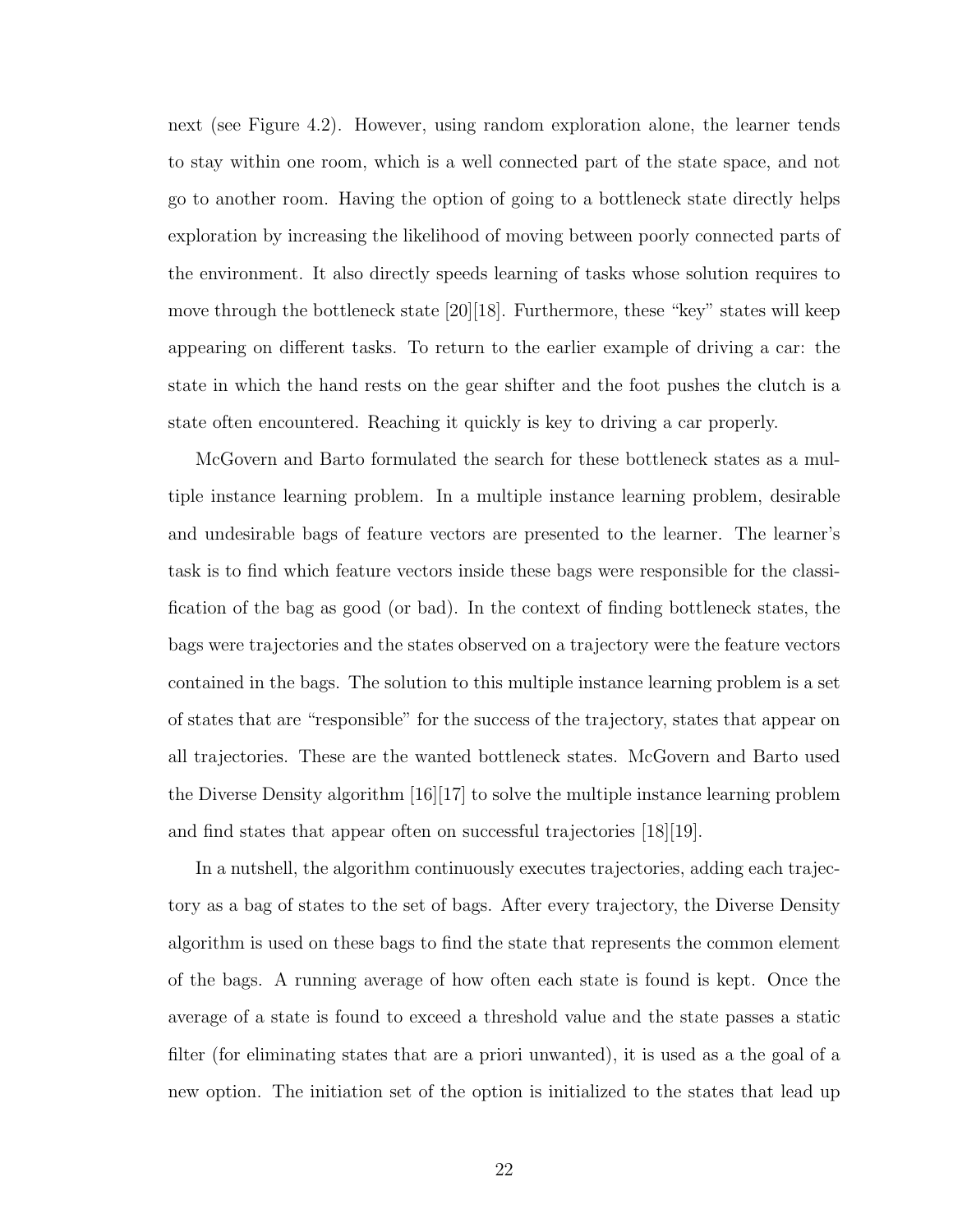to the target state on the trajectories experienced so far. Experience replay from the trajectories is then used to learn the policy of the new option [18][19].

#### 3.3.2 First New Option Discovery Algorithm

We now introduce two novel algorithms for discovering options. The first algorithm that is presented here also searches for bottleneck states, states that appear often when performing tasks in the environment. The algorithm was designed with episodic goal achievement tasks in mind. A goal achievement task is a task where the agent starts in a given state  $s$  and has to learn the optimal path to the goal state g. We assume that the agent will have to execute many different tasks (defined as  $\langle s, g \rangle$  pairs) in an environment which otherwise stays the same.

The algorithm is a batch algorithm and works in two phases. In the exploration phase, the agent collects experiences over a set of tasks  $\langle s_i, g_i \rangle$  which has to satisfy the property that for each state s such that  $s = s_i$  for some i, there exists at least one other task  $\langle s_j, g_j \rangle$  such that  $s = s_j$  and  $g_i \neq g_j$ . Each task is then learned until an optimal or near-optimal policy is found. In our experiments, the tasks are learned for a constant number of episodes  $numTrain$ . The learned policy is then used to execute a small number  $numExec$  of greedy episodes without exploration. During these episodes, the algorithm keeps track of the number of visits to each state s' for each task  $\langle s, g \rangle$ , denoted  $N(s, g, s')$ . This visitation statistic is used to find options.

Since we are looking for subgoal achievement options, we have to find the subgoal of each option and its initiation set. The policy of the option can then be learned given this information. Ideally, one would like to use all states that are local maxima in the visitation landscape (see Figure 3.1) as subgoals, since these are "key" states appearing often on different tasks. Unfortunately, this is not possible, because the connectivity of the states, as defined by the transition function  $T$ , is unknown. Hence,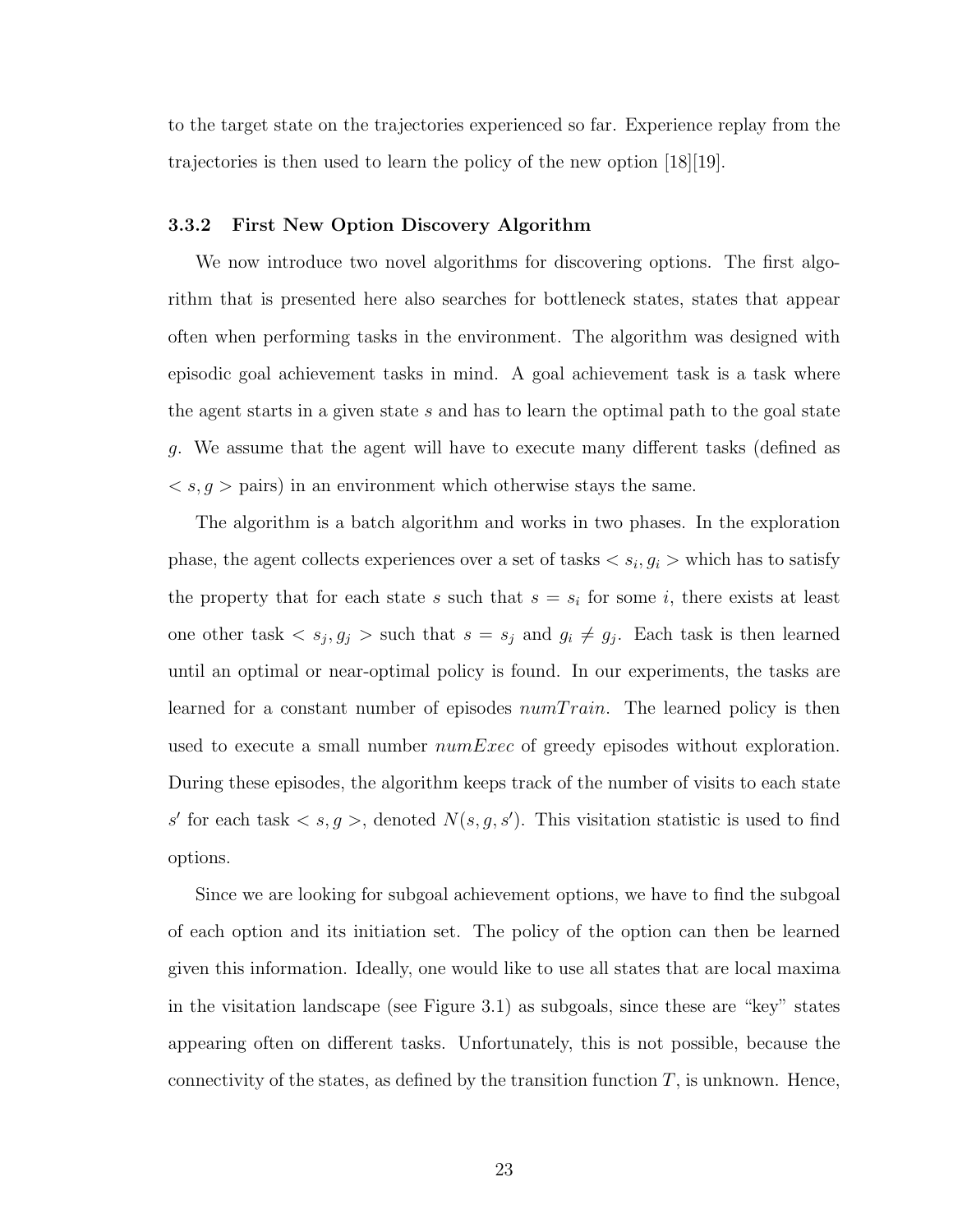Visitation landscape 4 Room



Figure 3.1. Visitation landscape of the 4 Room grid world from Figure 4.2. The doorways are clearly visible as peaks

only the global maximum is used as the desired subgoal  $z$  of the first option:

$$
z = \arg\max_{s'} \sum_{\langle s,g \rangle} N(s,g,s') \tag{3.4}
$$

One possible approach to building the initiation set is to use the start states of all trajectories passing through the designated subgoal z. In preliminary experiments, we found that this produces poor initiation sets, because start states that are unlikely to require going to this state might become part of the initiation set, even if there was only one task that required going through  $z$  from start  $s$ . As a result, a more discriminatory selection criterion is used. First, we compute the average number of times trajectories from any start state went through z:

$$
avg = \frac{\sum_{} N(s,g,z)}{|\{s|\sum_{g} N(s,g,z) > 0\}|}
$$
\n(3.5)

Then all start states that occurred more often than the average are found: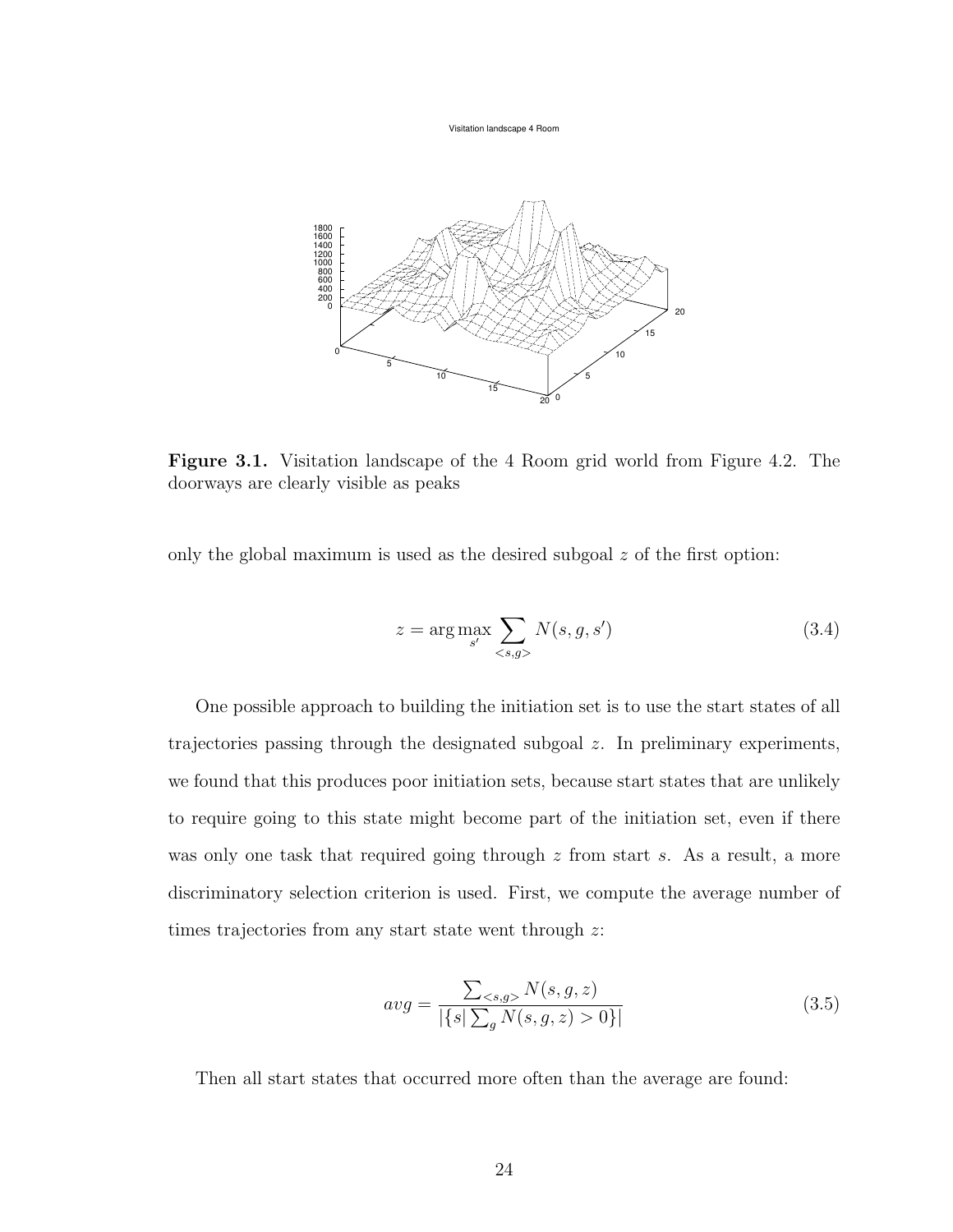$$
B = \{s | \sum_{g} N(s, g, z) > avg(s)\}\tag{3.6}
$$

For this selection criterion to be meaningful, it is necessary to have multiple goal states per start state. If the tasks were selected without this restriction, most start states will only occur in one task and, assuming little stochasticity in the environment, will appear exactly  $numExec$  times or 0 times in the visitation statistic for state z. Only by guaranteeing that each start state is used on more than one task, it is possible to find useful start states.

Yet the start states by themselves are not enough as the initiation set. They only define in some sense the essence of the initiation set; then, a domain dependent interpolation function is used to find the initiation set:

$$
I = interpolate(B)
$$
\n
$$
(3.7)
$$

In the grid world domain, this could be the smallest rectangle including all states in B. Unfortunately, such an interpolation function might not always be known a priori. If a good interpolation function is known, most likely the model of the environment is known as well and more efficient algorithms can be used to find optimal policies.

In order to find a second option, another bottleneck state has to be found. Picking the state with the second-most number of visits is of little use, since this state will most likely be adjacent to the global maximum. In order to find a second bottleneck state, the visitation counts caused by the trajectories that started in the start states B and that went through the selected subgoal z are removed:

$$
N'(s, g, s') = max(N(s, g, s') - N(s, g, z), 0) \forall s \in B, \forall g, \forall s'
$$
 (3.8)

After the visitation counts are reduced this way, a new global maximum will emerge and the procedure can be repeated for as many options as desired.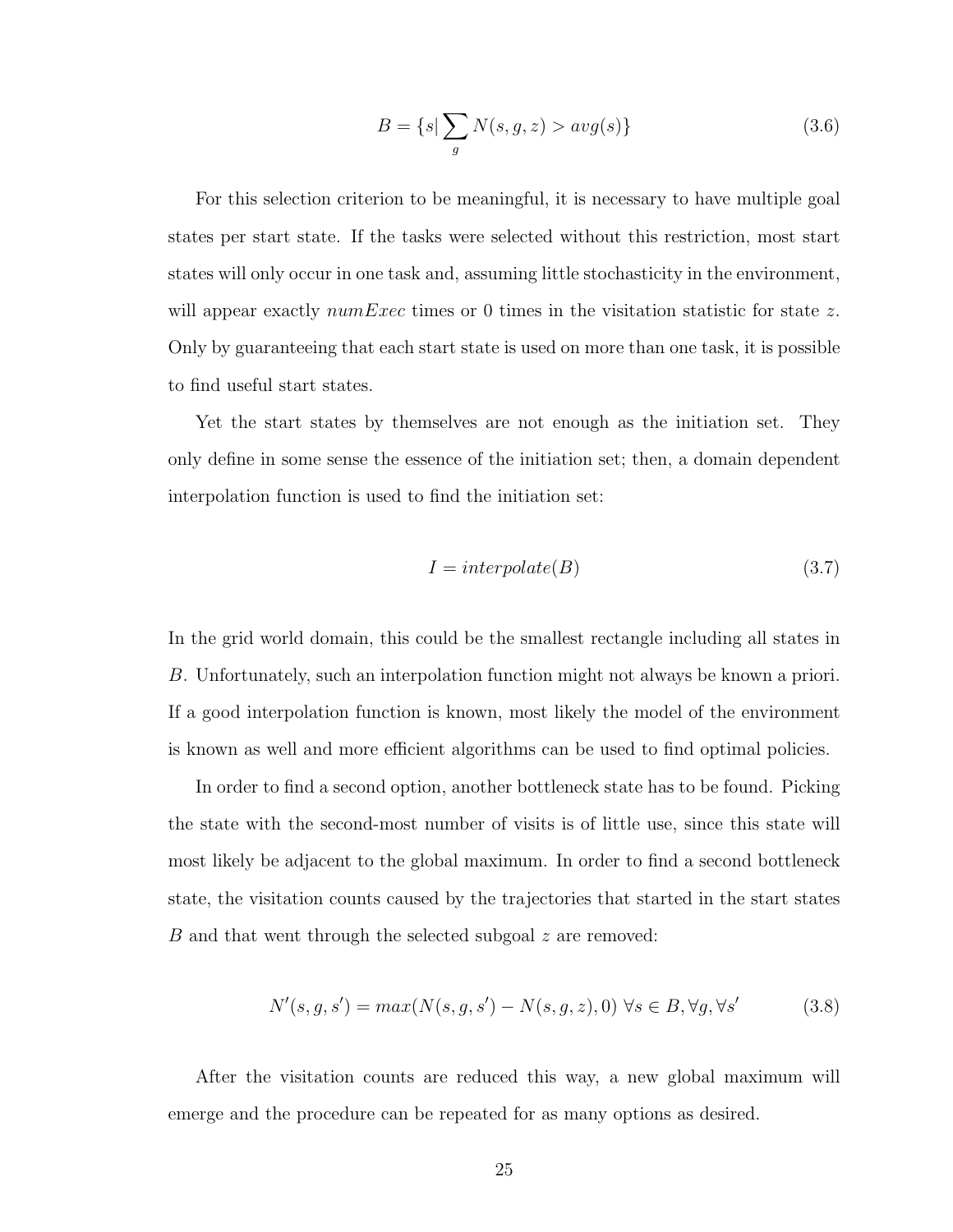The policy for the option is trained by creating an environment in which the subgoal of the option is a highly rewarding terminal state. The reward should be about as high as the reward for the goal state in the original environment. Q-Learning or any other RL algorithm can then be used to learn the optimal policy.

The first major difference between this algorithm and McGovern's algorithm is that we require a batch of trajectories, whereas she focuses on learning on-line. As a result, our algorithm will always find a set of options that are specific to the environment but independent of any one task. We expect these options to be useful for any future task in the environment. On the other hand, McGovern's algorithm learns options that are specific to the task during which the option was found. It is not immediately clear, how to extend McGovern's algorithm to also find a set of options. In experiments on the 4 Room environment, reported by McGovern, the start state was moved around to find different options. However, this method might not always be successful in large environments, where one fixed goal is insufficient to find all bottlenecks. When also moving the goal state around, it is not clear how good the resulting options are.

The on-line nature of McGovern's algorithm requires the options to be found based on trajectories from learning a single task. However, such trajectories can be difficult to use in finding bottleneck states. Trajectories at the beginning of learning are very random and will likely cover large parts of the state space; clearly these trajectories do not contain much information about which states are important for finding the goal state. On the other hand, trajectories from the advanced stages of learning will all lie along the same path, which does not allow to discriminate between bottleneck and non-bottleneck states. In our algorithm, this problem is alleviated by the availability of trajectories corresponding to different tasks. This makes the visitation counts more robust and allows us to find bottleneck states without using domain-specific knowledge.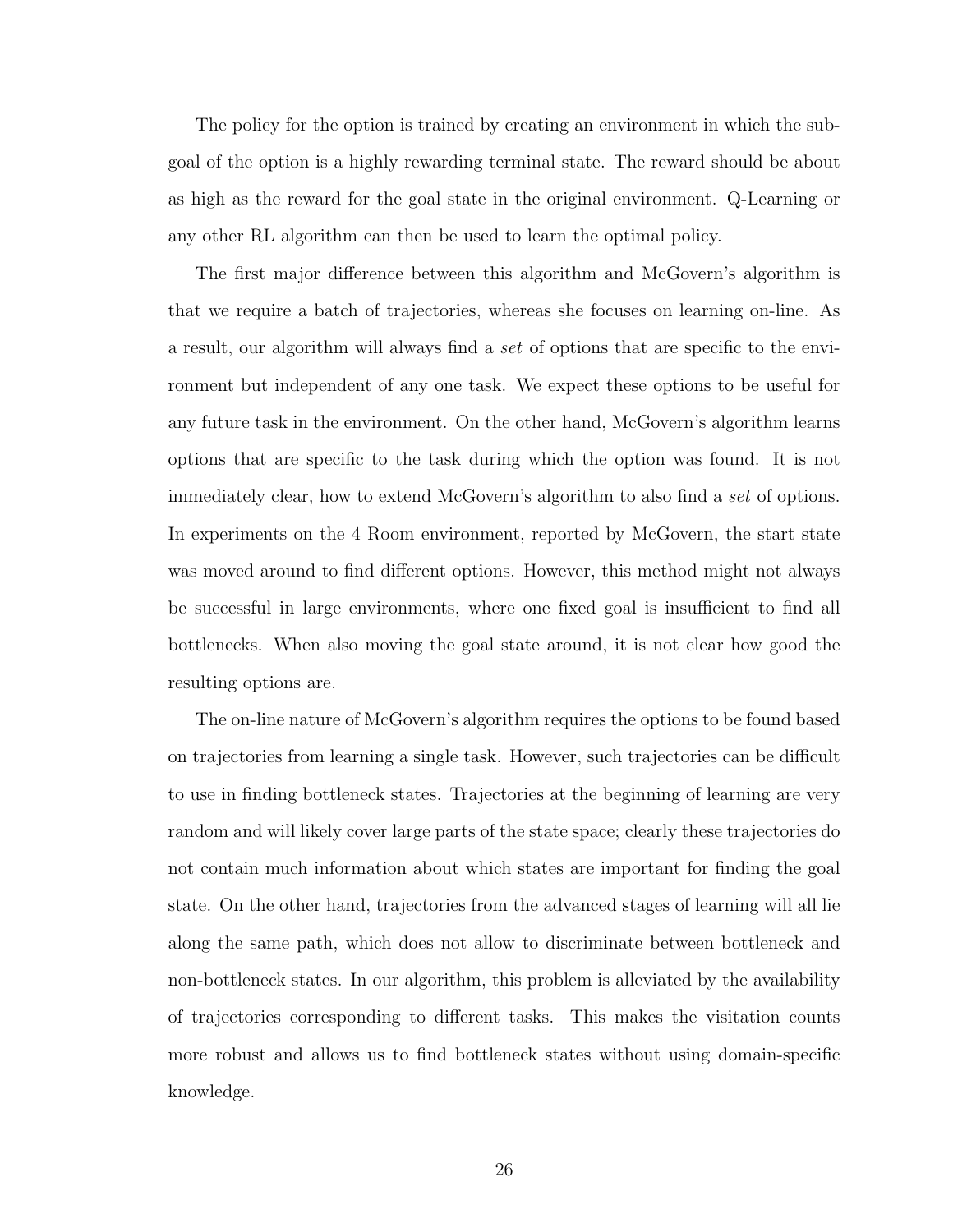In order to reduce the effects of these problems, McGovern only used the first time visit to a state on any given trajectory for inclusion in the diverse density bags. This reduced the inflated visitation counts of the first few episodes. Additionally, artificial static filters had to be put in place to disallow the selection of states close to the start and goal state as subgoals. This sort of filter requires a domain dependent distance metric.

Unfortunately, our first algorithm presented here also has several shortcomings. The use of the global maximum as a substitute for local maxima and the resulting need to manipulate the visitation frequencies are a very expensive and ad hoc method. They require large visitation statistics and the number of options found has to be limited before hand. Furthermore, the selection of the initiation set based on the start states requires that there be multiple goal states for each start state, which is not a natural condition. Also, the domain dependent interpolation is undesirable it must be known a priori and hence results in a less autonomous learner. These shortcomings are mainly a result of the inefficient use of the information gathered during the exploration phase. The trajectories contain important information about the connectivity of the environment that one can use to find better subgoals and initiation sets, while assuming less prior knowledge about the environment.

### 3.3.3 Second New Option Discovery Algorithm

The second algorithm also seeks bottleneck states but it makes better use of the trajectories collected during the exploration phase. It works in two phases, similarly to the first one. In the exploration phase, different tasks  $\langle s, g \rangle$  are learned. Unlike in the first algorithm, there is no restriction on the distribution of the start states s or the goal states g. After a fixed number of training trajectories,  $numTrain$ , have been executed for each task, the learned policy is executed greedily for a small number of times ( $numExec$ ). For each trajectory j, the sequence of states  $s(j, 0), s(j, 1) \cdots s(j, t) \cdots$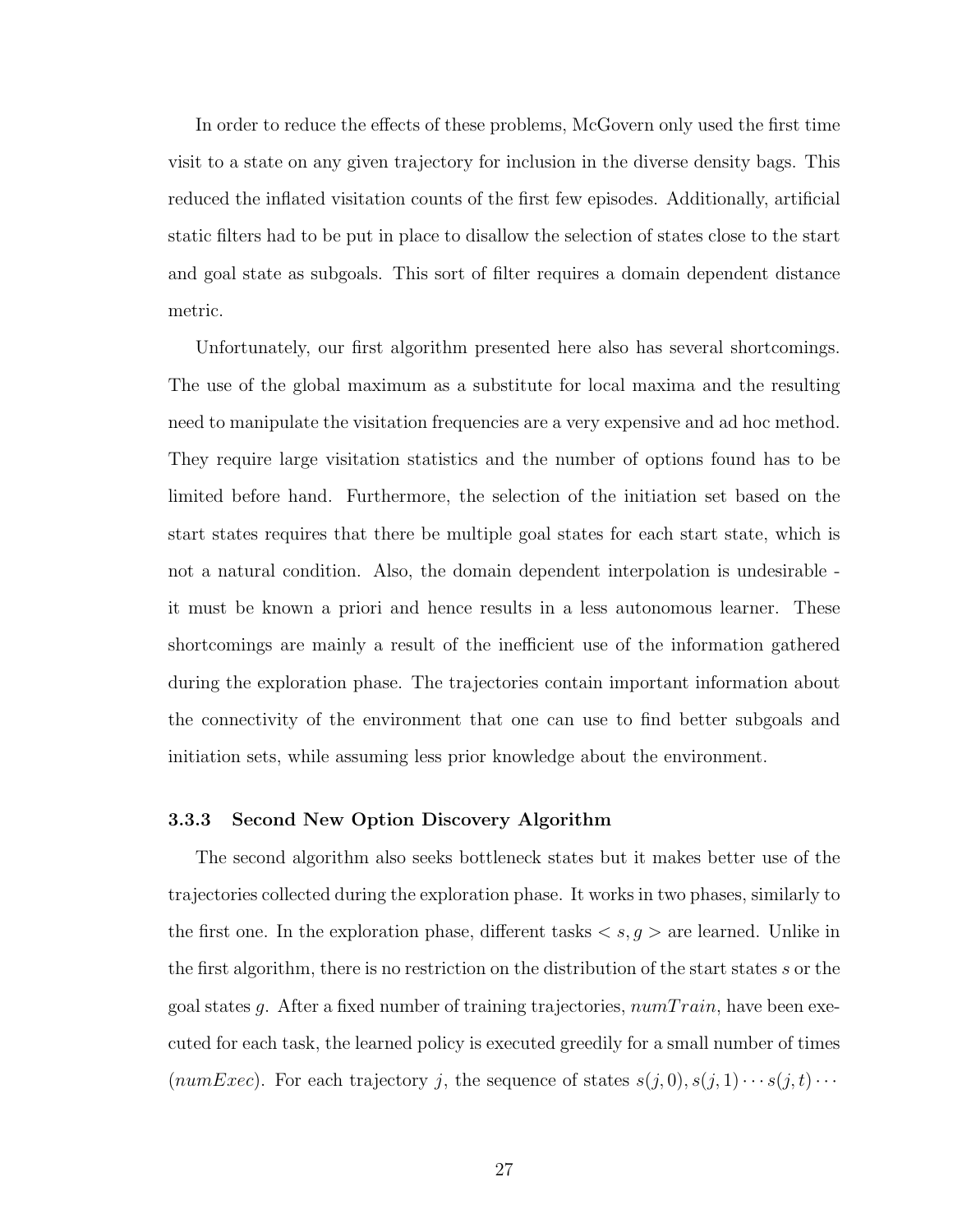that the agent traversed is saved. We also saved the number of visits to each state,  $N(s)$ <sup>1</sup>. Note that, unlike in the first algorithm, the number of visits to each state is not recorded separately for each start-goal state pair and hence much less space is used. The visitation statistic is now linear in the size of the state space (as opposed to worst-case cubic in the previous algorithm).

In the second phase, the trajectories and the visitation counts are used to find the subgoal and initiation set. For the subgoals, we select all the states which are at a local maximum of the visitation count along a trajectory. These pseudo local maxima are not necessarily local maxima in the visitation landscape (see Figure 3.1) as they might lie on a ridge, but they perform well in practice.

$$
p(j, i) := t \text{ s.t. } N(s(j, t - 1)) < N(s(j, t)) > N(s(j, t + 1))
$$
\n
$$
C = \bigcup_{j, i} s(j, p(j, i)) \tag{3.9}
$$

where  $p(j, i)$  is the time t of the ith peak on trajectory j and C is the set of subgoal candidates. This is similar in spirit to Iba's approach to the discovery of macrooperators in planning [13].

The initiation set for each candidate  $c \in C$  contains all the states that appear between two peaks on any trajectory j,  $p(j, i - 1)$  and  $p(j, i)$  where  $s(j, p(j, i)) = c$ :

$$
I(c) = \bigcup_{j} \{ s(j, t) | \exists i, s(j, p(j, i)) = c \land p(j, i - 1) \le t \le p(j, i) \}
$$
(3.10)

(see top of Figure 3.2). However, some environments are reversible: for every two states  $s_1$  and  $s_2$  such that  $s_2$  is reachable from  $s_1$  under action a, there is an opposite action  $a'$  which allows the agent to go from state  $s_2$  to state  $s_1$ . In these environments,

<sup>&</sup>lt;sup>1</sup>This is not strictly necessary, since this information can also be extracted from the trajectories every time it is needed. However, re-computation results in a big speed loss.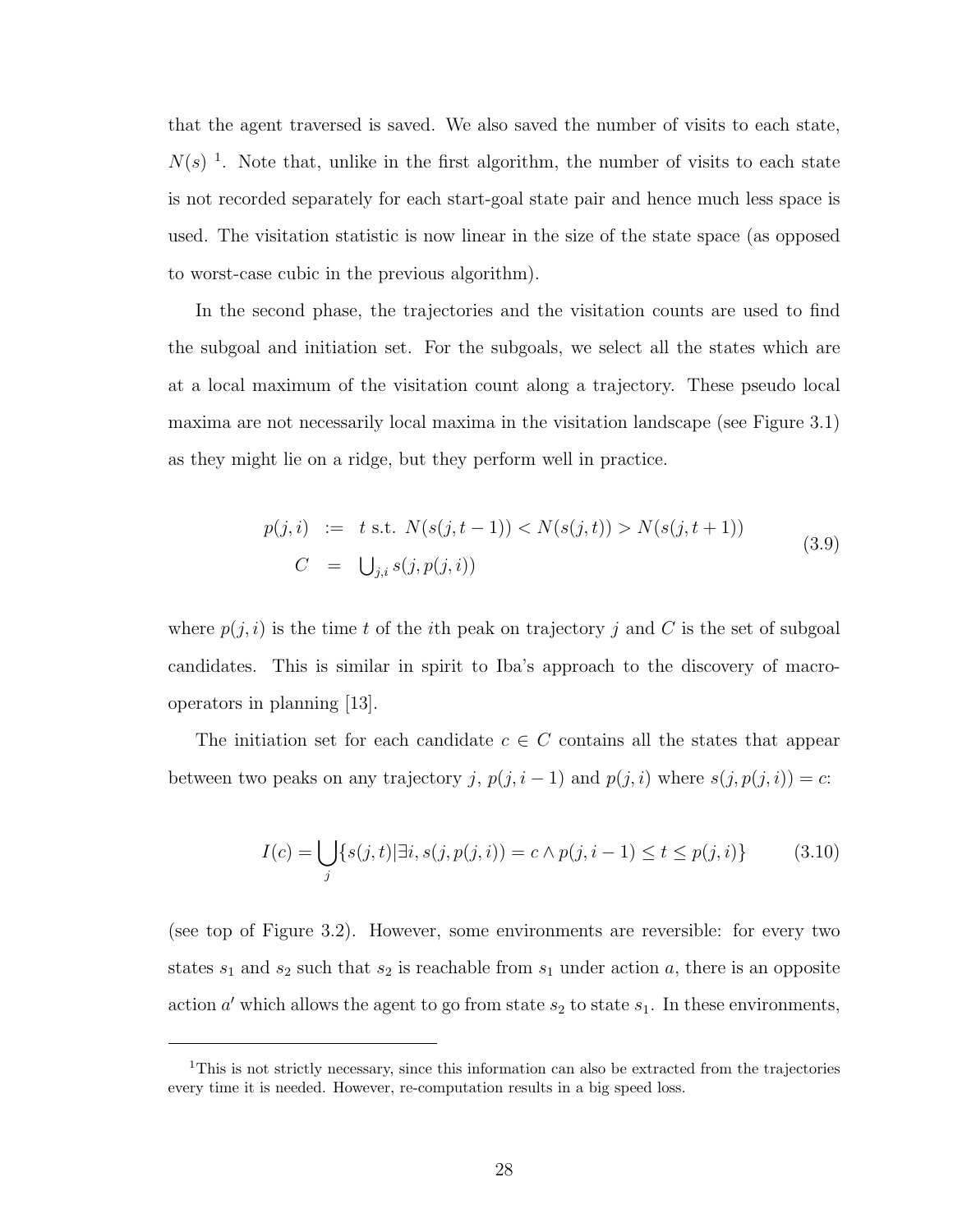it is reasonable to also include the states after state c in the initiation set of  $c$ . Then  $I(c)$  can optionally be defined as follows:

$$
I(c) = \bigcup_{j} \{s(j, t) | \exists i, s(j, p(j, i)) = c \land p(j, i - 1) \le t \le p(j, i + 1)\}\
$$
\n(3.11)

This procedure typically generates a large pool of option candidates from which a small, useful set of options has to be determined. In the current work, we sort the candidates by initiation set size and select the candidates with the  $numOrts$ largest initiation sets, where  $numOpts$  is given a priori. Other procedures could be envisioned such as sorting the candidates by the number of trajectories where the subgoal state appeared as a pseudo maximum. Alternatively, a set of options could be selected such that they maximize the state space covered and minimize the overlap of options.

After the set of options has been determined, the initiation sets can optionally be grown by states that appeared on trajectories immediately before any state in the initiation set:

$$
I'(c) = I(c) \cup \{s(j, t) | s(j, t+1) \in I(c)\}\tag{3.12}
$$

(see Figure 3.2). This avoids initiation sets that are just a star-shaped set of states centered around a subgoal. Using this kind of initiation set growing should result in a smoother set of states. The growing step can be executed a desired number of times. Once the set of options and their initiation sets are determined, the policies of the options are trained using Q-Learning, like in the first algorithm.

The second algorithm improves upon several limitations of the first algorithm. First of all, it does not use the global maximum as an approximation for the local maxima in the visitation statistic. As a result, it does not rely on a CPU expensive and cumbersome way of reducing visitation counts after each option is found in order to find a second "local" maximum. Instead, the second algorithm exploits the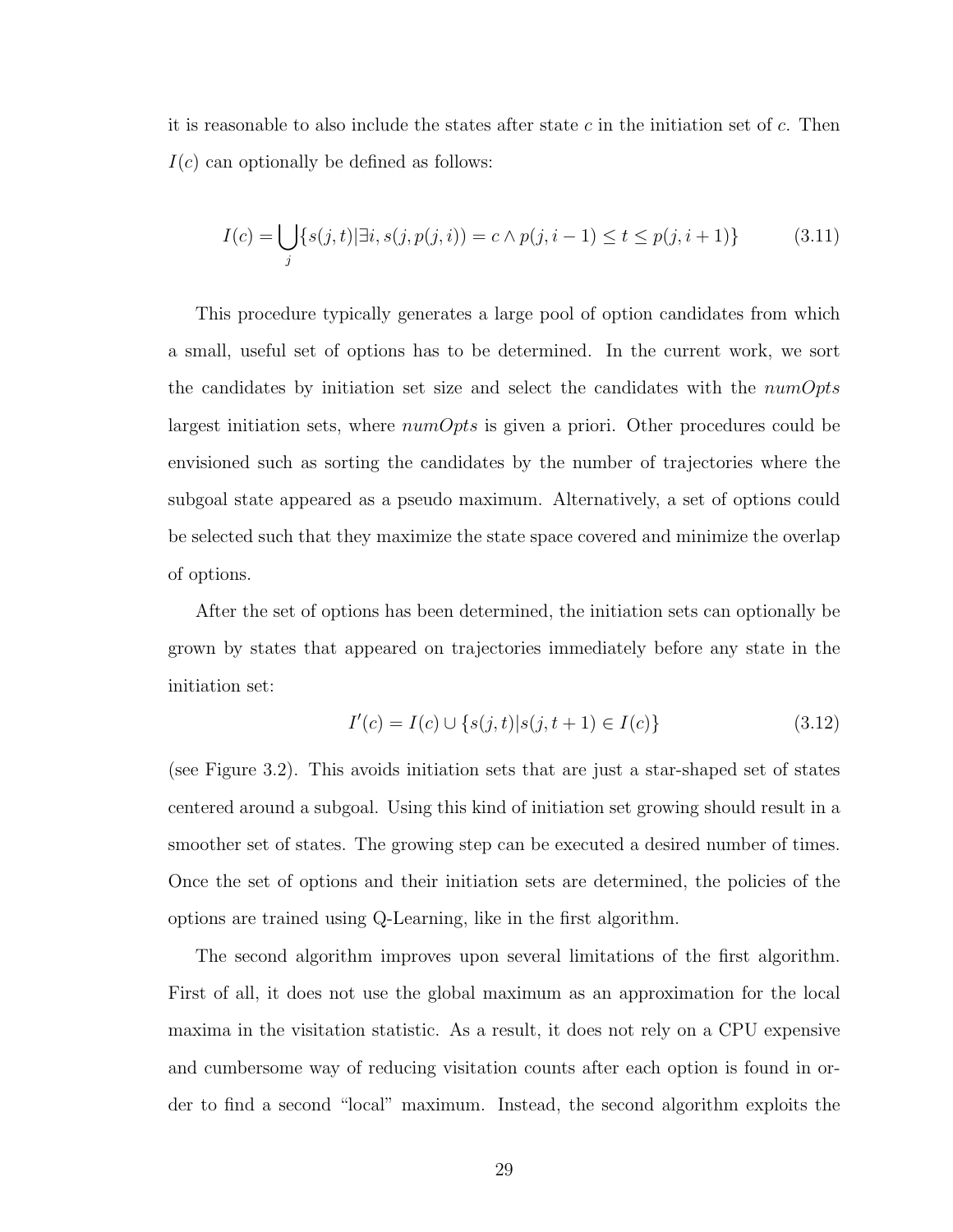

Figure 3.2. Growing the initiation set: X marks the goal, the large black arrows are trajectories. In the first figure, the original initiation set is show, then one and two step growing. The small arrows indicate how the initiation set was grown.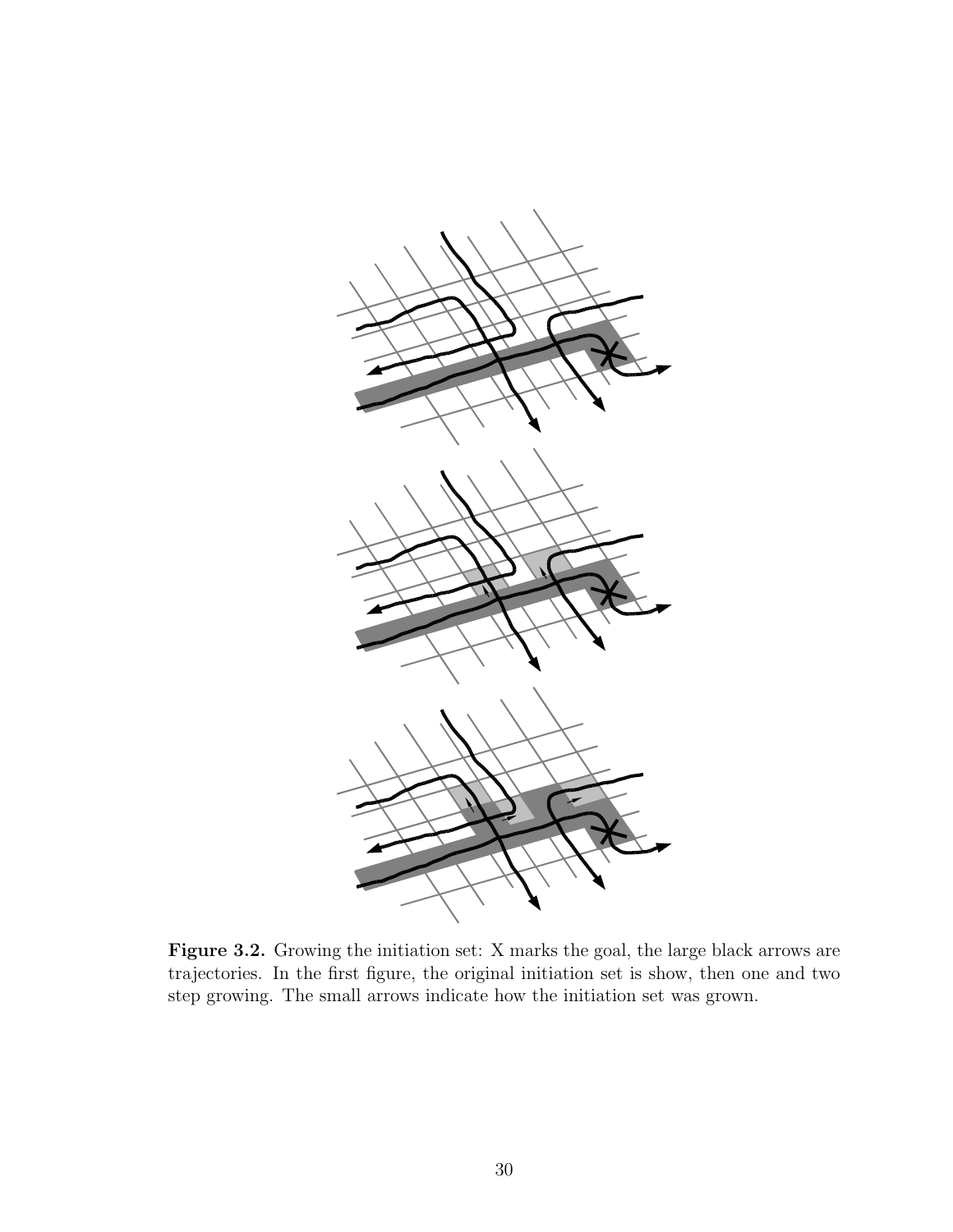connectivity information inherent in the trajectories generated in exploration phase to find pseudo local maxima, states that are local maxima along the trajectories. McGovern's algorithm also does not exploit the connectivity information of the trajectories in order to find local maxima in the diverse density statistic. However, the incremental algorithm, which uses a running average of how often each state appeared as a global maximum, highlights different states as peaks in the diverse density peak detection as the tasks changes and different subgoals are found.

Secondly, the selection of the initiation set based on the start states of trajectories in the first algorithm forces a certain structure on the collection of tasks in the exploration phase and requires knowledge about a domain-dependent interpolation function. Both these limitations are lifted in the second algorithm by using the connectivity information implicit in the trajectories again: states preceding a potential sub-goal state but following a previous sub-goal state on a trajectory are used as the initiation set. McGovern's algorithm also uses the trajectories to find the initiation set. However, since it uses a global maximum for its subgoal detection, it cannot use the states between two peaks – there is only one global maximum. Hence, it uses a constant parameter, the number of steps within which a state must appear on a trajectory before the subgoal state.

Finally, the growing of the initiation sets based on the trajectories is unique to the second algorithm presented here, and it exploits the connectivity information of the trajectories even more. The source code for both algorithms can be found on my web site [25].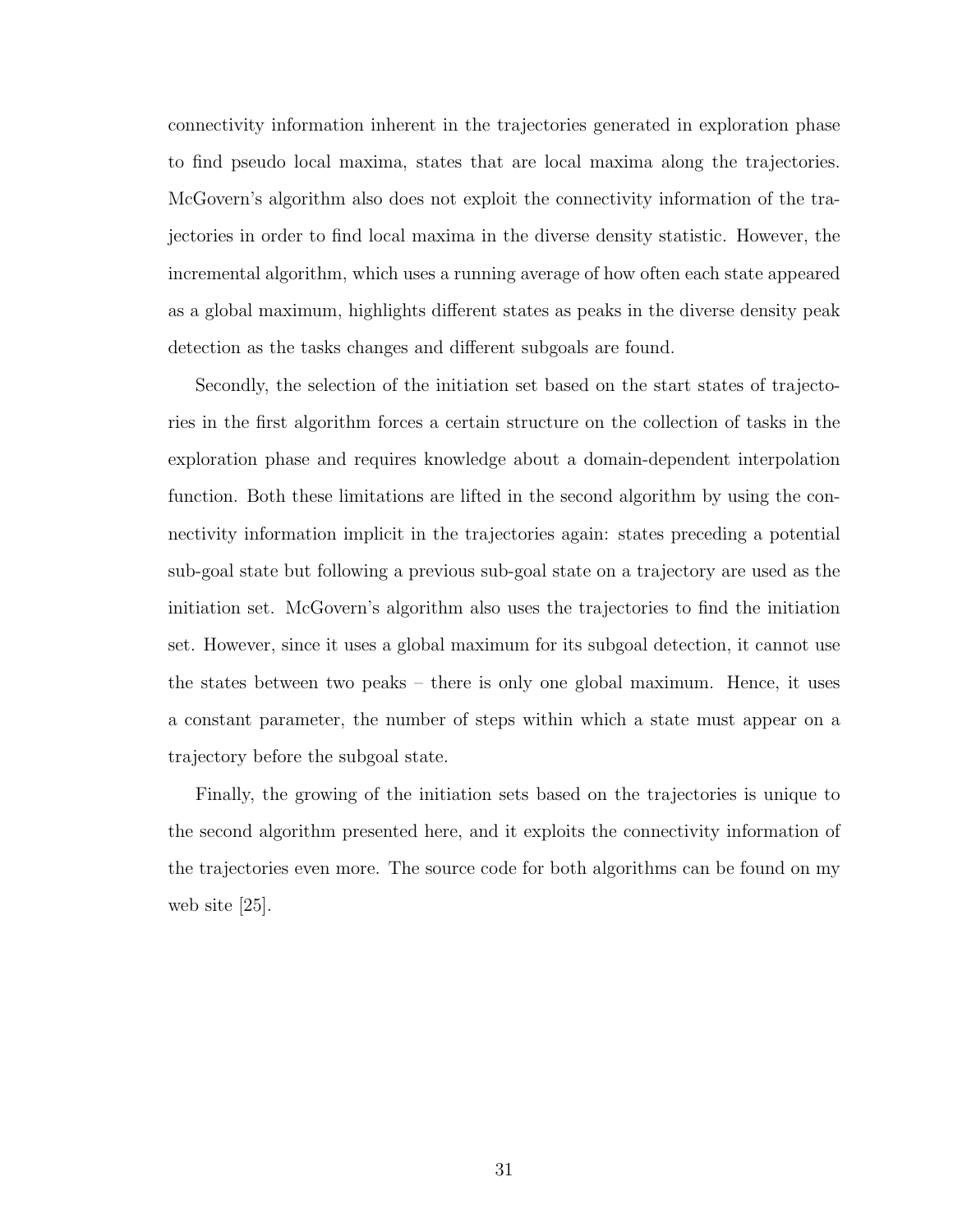# CHAPTER 4

# EXPERIMENTS

### 4.1 Environment Description

In order to evaluate the quality of options found by the algorithms, they were empirically evaluated on four benchmark environments. Three of them part of the grid world domain which is widely used in the RL community [18][19][20][22]. The fourth benchmark environment is a variation of Dietterich's taxi domain [4][5][6].

### 4.1.1 Grid World Environments

In the grid world environments used here, the states are squares in a two-dimensional grid. The agent has four possible actions that move it in the four cardinal directions, North, South, East and West. The environments used are stochastic so that with probability .9 the agent will succeed in executing the action and with probability .1 it will go in one of the other three directions. If the the agent selects an action that would move into a wall, the agent remains in its place. The agent has to learn how to navigate to given goal states. Rewards are all 0, except when the agent reaches the goal state, at which point it receives a reward of 1. The three grid world configurations were chosen to test the behavior of the algorithms under different conditions.

The first environment is an empty grid world, depicted in Figure 4.1. This is an open ended experiment, since there are no bottlenecks that can be identified and it is not clear if the algorithms can discover good options here.

Figure 4.2 shows the second environment, which contains four rooms connected through doors. These doors are obvious bottlenecks and one would hope that the option discovery algorithms will find these states as goals for their options. A similar,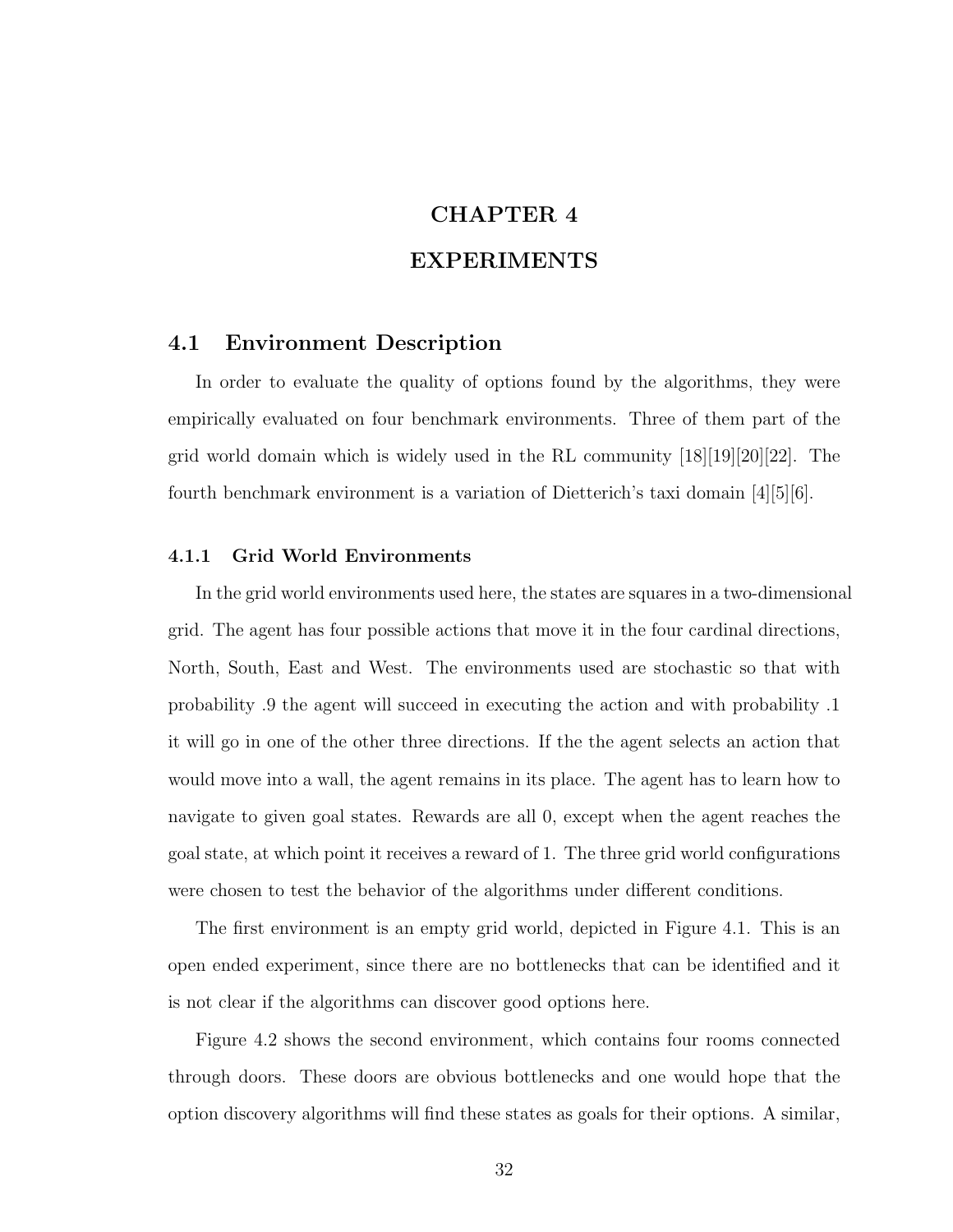

Figure 4.1. Empty Room environment



Figure 4.2. 4 Room environment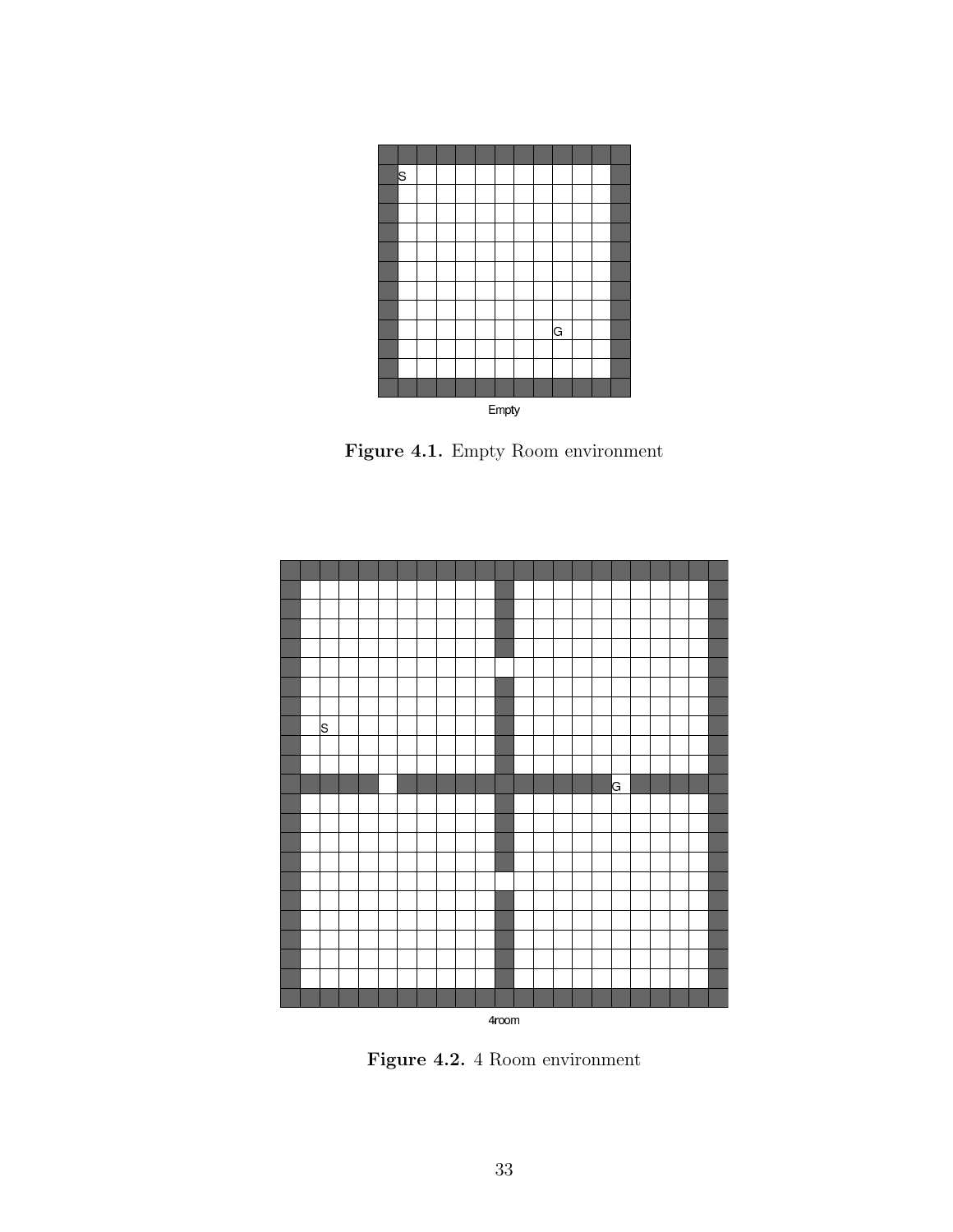

Figure 4.3. No Doors environment

smaller version was used by Precup [22] and also in earlier experiments [26]. The larger version used here is identical to the environment used by McGovern [18][19].

The third environment, depicted in Figure 4.3, is different from the previous environments because it has structure (unlike the Empty Room environment, Figure 4.1) but no bottleneck states (unlike the 4 Room environment, Figure 4.2).

### 4.1.2 Taxi World Environment

The taxi world environment is similar to the grid world environment, in that the agent can move around in a two dimensional discrete grid. However, the state is augmented by the position of a passenger who can be in one of a few designated grid states or inside the taxi. In addition to the four movement actions, the agent can also pick up or put down the passenger. While the movement actions are stochastic again (success rate .7), the pick up and put down actions are deterministic. The agent receives a reward of -1 on each time step, a reward of -10 when trying to execute an illegal passenger action (such as a put down in one of the non-designated states) and a reward of  $+20$  when the goal is finally reached. A goal state in this environment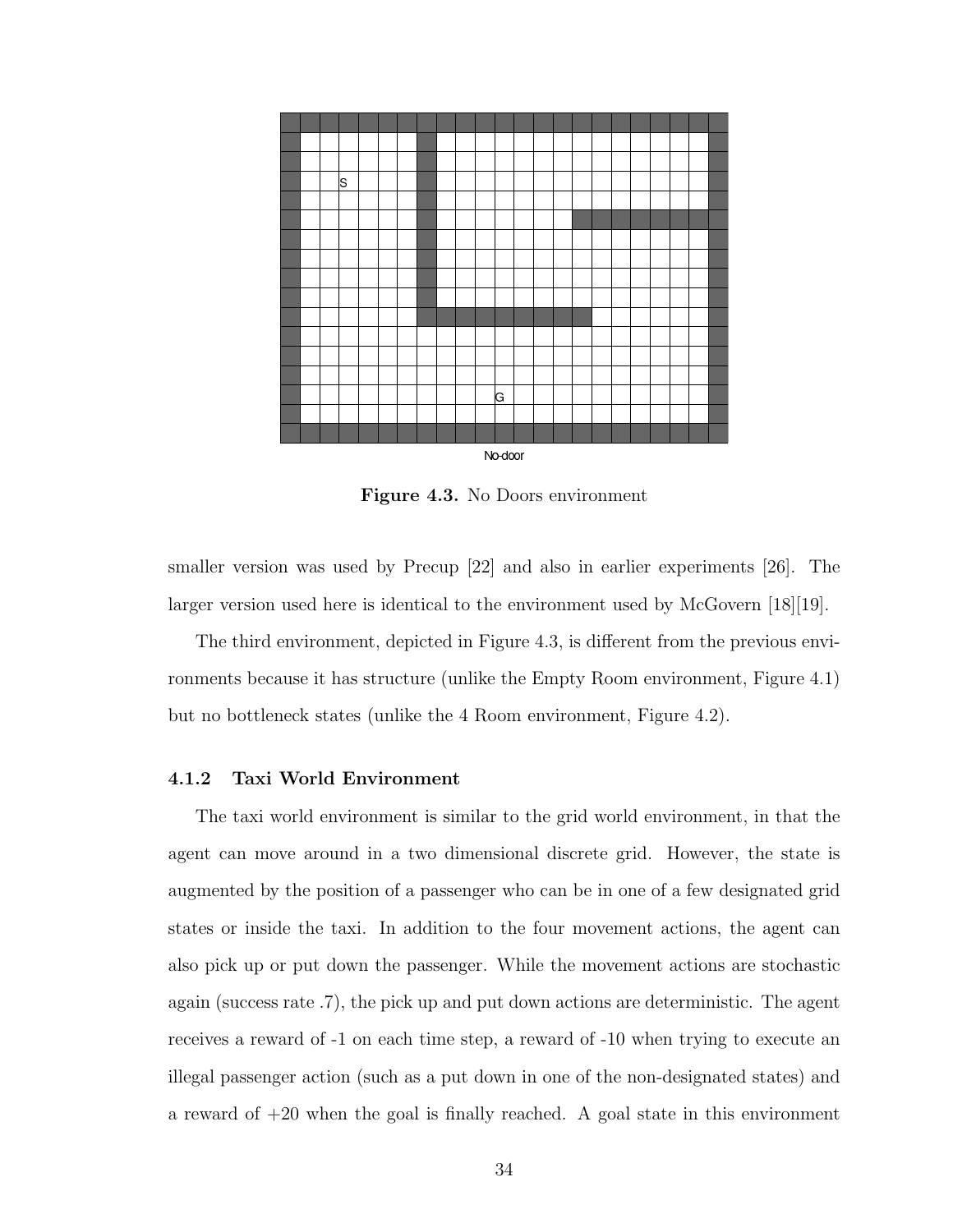

Figure 4.4. Taxi environment

can be any state, defining a position of the taxi and of the passenger. This transition and reward structure mimic those of the taxi environment used by Dietterich [4][5][6]. However, the goal state of the passenger was not part of the state space, since this would have made the concept of multiple tasks in the same environment meaningless and the use of state abstraction imperative.

Figure 4.4 shows the simple taxi environment which will be used in the experiments below. There are four states, in which the passenger can wait and be picked up/put down. They are designated with a 'P' in the diagram. Additionally, the passenger can reside inside the taxi.

# 4.2 Learning Algorithms Description

When learning with primitives alone, Q-Learning [33] was used. When learning with options, Intra Option Q-Learning was used [29][22]. In preliminary trials this proved to be a robust learning method with results similar to or better than SMDP Q-Learning [22]. In the second half of the experiments, where different learning algorithms are compared, the different properties of SMDP Q-Learning, Intra Option Q-Learning and the new combination algorithm are explored in detail.

During the exploration phase in the grid world as well as for all learning in the taxi domain, a learning rate of  $\alpha = 0.1$  was used. During the comparison with primitive actions of the found options in the grid world, a learning rate of  $\alpha = .05$  was used. Preliminary experiments had shown that these were optimal values and that learning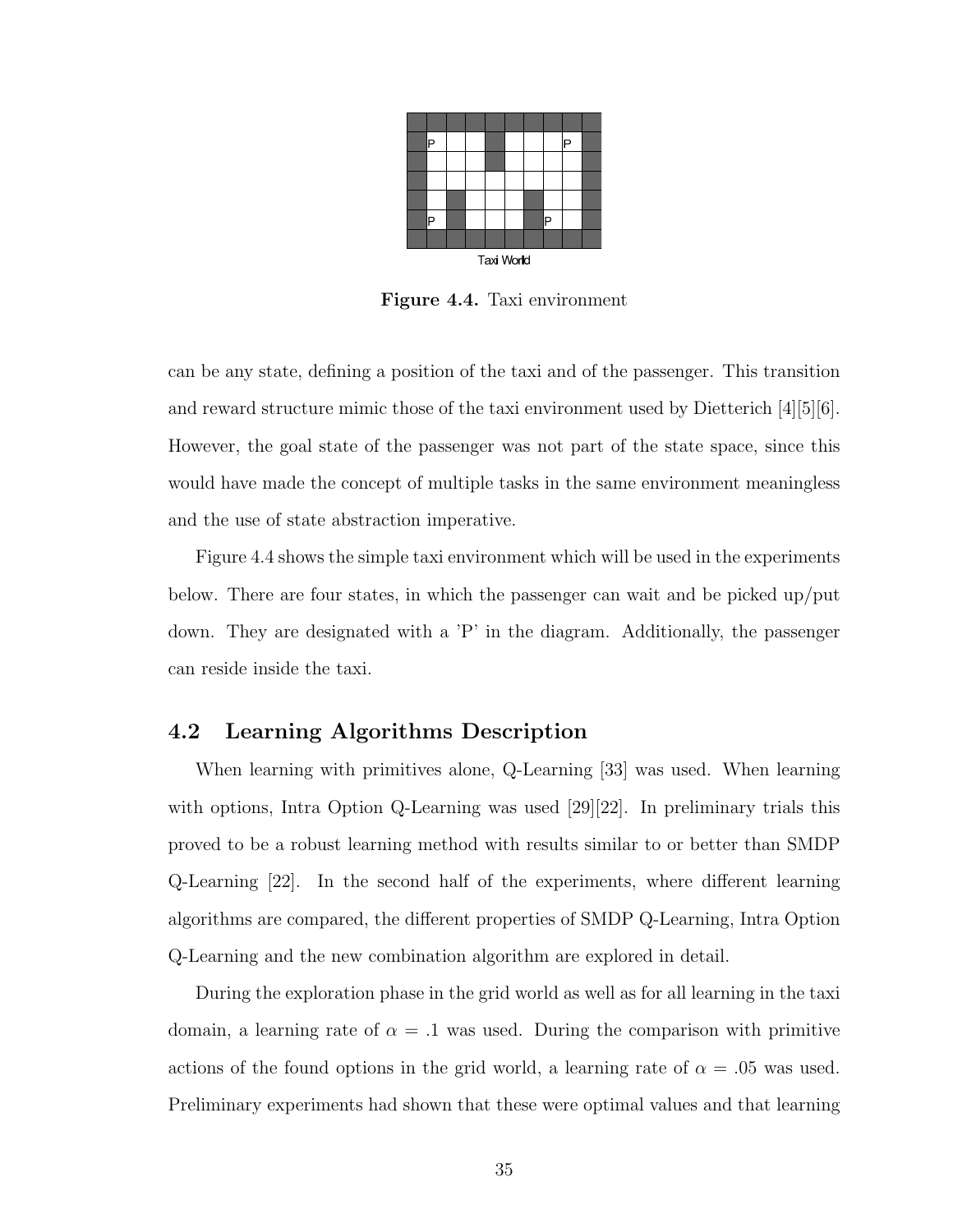was very robust with respect to the learning rate. All learning used an  $\epsilon$ -greedy policy with  $\epsilon = 0.1$  so that with probability 0.9 a greedy action was chosen and with probability .1 a random action was chosen. Finally, a discount factor of  $\gamma = .9$  was used in order to make a quick achievement of the goal desirable.

# 4.3 Option Discovery Algorithms Description

In the grid world environments, both the first and the second option discovery algorithm were asked to find 8 options. In the taxi environment, only the second algorithm was evaluated.

For the experience gathering phase of the first algorithm, tasks were chosen by picking 5% of the states as start states, each with 5% of the states as goal states. This resulted in .25% of all possible tasks being learned. For the second algorithm, also 0.25% of all possible tasks were learned, but now start and goal states were picked independently.

Each of these tasks were learned with  $numTrain = 200$  episodes in the grid environments and with  $numTrain = 500$  episodes in the taxi environment. Once the tasks were learned, the agent acted greedily for  $numExec = 10$  episodes, saving the trajectories for use in the mining phase. After the mining phase was completed and the option goal states as well as initiation sets were found, the policies of the options were learned during 400 learning episodes in the case of the grid world and during 10000 learning episodes in the taxi world. Experience replay with the trajectories from the exploration phase could have been used. However this was not done solely due to ease of implementation.

The three grid world environments were used to compare the second option discovery algorithms with McGovern's algorithm. This was the domain in which McGovern originally developed her algorithm. Parameters for her algorithm were kept the same as in her experiments. However, in order to compare the quality of the options, her al-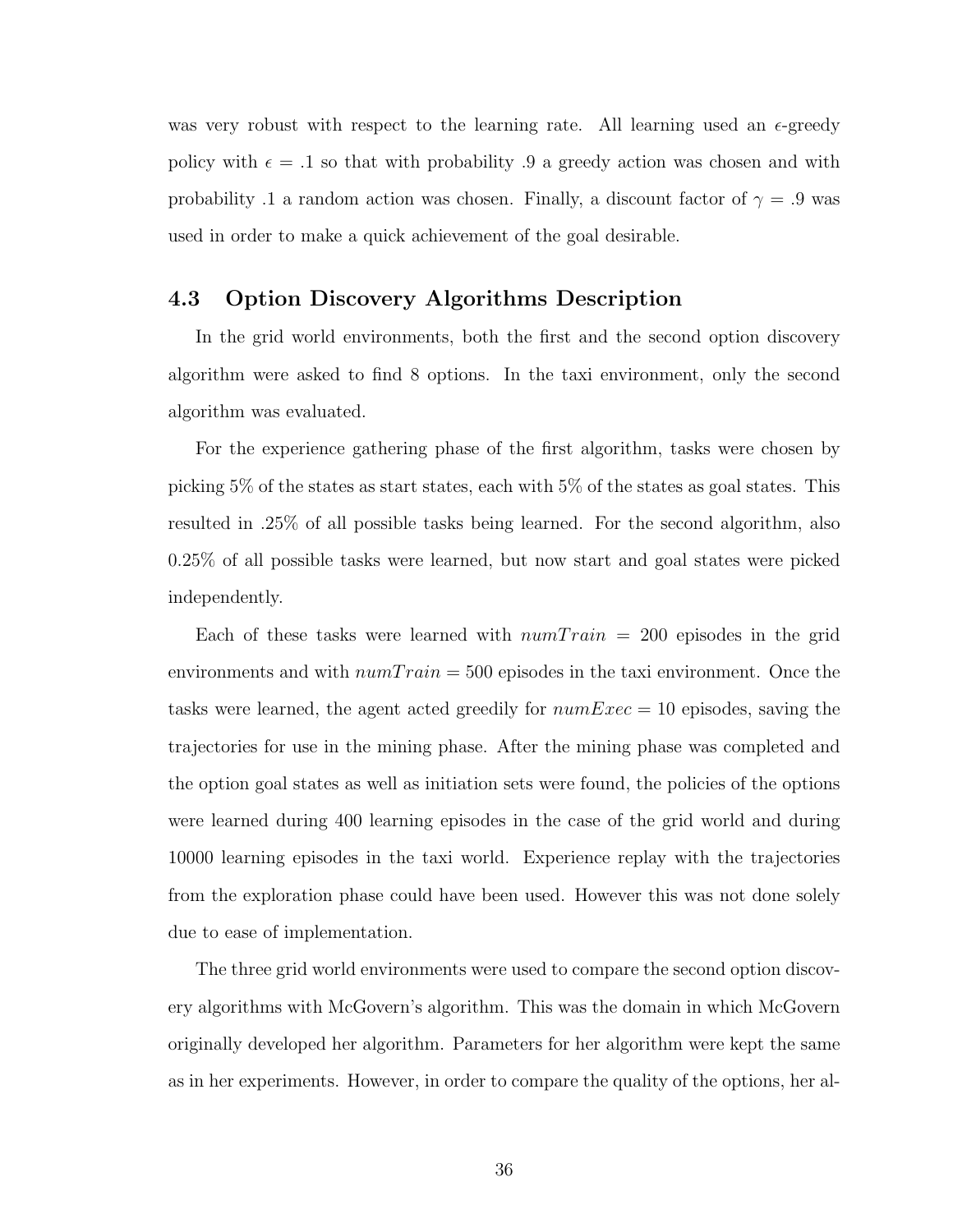gorithm was slightly modified. In the original experiments, McGovern only measured the speed of learning on one specific task, during which options had to be found before they could be used. In order to compare more fairly against the new algorithms, a second learning phase was then added, during which all found options were available right from the beginning, just like in the other algorithms. This allows for a better judgment of the options, since it disassociates the speed with which options are found from the impact that the options have on learning new tasks.

As baseline performance measures, we used learning with only primitives and with randomly created options. For the random options, first a goal state was picked at random. Then all states that could reach that state within n steps were used as the initiation set. In most environments,  $n = 8$  was chosen. In the small empty room environment this led to catastrophic results, so  $n = 4$  was used instead. Although the goal states were picked randomly and the choice of initiation set is somewhat arbitrary (as is appropriate for random options), these options do contain quite a bit of domain knowledge in the form of domain connectivity and it is conceivable that they would improve learning. The policies of these options were learned like the policies of the algorithmically found options.

### 4.4 Performance Criteria

The performance criterion for goal achievement tasks is the discounted reward received by the agent. Since the agent has to *learn* how to reach the goal, it executes multiple episodes. Each episode will (hopefully) result in higher rewards received as the agent learns about the environment and knows how to reach the rewarding goal more efficiently. The performance of different learning agents is measured by how quickly they learn, which manifests itself in the speed with which they increase the reward received for each trial. In goal achievement tasks with no intermediate rewards, higher rewards directly translate into fewer steps to reach the goal. Accordingly, the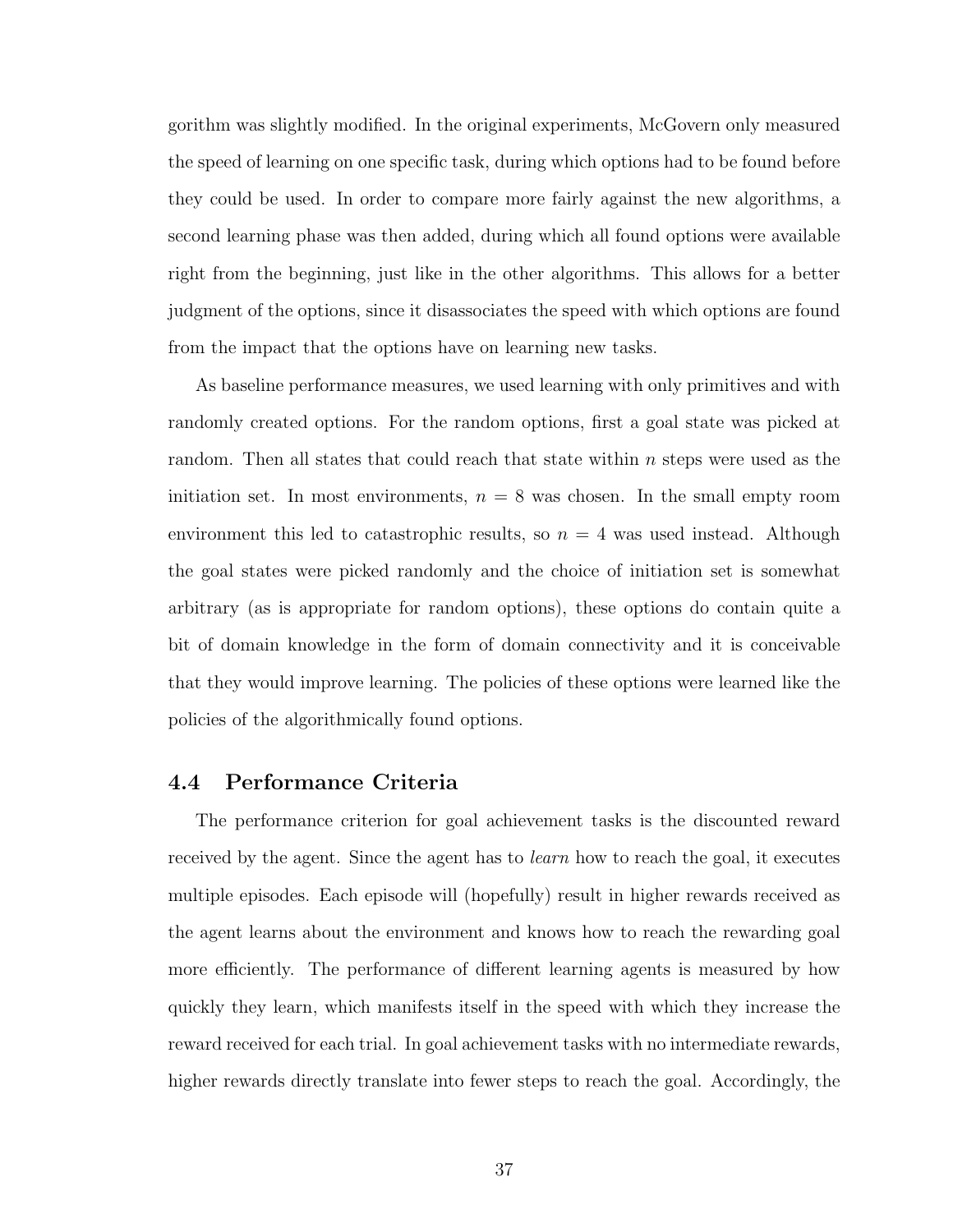results for the grid world environments plot the number of steps taken for each episode. The faster the curves decrease, the faster the agent learns. The quality of a set of options is measured by how much it improves the learning of the agent using the options.

In the taxi domain with different intermediate rewards, we show graphs plotting cumulative rewards over number of steps. This allows for simultaneously plotting speed of reaching the goal and increasing reward/reducing penalty. Note that it is possible for an agent to be slower in learning how to reach the goal state, yet still be better according to the reward criterion because it executed fewer bad actions than some other agent. All graphs are averages of 30 experiments, measuring the performance on learning the same task  $(< s, g >$  pair). All error bars shown depict a range of  $\pm$  two standard deviations.

### 4.5 Results

#### 4.5.1 Grid World Environments

The performance of all five learners in the Empty Room environment is shown in Figure 4.5. A logarithmic scale had to be used, so that the large range required by the lengthy episodes of the random option learner could be shown without loosing details in the lower numbers.

Clearly, even in the empty room, just randomly selecting options is not a good idea, as they perform worse than primitive actions. Ideally, options should take the learner into the middle of the environment in order to improve exploration of the environment [20]. Looking at the options, it appears that both new learning algorithms did this and they improve learning considerably. The options found by McGovern's algorithm on the other hand did not affect the learner much - they neither improved or degraded learning. A look at the options found (Figure 4.6) reveals why: in general McGovern's options have small initiation sets so they are not chosen often.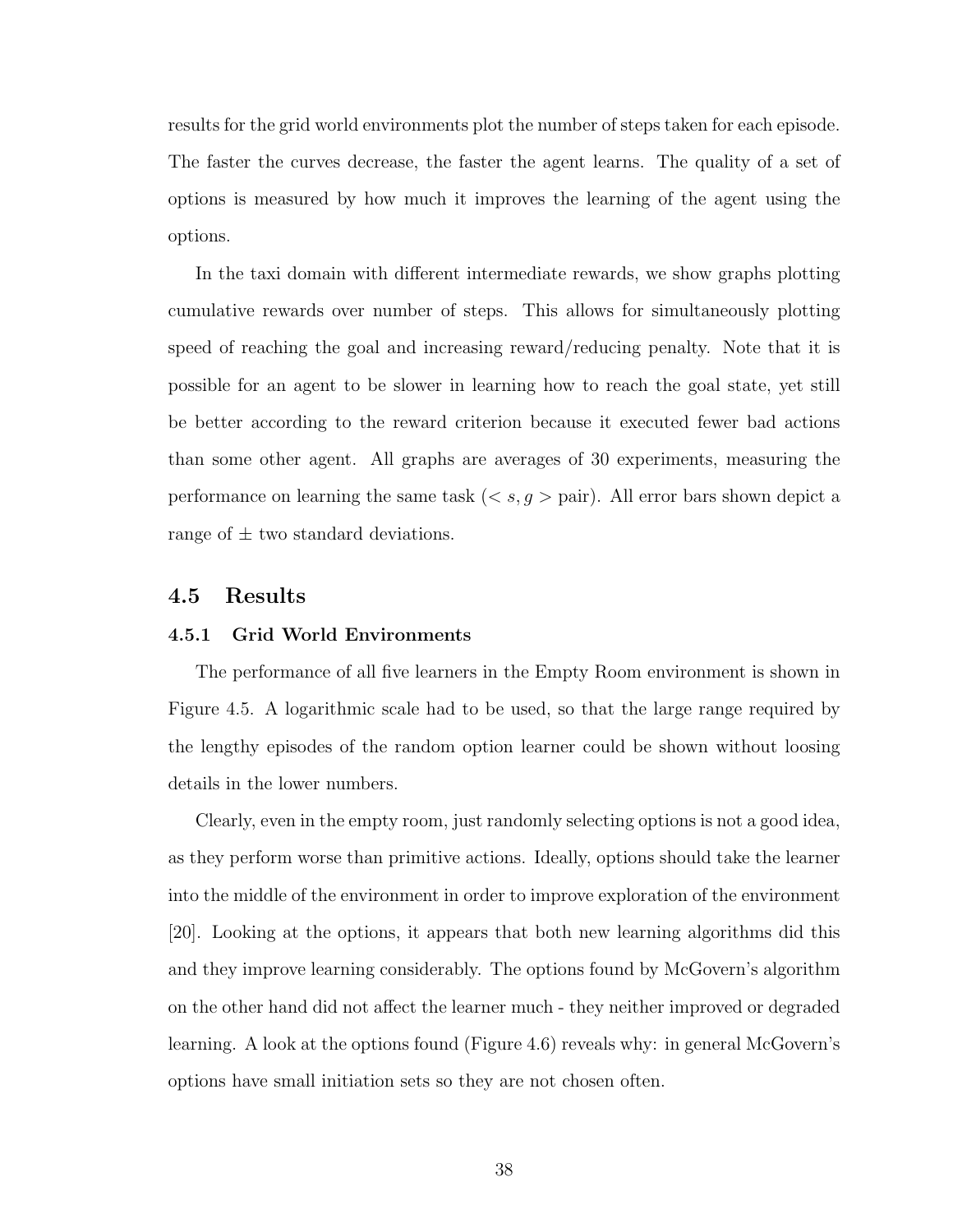

Figure 4.5. Option discovery algorithms in the Empty Room environment



Figure 4.6. Sample options found by the first, second and McGovern's algorithm respectively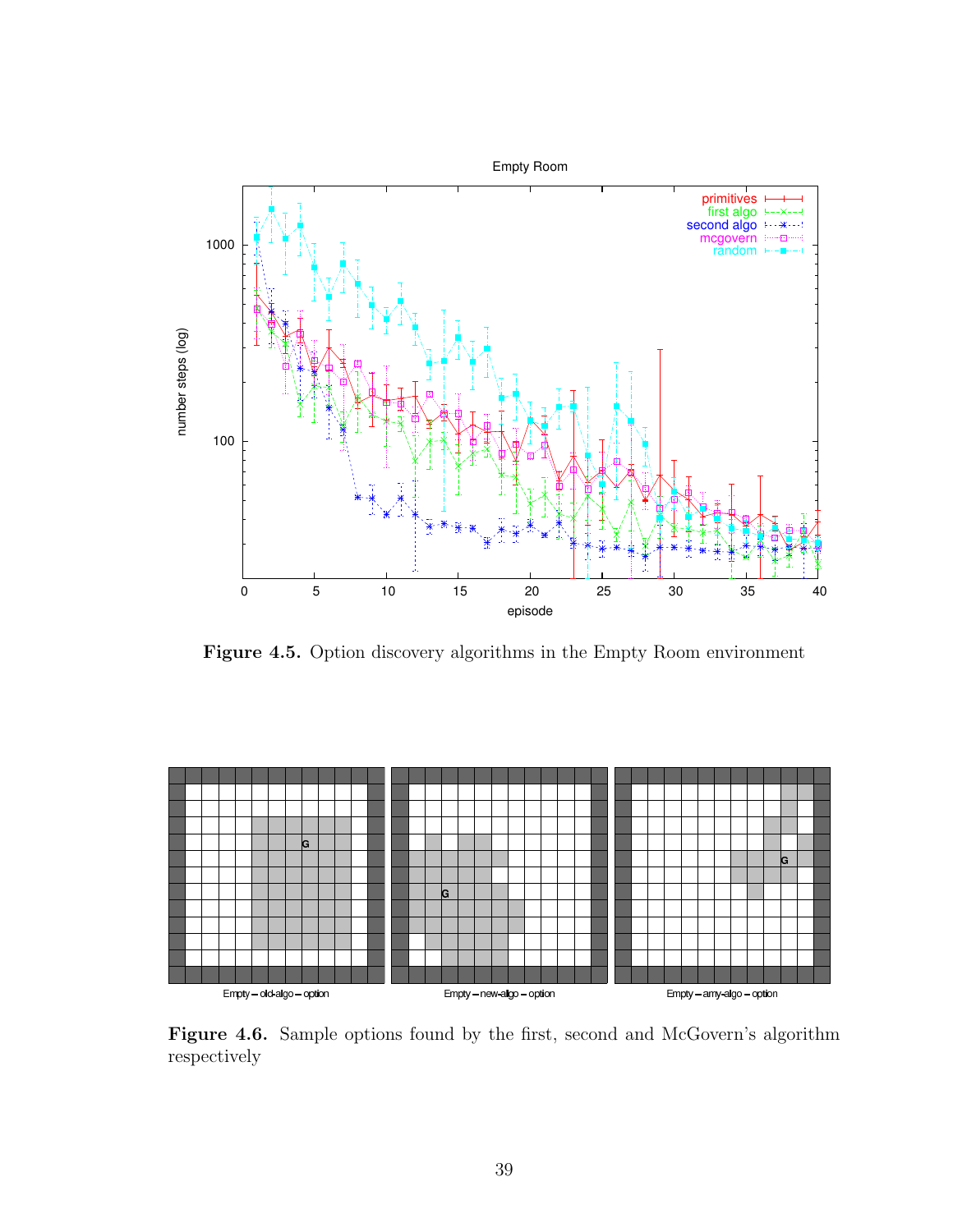

Figure 4.7. Option discovery algorithms in the 4 Room environment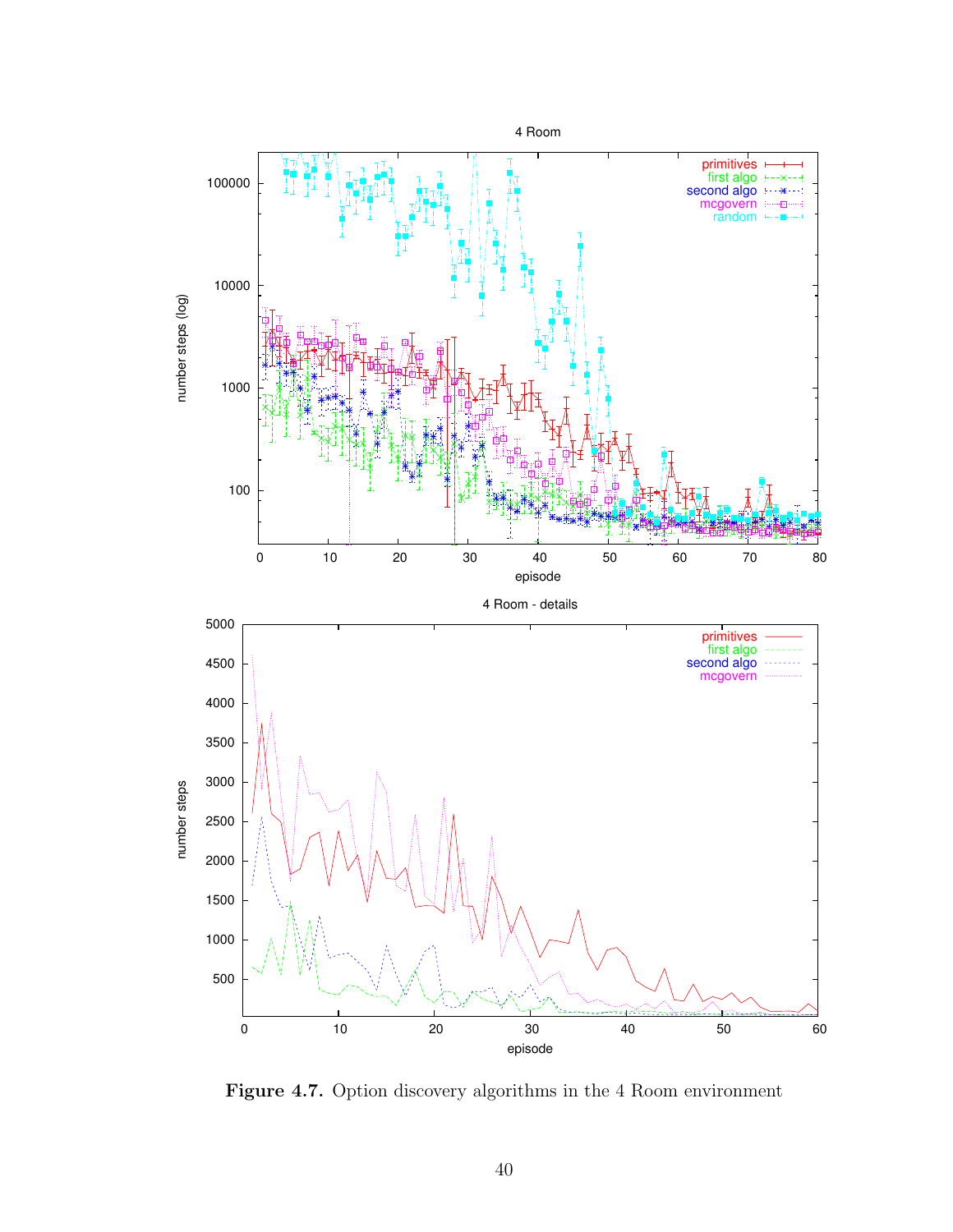

Figure 4.8. Sample options found by the first, second and McGovern's (bottom) algorithm respectively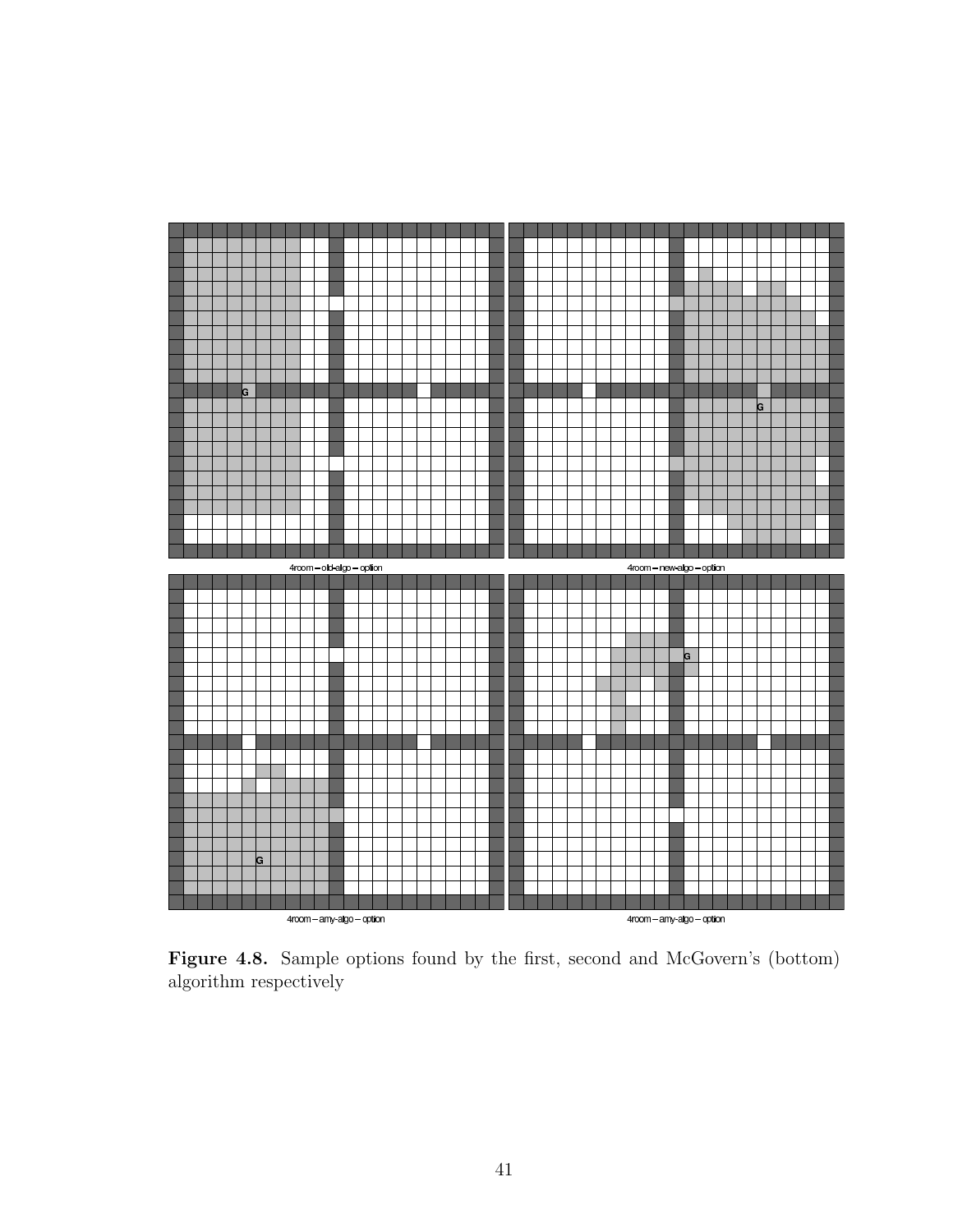The two graphs in Figure 4.7 show the performance of the different option discovery algorithms in the 4 Room environment. The first graph is again logarithmic. As can be seen right away, the random options decrease the learning performance dramatically by several orders of magnitude. Clearly, this proves that it is important to use good algorithms to discover options. The second graph is a non-logarithmic graph showing a blow-up of the first 60 trials. The random option curve was removed and the error bars were omitted in order to avoid cluttering the graph.

McGovern's options, despite being used from the beginning, only start to speed up learning after about 30 episodes. These results are confirmed by McGovern's own experiment in the 4 Room environment [19]. Both the first and second algorithm outperform all other learners. The first algorithm seems to have a slight advantage over the second algorithm, which is probably due to the rectangular "interpolation" of the initiation set which uses domain specific knowledge.

Looking at the options found helps to understand the algorithms better. Sample options for the 4 Room environment are reproduced in Figure 4.8. Both the first and the second algorithms picked hallway states as goals for options, which is what one would expect. Also, the initiation sets occupy most of the adjacent rooms. The initiation sets of the first algorithm look somewhat nicer, because they are rectangular and can better match the shape of the rooms. However, this is specific to the grid world environment and might not transfer to other environments.

McGovern's option discovery algorithm also usually identifies hallway states as option goals. However, as already seen in the Empty room environment, the initiation sets are small, which might contribute to the lackluster performance of her algorithm. Also, sometimes option goals are not near hallways.

The trend seen in the previous two environments continues in the No Doors environment, as seen in Figure 4.9. Again, the random options cause a severe decrease in performance of the agent. The agent using McGovern's algorithm performs slightly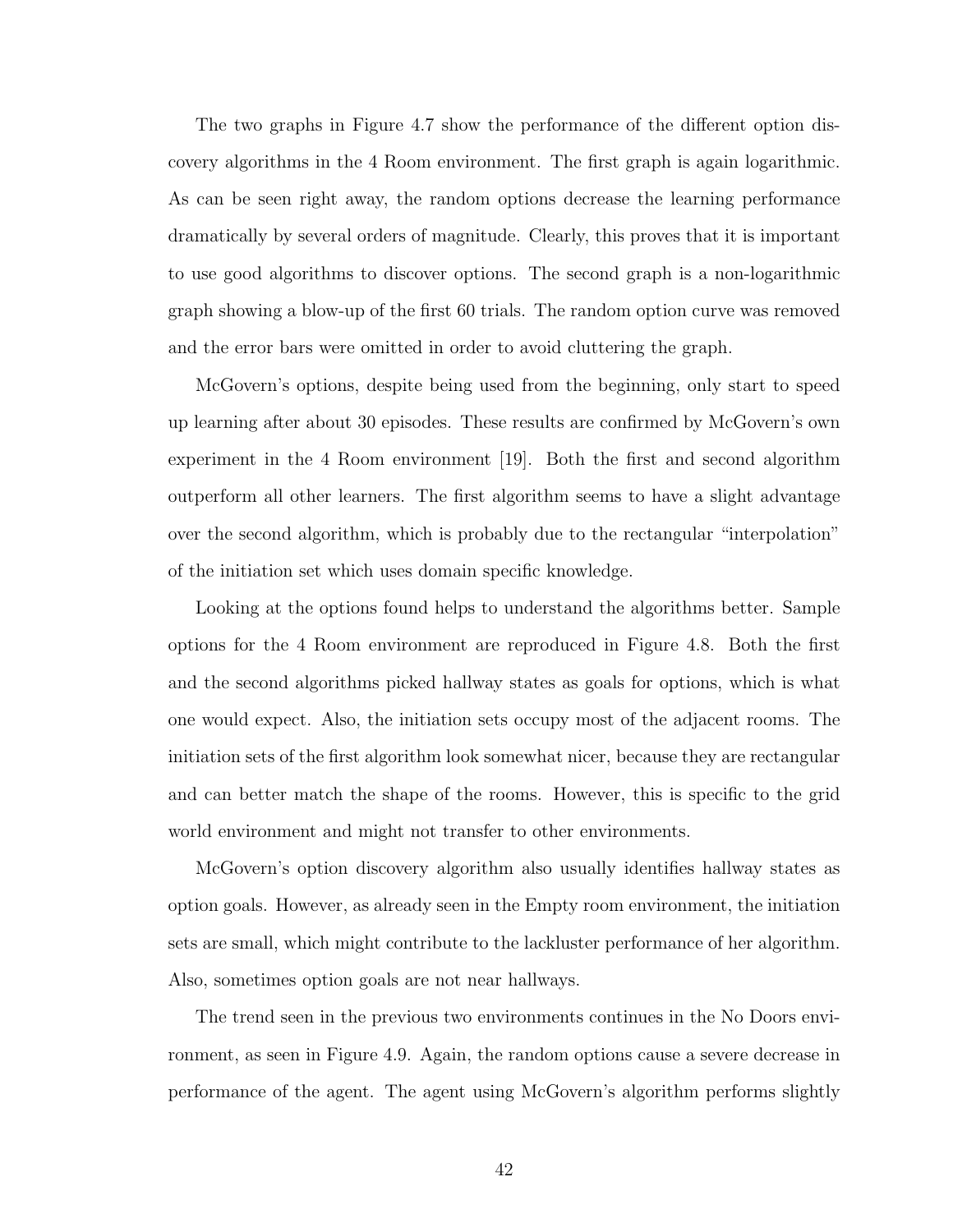

Figure 4.9. Option discovery algorithms in the No Doors environment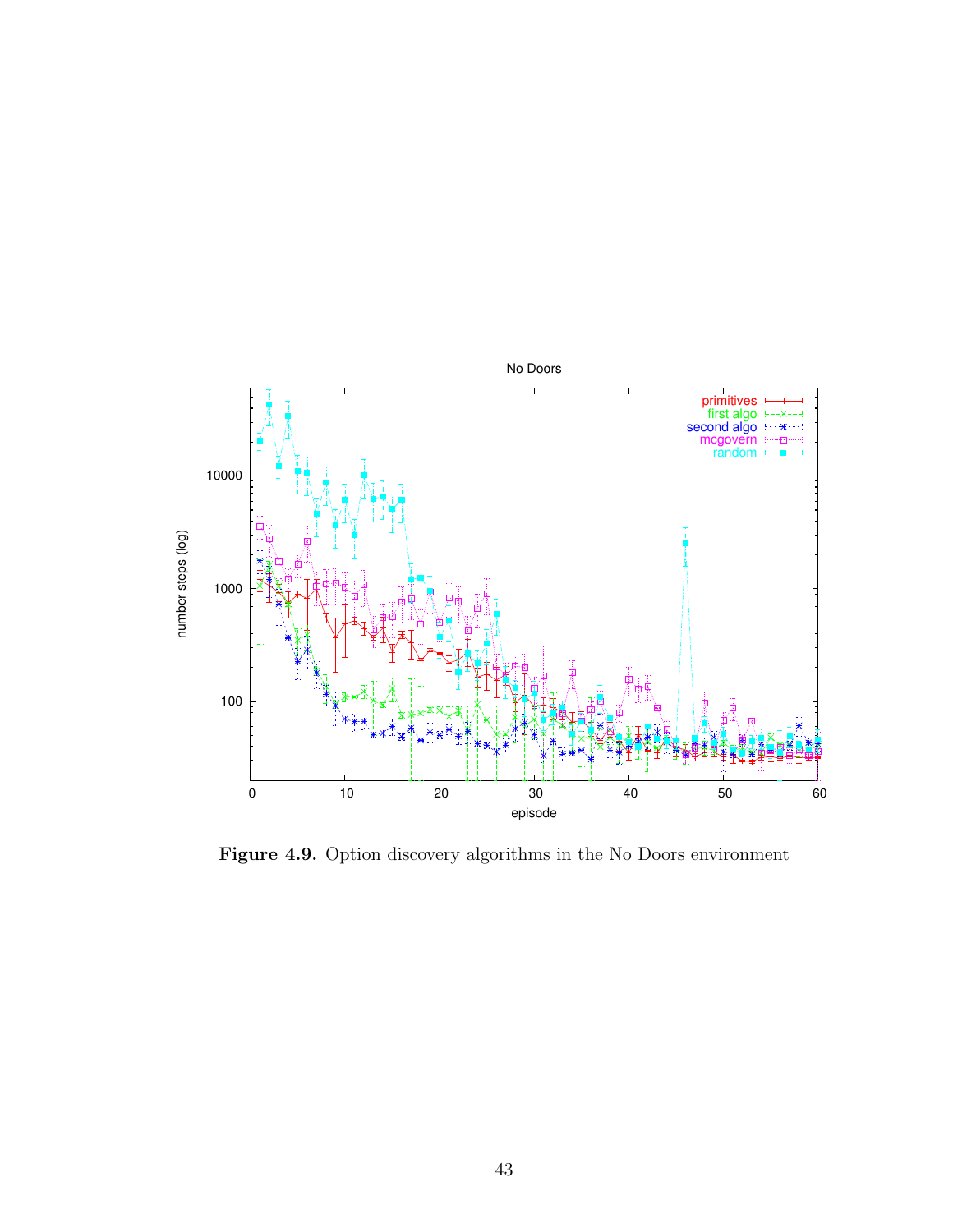

Figure 4.10. Sample options found by the first (top left) and McGovern's (top right) algorithm as well as a complete set of options from one run of the second algorithm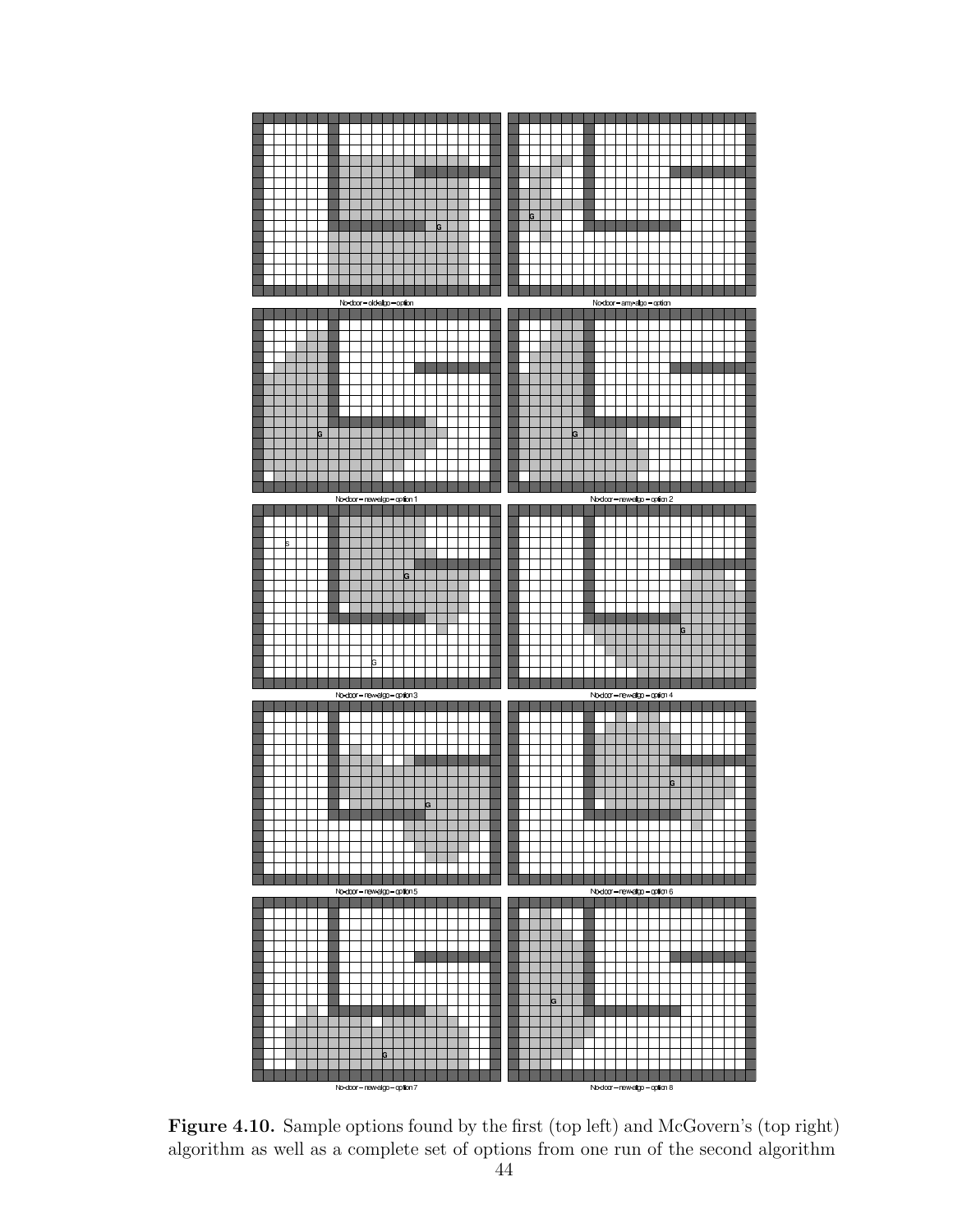worse than the agent learning only with primitive actions. Clearly, agents using the first or second new algorithm outperform all other agents - this time by an even wider margin. Another interesting phenomenon is that now that the environment does not have rectangular rooms any more, the interpolation used by the first algorithm does not help - it seems to even hurt the performance a little. The options found by the first algorithm do not improve learning as much as the options found by the second algorithm.

Looking at some of the found options (Figure 4.10), we can see that the rectangular initiation sets selected by the first algorithm do not seem to fit well into the environment. It would even be possible to have an initiation set that is divided by a wall, so that the learner, when choosing this option on the wrong side of the wall, could never succeed in reaching the sub-goal state. Fortunately, this did not happen in practice. Note though that the goal state is at a corner, a state that one would expect agents to visit frequently as they move around in the environment as quickly as possible.

McGovern's algorithm again found only small initiation sets that do not allow the options to be used often. Furthermore, it did not choose goal states particularly well, it did not seem to favor corner states much.

Finally, the options found by the second algorithm seem to nicely cover the state space. Goal states are at corners, which are the most useful states for moving about quickly. The initiation sets nicely follow the environment and break it up into logical partitions. There is some overlap of options.

### 4.5.2 Taxi World Environment

Figure 4.11 presents the cumulative reward over the cumulative number of steps taken (top) as well as number of steps (bottom). In this environment, the random options do not decrease the performance of the learner. The second algorithm is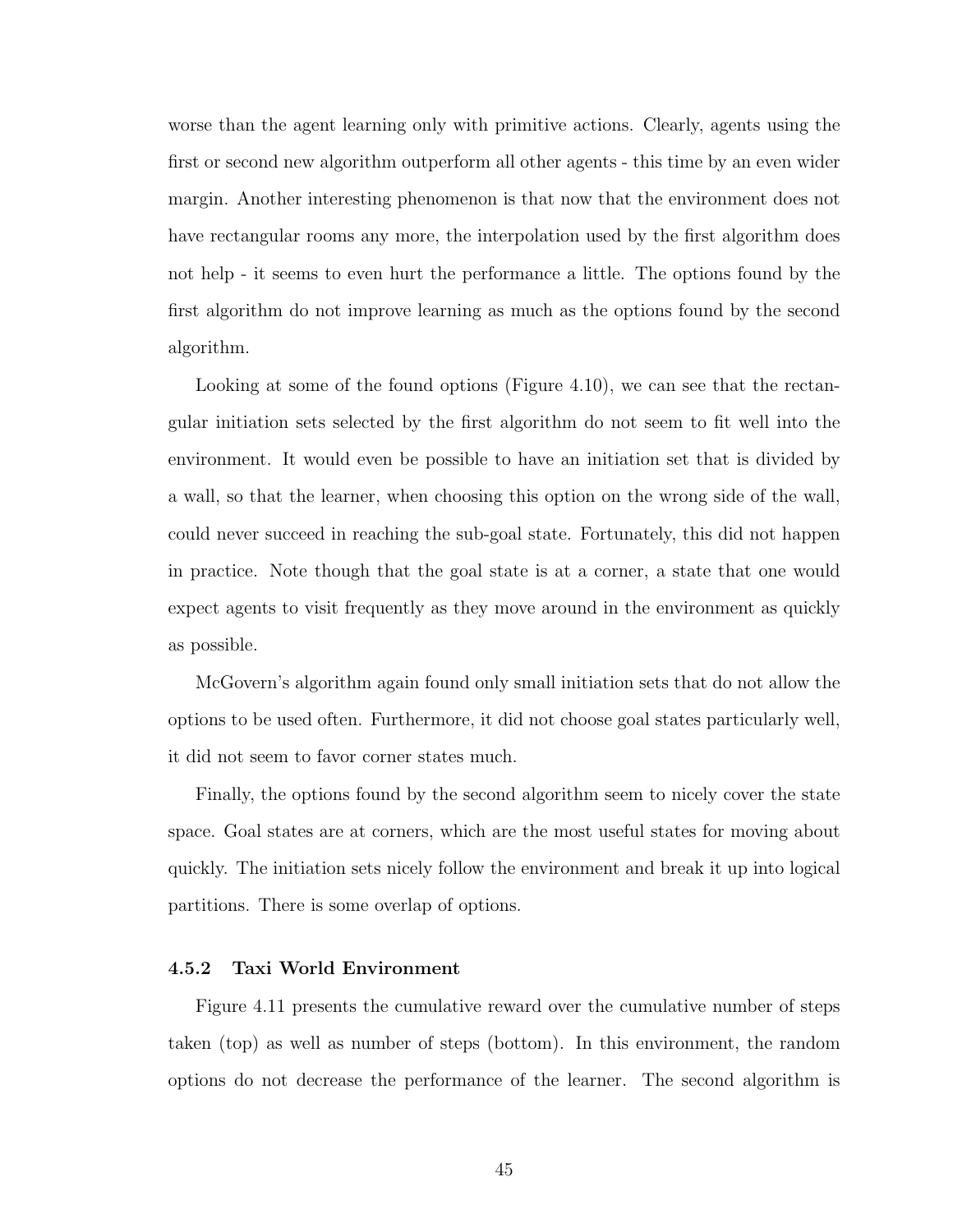

Figure 4.11. Option discovery algorithms in the Taxi environment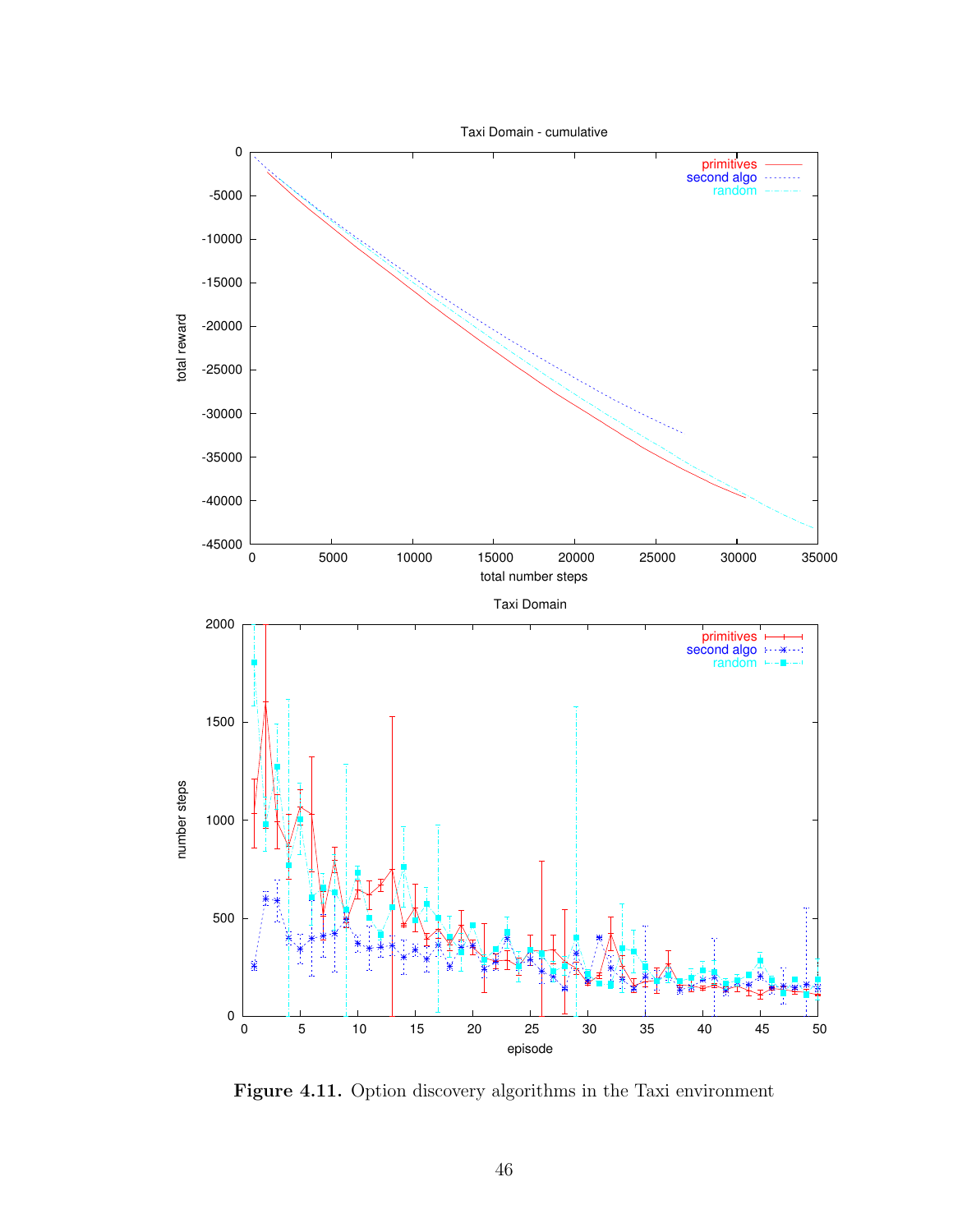versatile enough to again improve the learner significantly. The first algorithm was no longer tested, because the second algorithm was designed to supersede the first algorithm.

The cumulative diagram shows a bit more information. It plots the cumulative reward given over the cumulative number of steps taken for 200 episodes. The curves for both option learners are above the curve for the primitive action only learner. This means that on average they received less penalty per step - they executed fewer harmful actions. This is expected, because when the agent initiates an option, it acts according to the previously learned policy encapsulated in the option, which hopefully does not execute bad actions. The agent using the random options needs longer to learn how to get to the goal and, after having reached the goal for 200 times, it has executed more actions. Only the options found by the second option discovery algorithm increased the learning speed while avoiding bad actions.

Another point of interest on the graph is where the lines originate, which is the result of the reward received and steps taken during the first episode. The learner using the options discovered by the second algorithm has a first trial that incurs much less penalty and reaches the goal state much quicker than both the learner using primitive actions only or the random options.

### 4.5.3 Testing Algorithmic Variations

In order to understand the option discovery algorithms better, different parameter settings and variants were explored.

First we experiment with the amount of growing the initiation sets. Figure 4.12 shows the part of the learning curves that distinguishes the learning with options found using the three parameter settings for growing the initiation set. All three settings exhibit similar performance, except that when growing only one step, the first trial was longer on average. Three step growing performs worse than the two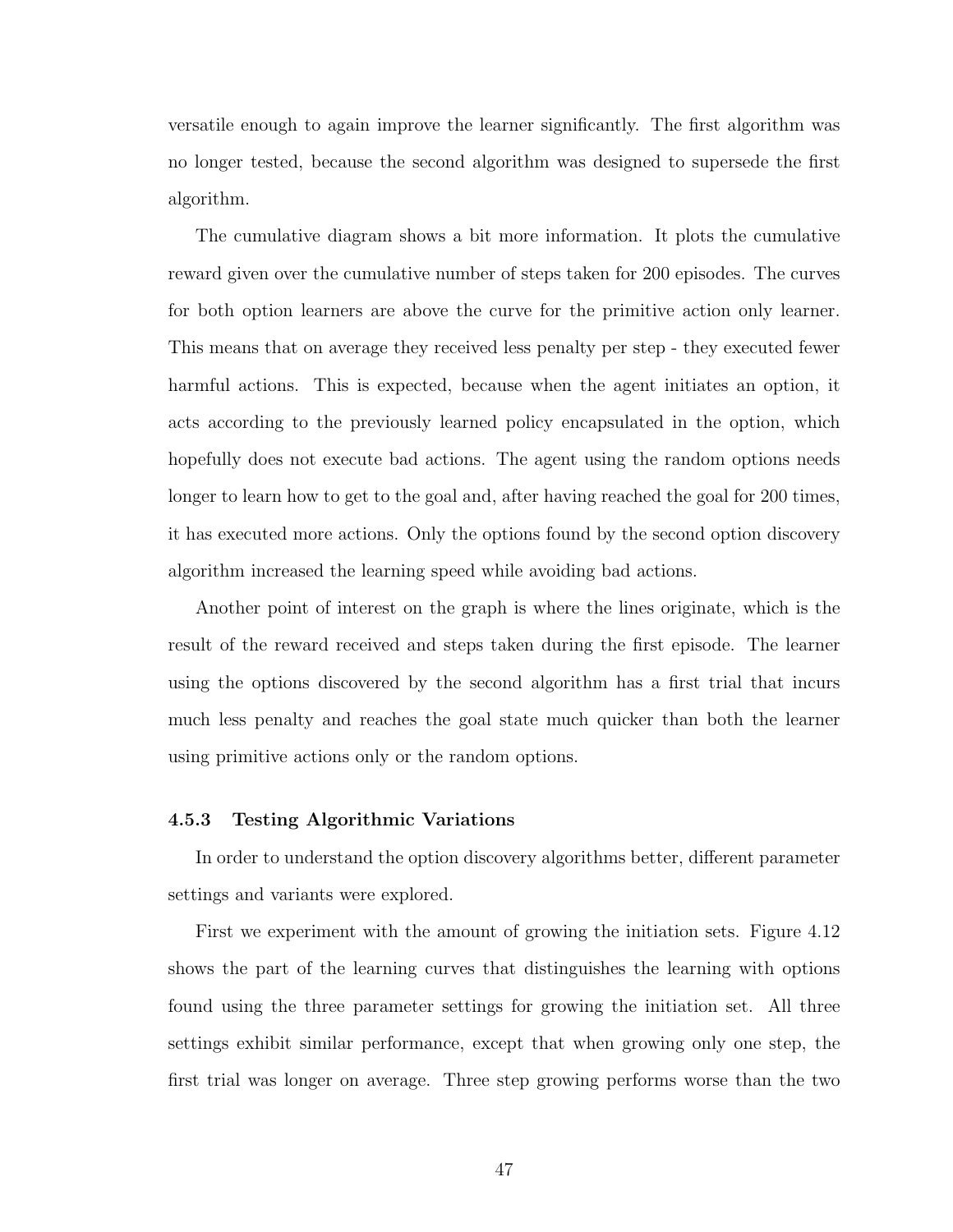

Figure 4.12. Different amount of initiation set growing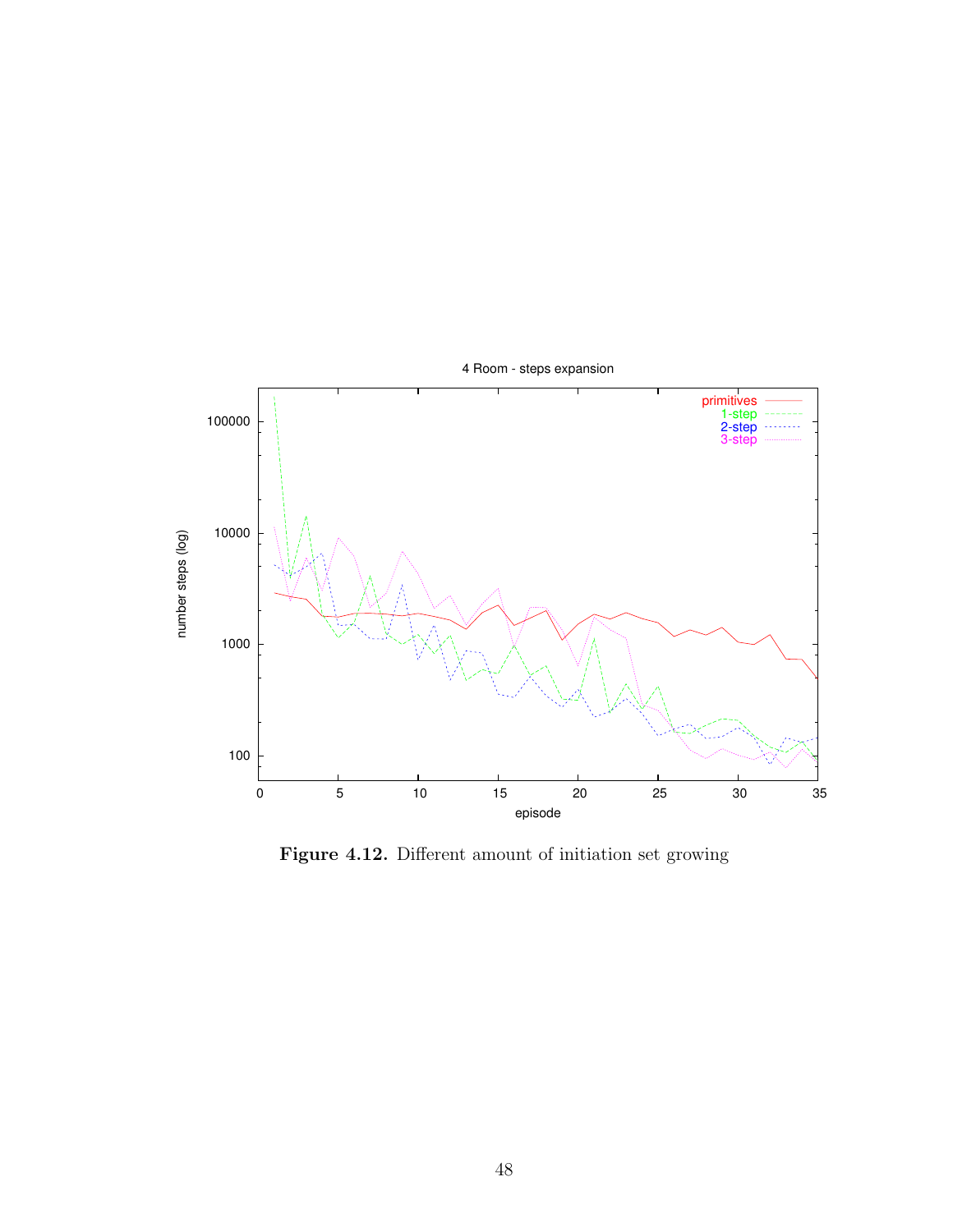

Figure 4.13. Second Algorithm with and without reversed actions

step growing, but also not by much. In the end, the options found by growing the initiation sets by two steps are the best compromise between increasing the initiation set size of the options and maintaining the focus on relevant parts of the state space. In general, however, the algorithm seems robust with respect to this setting.

Figure 4.13 shows the performance of a learner using options that were found when the states on a trajectory after the subgoal were included in the options' initiation sets and the performance of a learner using options where such states where not included in the initiation set. Performance of the learners is similar. However, including the states following a subgoal in the initiation set does speed up learning slightly in the first few episodes, after which the learners perform identically.

Since the cost of the upfront exploration phase is a major Achilles heel, experiments with reduced training during this phase were performed. This can also give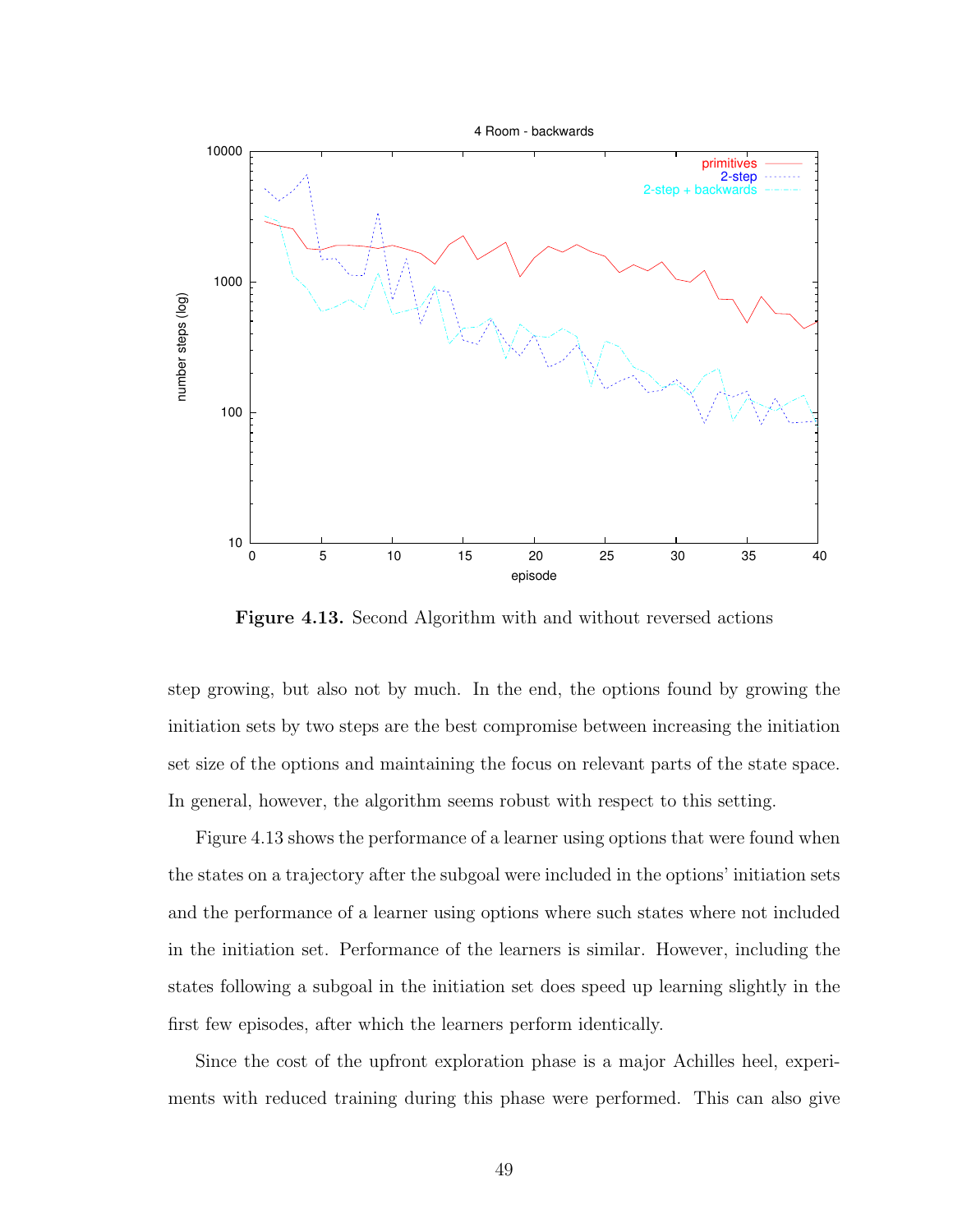

Figure 4.14. Second Algorithm under reduced experience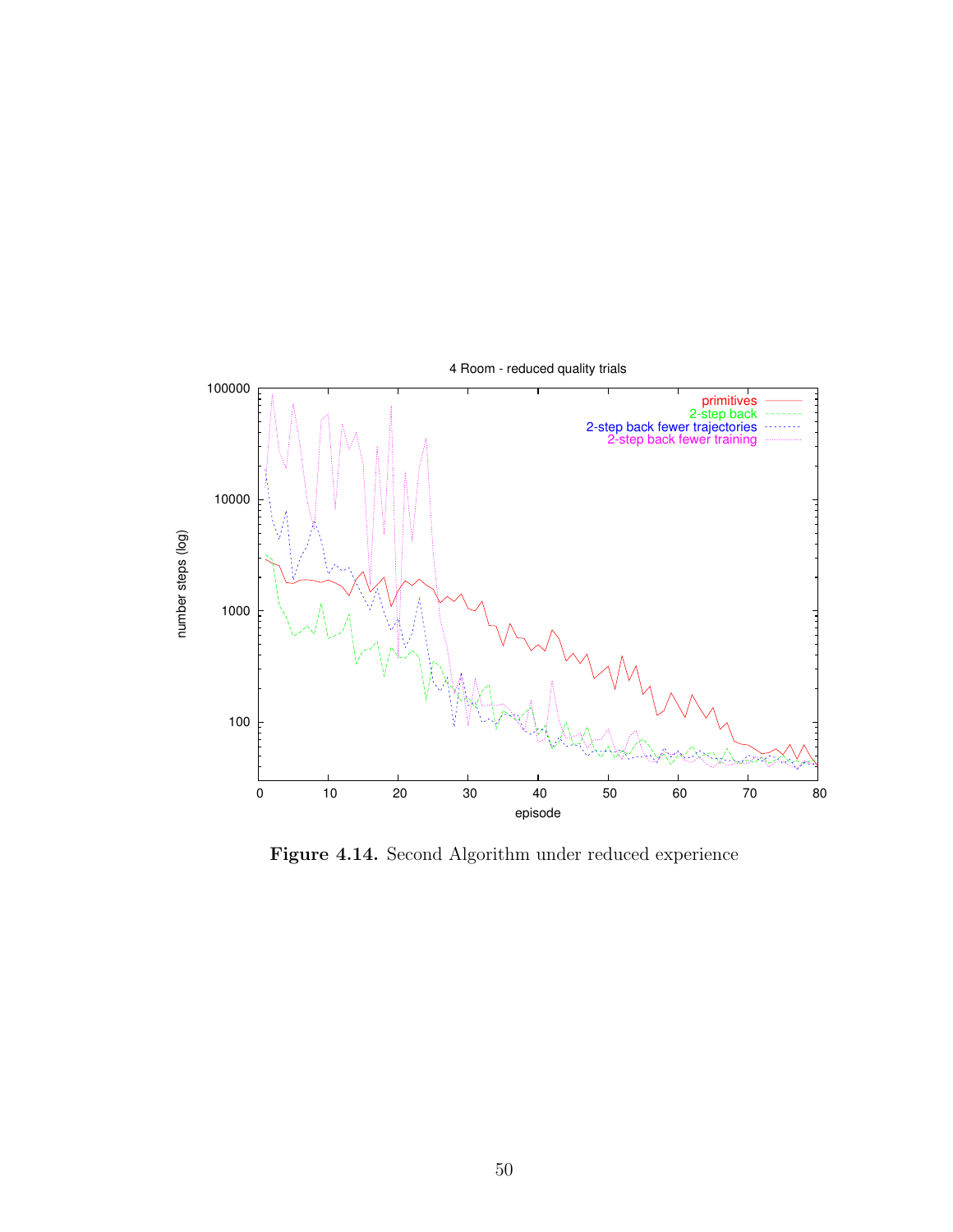some insights into how difficult it would be to use real trajectories, which might not all be generated by good policies. Another way to reduce the upfront cost is to reduce the number of tasks chosen. Instead of .25% of all tasks, only .16% of all possible tasks were tried. In order to give the algorithm the best possible conditions, the states after the peak of a goal candidate were added to the initiation set, which was possible because this is a symmetric environment. Furthermore, two step growing was used, since this seemed the optimal setting.

As expected, when decreasing the amount of experience in the exploration phase, the quality of the options found decreases as well (Figure 4.14). However, it is worthwhile noting that decreasing the number of tasks only results in a soft degradation of the quality of the options found. This is probably due to the fact that the agent was not covering the state space evenly enough and the eight options that it found were overly concentrated in one area. On the other hand, when each task was only poorly learned, the quality of the options dramatically decreased. One possible explanation is that the trajectories used for mining, based on poorly learned policies, were near random and no useful data could be extracted.

This has interesting implications for a hypothetical, future on-line version of our option discovery algorithm, which finds options as it learns tasks. It would be possible to find options right away, as long as it does not find too many options that overlap in the area of the original trajectories. However, it should only include the trajectories and look for options, once the task has been properly learned, since the stochasticity of the episodes when the task has not yet been learned well will dramatically impact the quality of the options found negatively.

A variant of McGovern's algorithm was tried, too. As discussed in section 4.3, the start states for McGovern's option discovery algorithm were moved around in order to facilitate the discovery of options that do not lie on the path of only one particular task. However, as it turned out, after the first start-goal combination was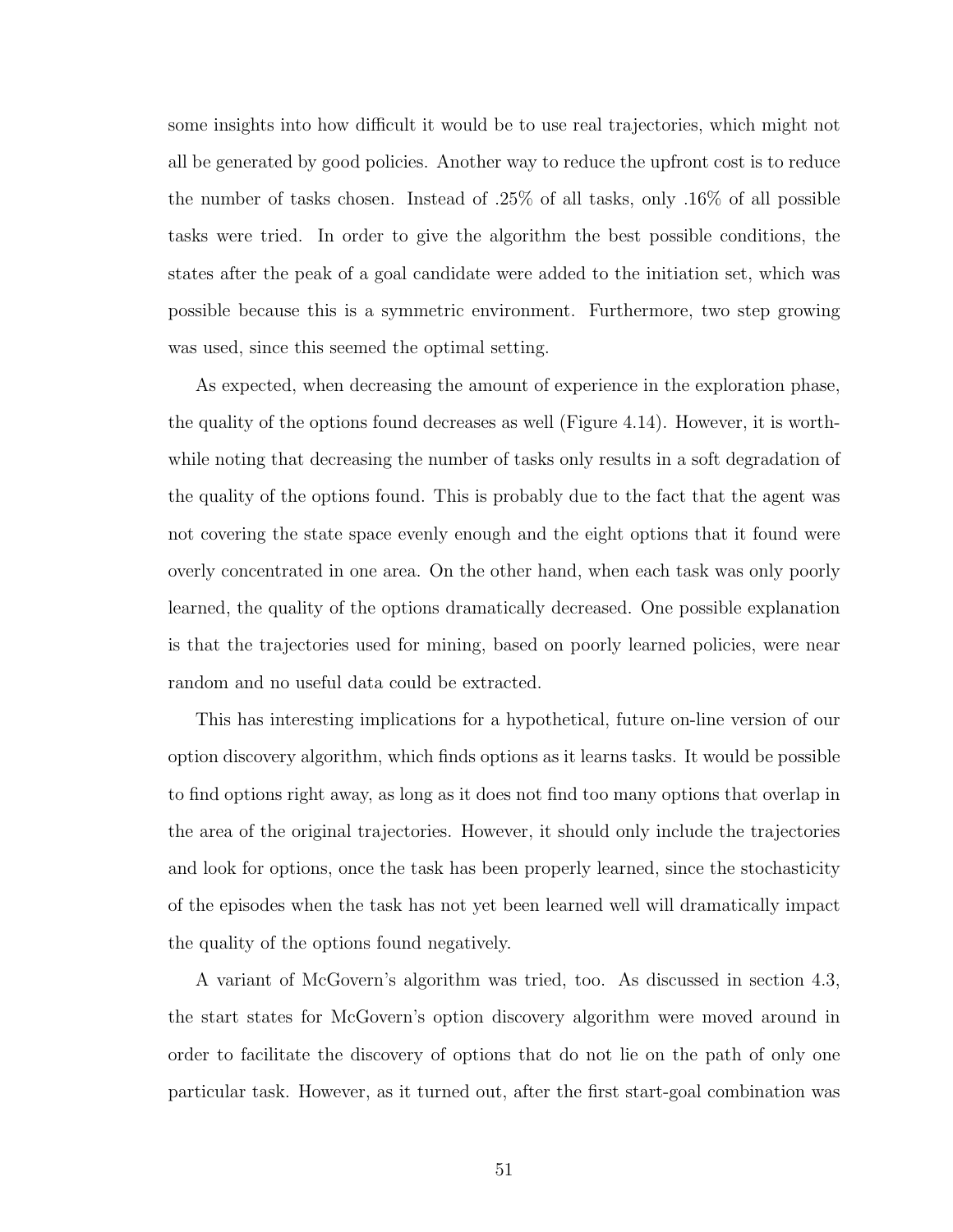

Figure 4.15. McGovern's Algorithm when moving goal around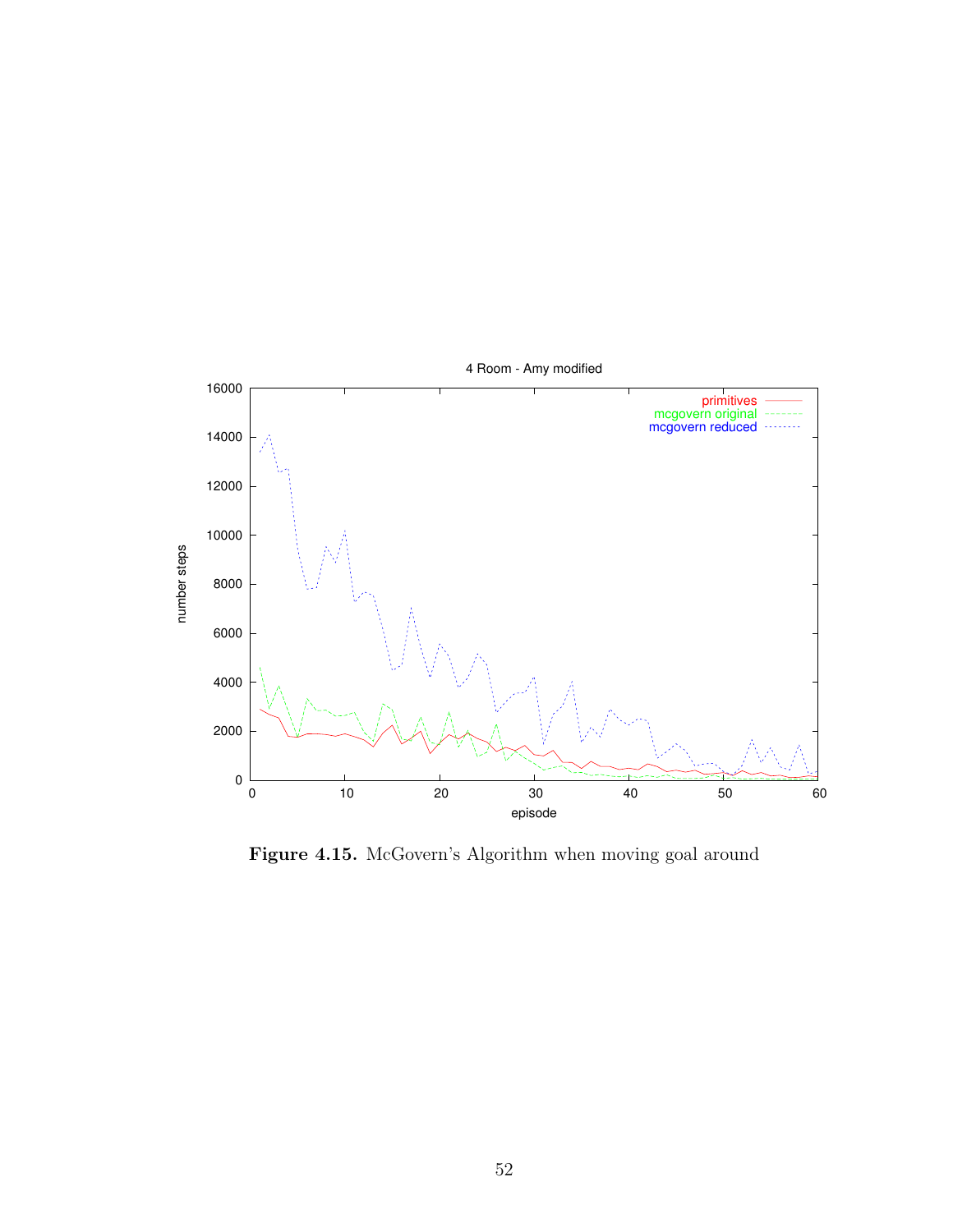learned (and a few options were found), moving the start state around did not cause the algorithm to find more options. It seemed like the diverse-density statistic was saturated. In an attempt to help McGovern's algorithm, the start state was moved much quicker (after only 50 episodes instead of 200).

Here are the results of moving the start states around more quickly for McGovern's algorithm. Unfortunately, as can be seen in Figure 4.15, this did not lead to an improvement of the option set. Quite the contrary, the quality of the option sets found was much worse and impeded the learning of the agent that used these options.

## 4.6 Directed Exploration with Intra Option Q-Learning

When analyzing the experiments in section 4.5 for the 4 Room environment, we noticed that in up to three out of 30 experiments that were averaged to produce the graphs, there were extreme outliers with 600000 to several million steps per episode. These outliers were removed from the graphs shown above, because they made any kind of analysis of the performance of the algorithms futile and did not represent the true performance of the algorithms. Yet, if these algorithms were used in practice, the issue of occasional poor performance would have to be addressed.

Analysis of the experiments showed that these outliers happened when there were large regions in the state space which were part of the initiation sets of five or more options and the subgoals of these options would take the learner away from the goal of the evaluation task. On the first few episodes then, when the state-action values were still zero for almost all states and random actions were picked, with probability of more than 0.5 the agent would pick an action that takes it away from the goal state. In such cases, an exponential number of time steps before reaching the goal is to be expected as is documented in the literature [34][35].

In an attempt to avoid this exponential blow-up, algorithms for recency based directed exploration presented by Thrun [31] were adapted to state-action value based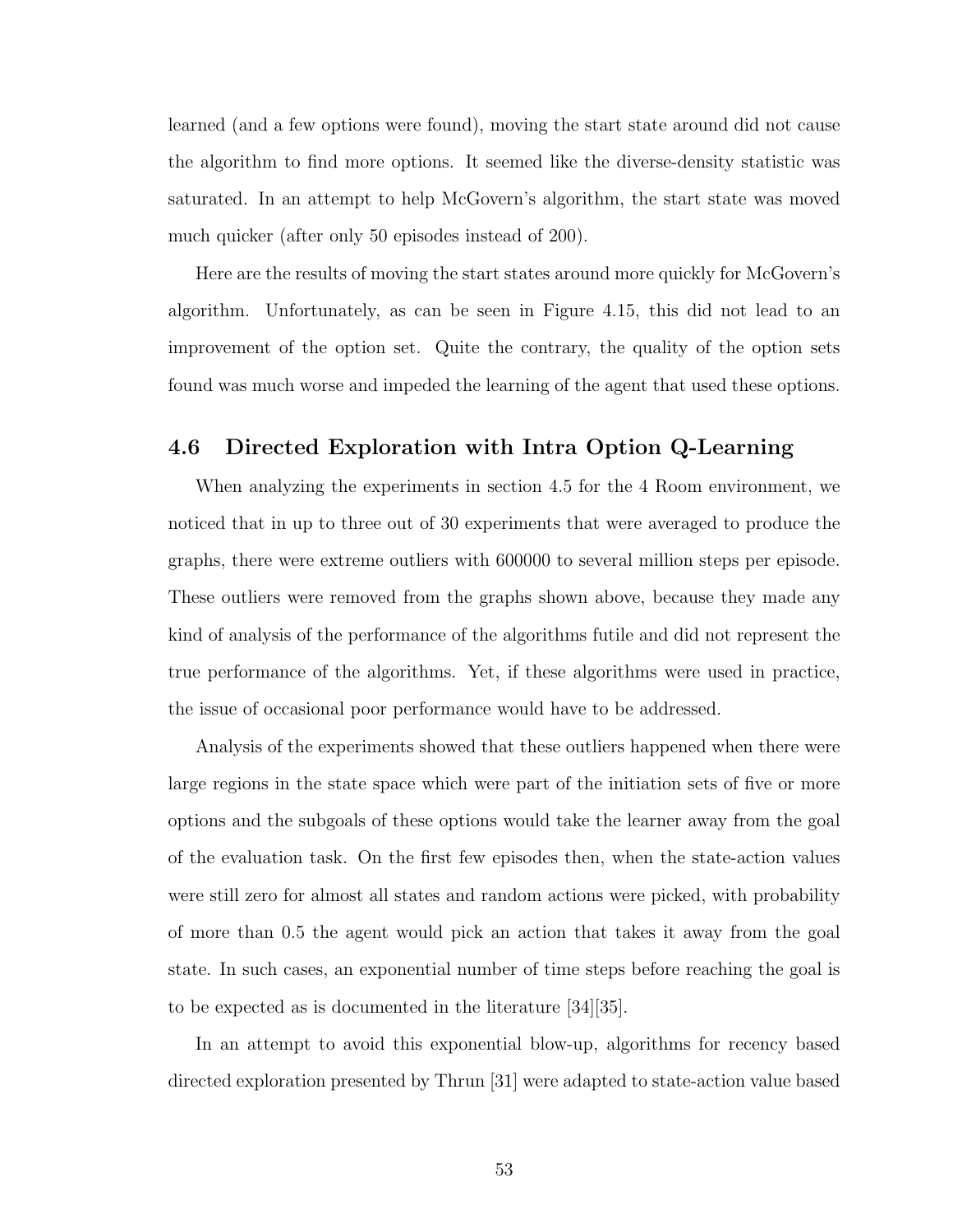learning in the spirit of Rich Sutton's work [27]. Instead of associating a time stamp with each state, a time stamp is associated with every state-action pair. When greedily selecting which action to pick, the value of each state-action pair is calculated as follows:

$$
eval(s, a) = Q(s, a) + \delta \cdot \sqrt{t - t(s, a)}
$$
\n
$$
(4.1)
$$

where  $\delta$  is a weighing parameter that weighs how important exploration is, t is the current time stamp and  $t(s, a)$  is the time at which  $(s, a)$  (action a in state s) was visited.  $\epsilon$ -greedy action selection was then used with respect to this value instead of the original state-action value function.

Care has to be taken when to update the time stamp  $t(s, a)$  while executing an option. Clearly, this depends on the learning algorithm used since Intra Option Q-Learning and SMDP Q-Learning update different state-action values at different times. We use directed exploration with Intra Option Q-Learning and update the time stamp of the primitive action executed at every time step, even when an option is being executed, since the value for the primitive action is updated nonetheless. Additionally, when executing an option, at every time step the time stamp of the option for the state visited is updated. No other option time stamps are updated.

Since using directed exploration also improves the performance of the learner using primitive actions only, experiments measuring the impact of directed exploration on learning with primitives only were also run. The results for the 4 Room environment are shown in Figure 4.16. They show that there is a definite improvement when using directed exploration with primitive actions, and it is robust toward the setting of the directed exploration weight. However, it also results in an exploratory policy, which levels off at a worse level. Even once the optimal action-values are found, the learner will not always take the optimal action, since sometimes the action was just taken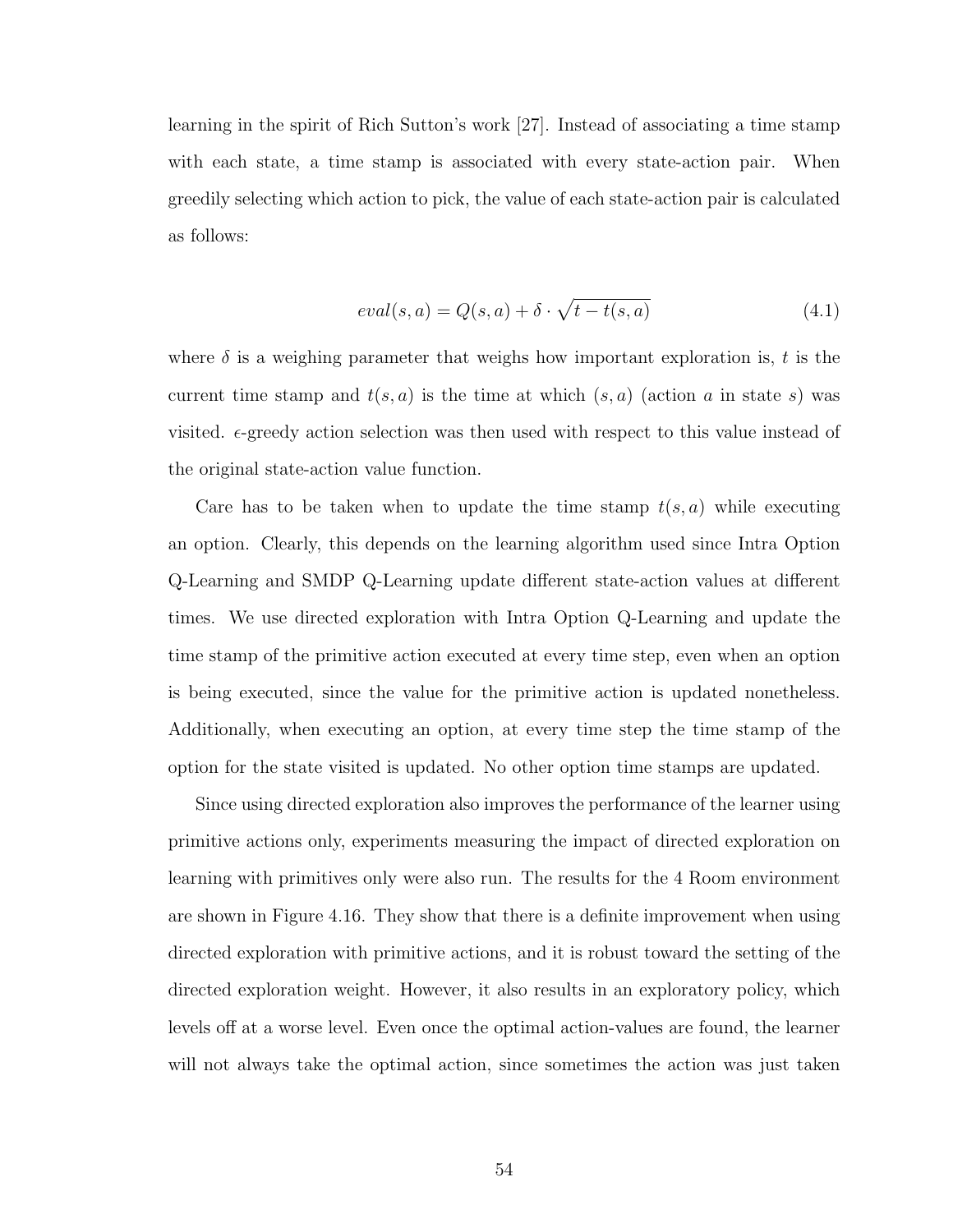

Figure 4.16. Directed Exploration with primitive actions only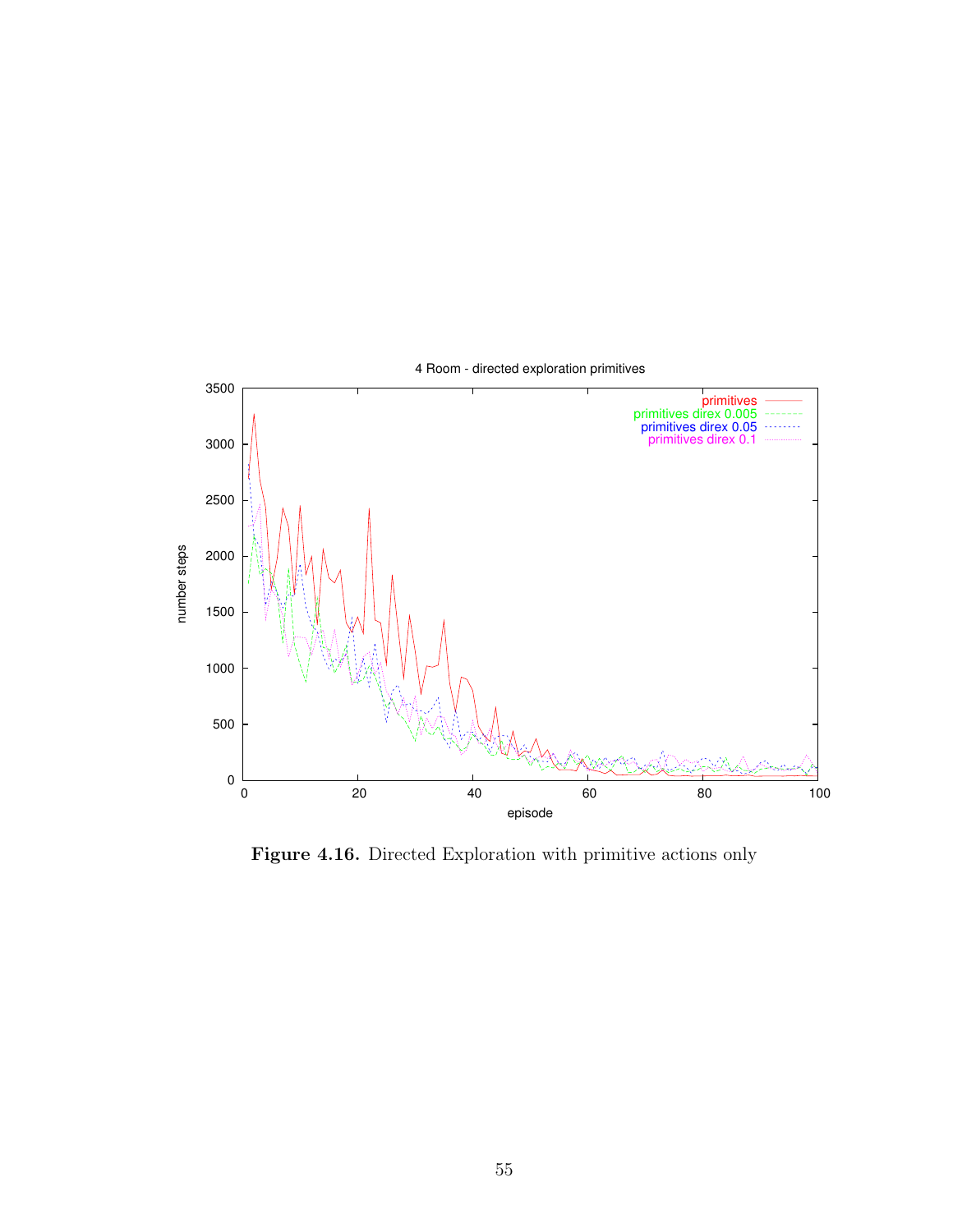

Figure 4.17. Directed Exploration with found options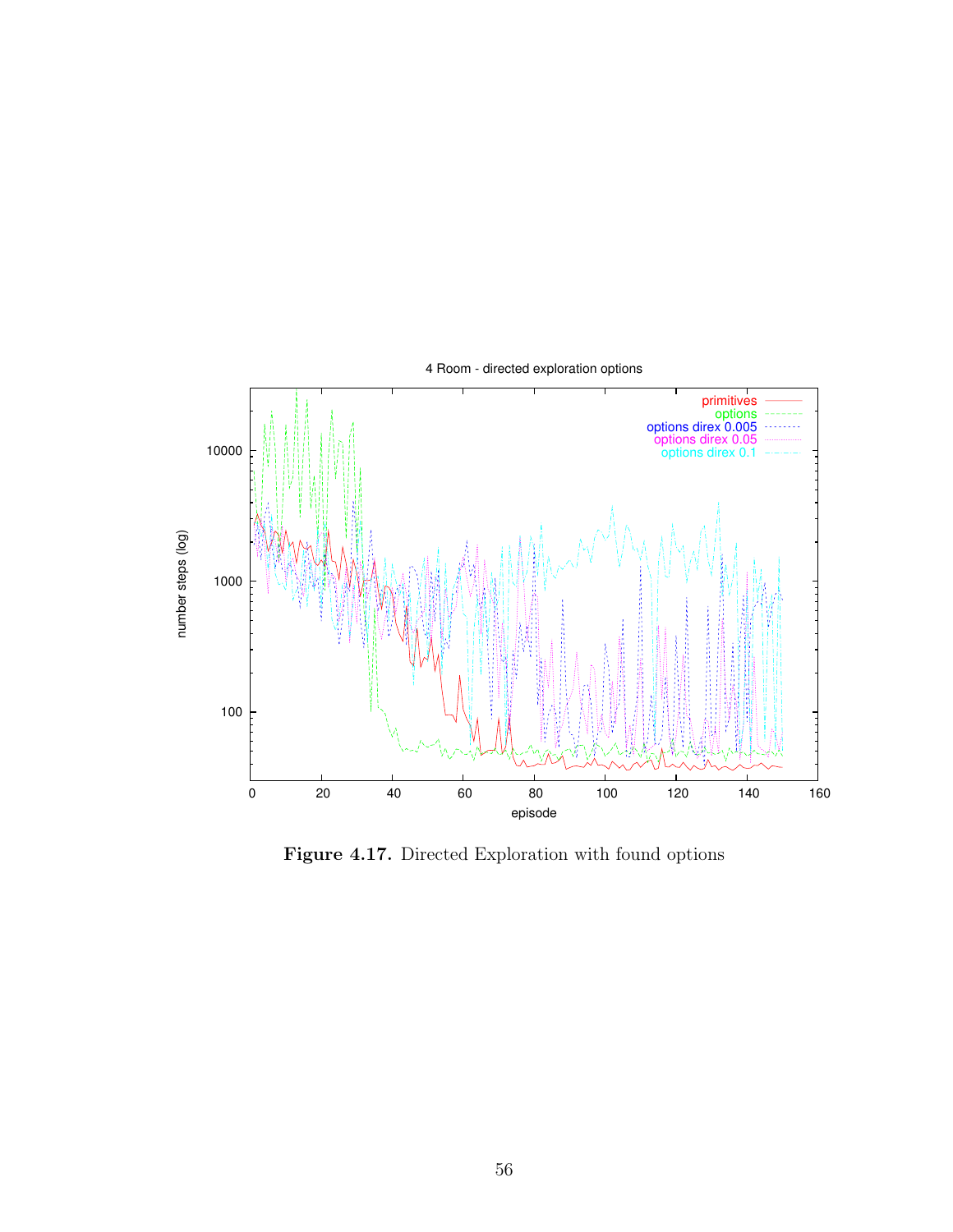and other actions will seem more favorable, because they were not taken for a long time.

Figure 4.17 shows the results of using the found options, including those that cause severe outliers in the performance of the agent. When adding directed exploration, the agent successfully avoids the exponential blow up in the first few episodes. Instead of requiring over 200000 steps on average, it now performs about as well as the primitives. While this is an impressive improvement, it is still disappointing since, on average, using the found options will not improve performance over using only primitives. The improvements due to options in 28 out of 30 experiments are nullified by the bad performance of the outliers. Furthermore, using directed exploration severely reduces the performance of the learner in the end. This is likely caused by the fact that once in a while, when the learner has used all the primitive actions in a particular state recently, it uses an option that takes it far away. However, even though the graph is a bit deceiving due to the logarithmic scale on the y-axis, the penalty in the end, especially when using a weight of 0.005 or 0.05 for the exploratory bonus, is much smaller than the upfront penalty incurred in the first 30 trials when not using directed exploration.

Overall, using directed exploration has dramatically reduced the penalty of having poor option sets, however this improvement is still not satisfactory and is further lessened by the reduced quality of the final policy. A better solution to the problem of occasionally having poor option sets would be to incorporate the insights gained from these experiments and incorporate them into a future option discovery algorithm that tries to reduce overlap in the initiation sets of options.

## 4.7 Combined SMDP+Intra Option Q-Learning

In the following series of experiments the different properties of three different option learning algorithms are explored. The learning algorithms are tried on all four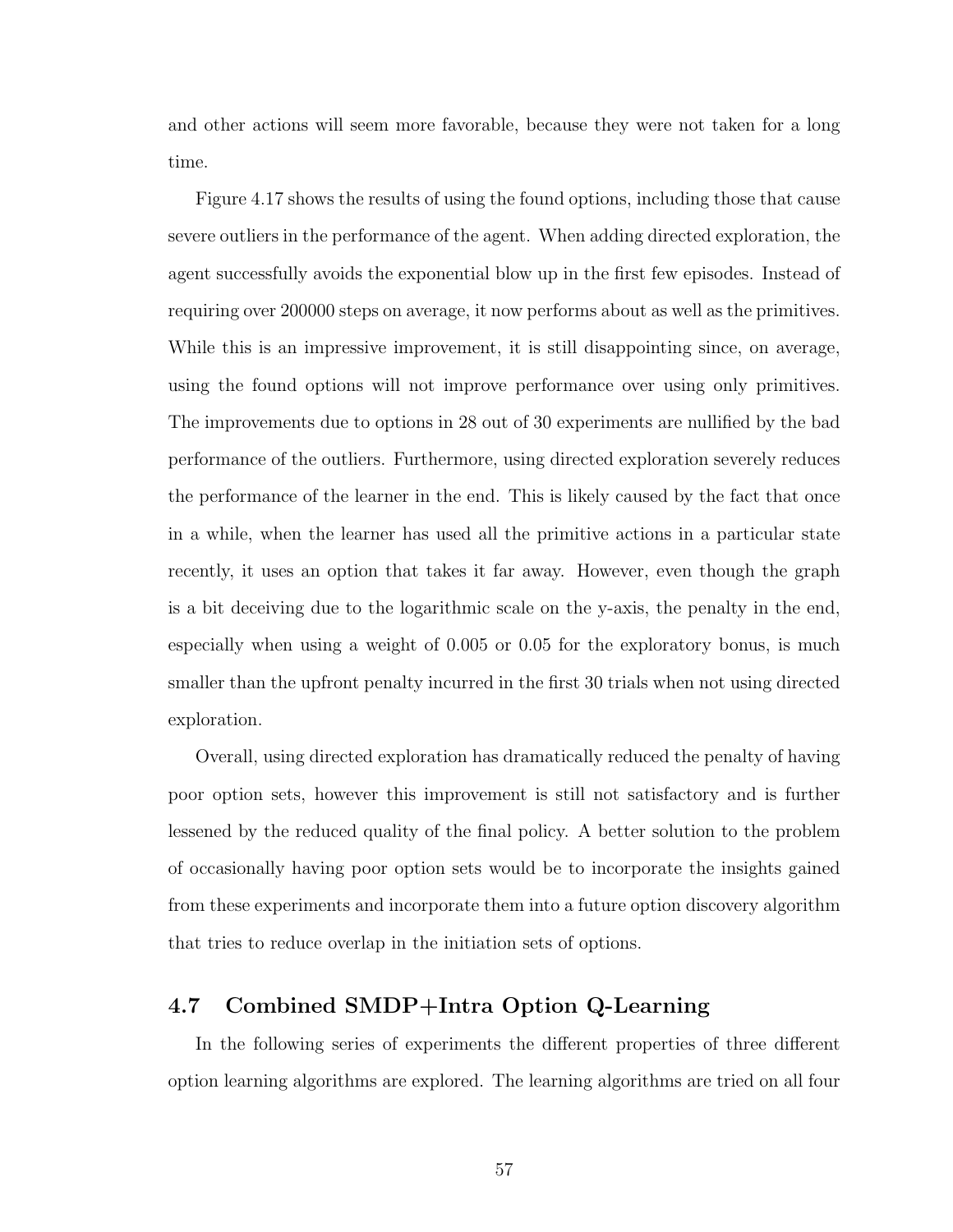Empty Room - learning algos - random options



Figure 4.18. Learning algorithms with random options in the Empty Room environment

environments. Two different option sets were used, the random options as well as the found options from the second option discovery algorithm.

#### 4.7.1 Grid World Environments

Figure 4.18 shows the weaknesses and strengths of the two conventional learning algorithms, SMDP Q-Learning and Intra Option Q-Learning, in the Empty Room. While SMDP Q-Learning initially learns faster, it converges much slower than Intra Option Q-Learning. This is due to the fact that once an option has been useful, it will always be preferred over the primitive actions, since their values will not be updated and it will take a long time before values will have been back propagated through the primitive action's selection by exploratory action choice. Clearly, the combination algorithm combines the best of both worlds. It outperforms the SMDP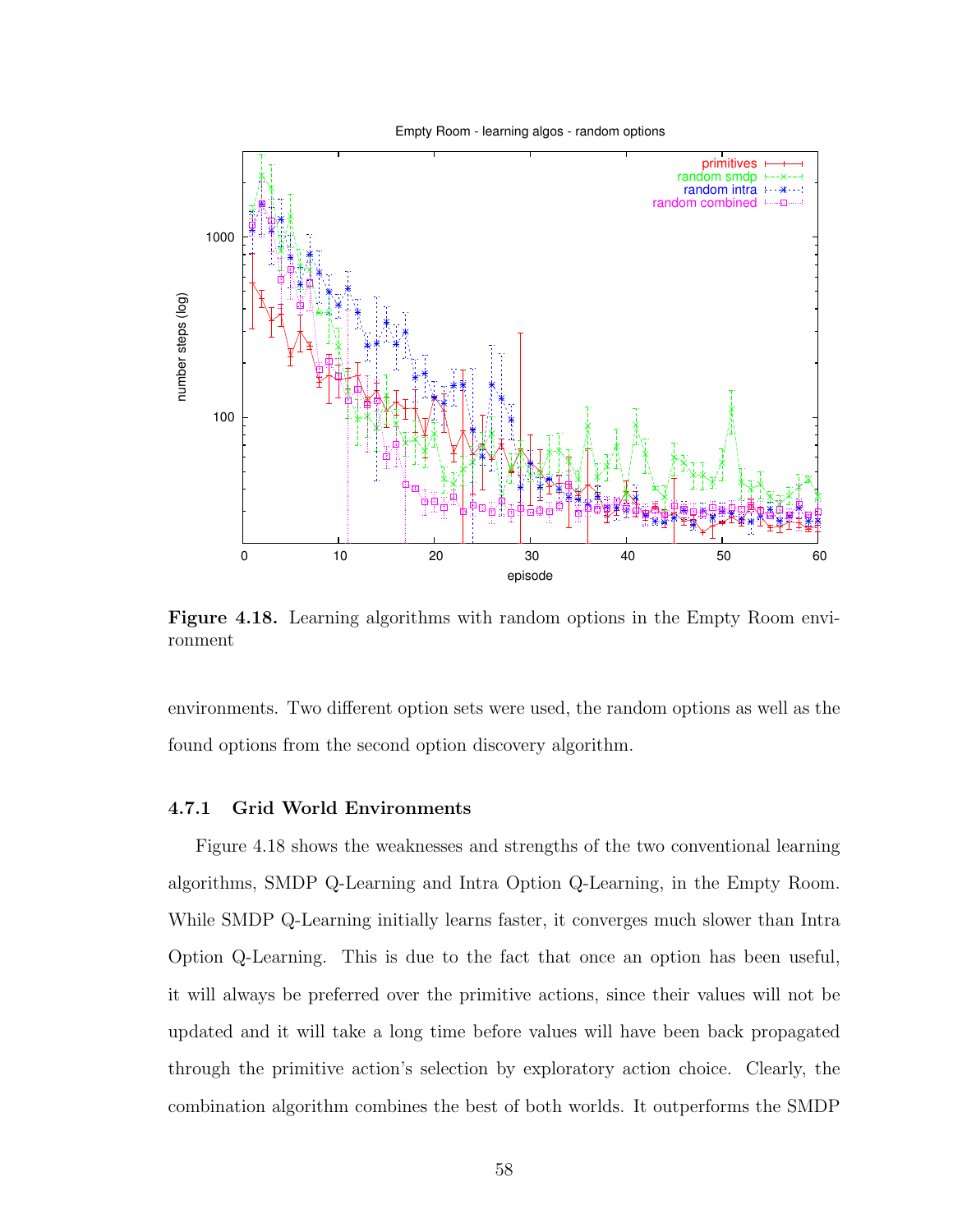

Figure 4.19. Learning algorithms with found options in the Empty Room environment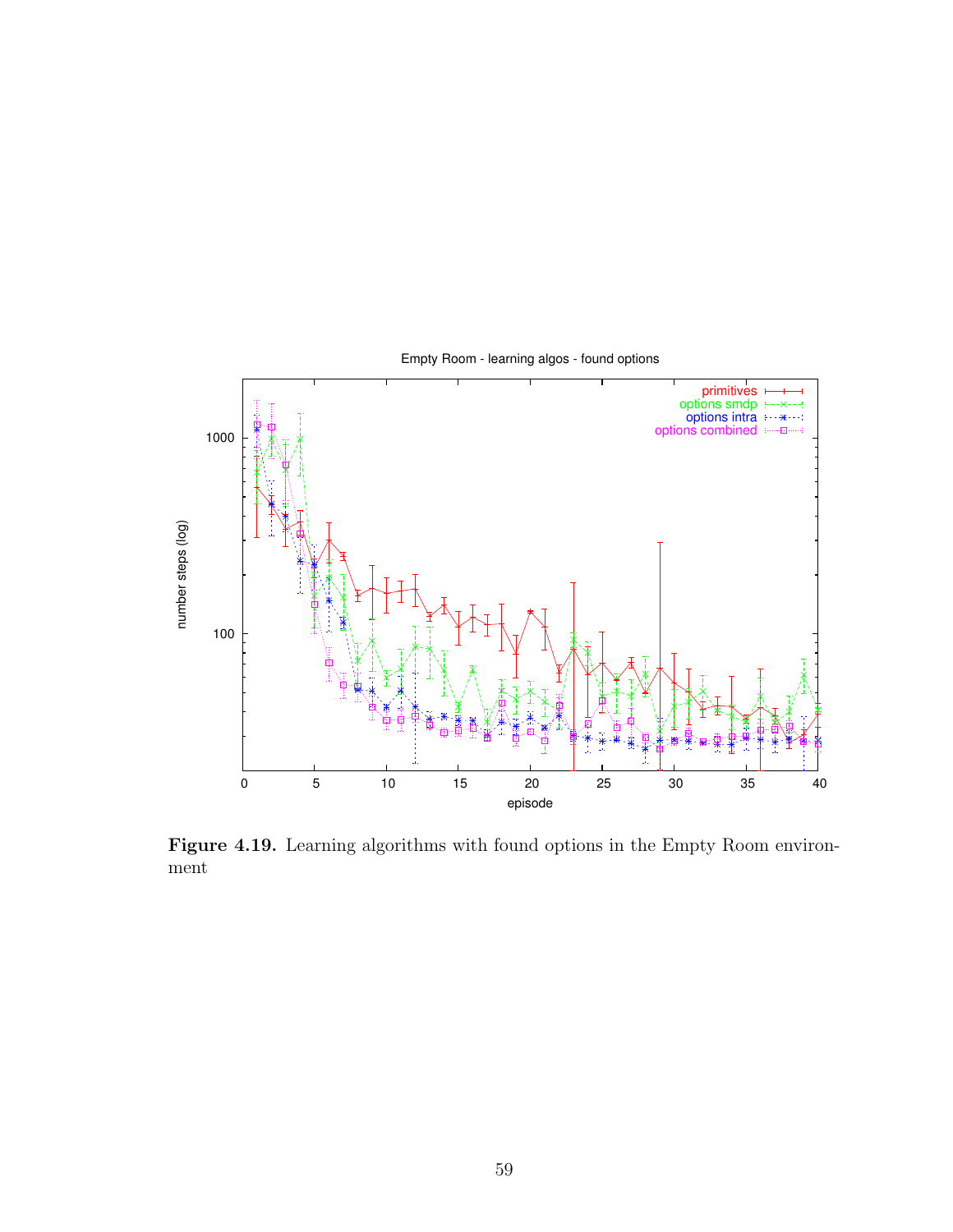

Figure 4.20. Learning algorithms with random options in the 4 Room environment

Q-Learner in the initial learning and converges to a policy that is close to the Intra Option Q-Learning policy.

When using the found options (Figure 4.19), Intra Option Q-Learning learns about as fast as SMDP Q-Learning and also converges to a better policy. The combined learning algorithm performs comparably to the Intra Option Learning algorithm and therefore performs better or at least as good as the best of the two older learning algorithms in the Empty Room environment.

In the more complicated 4 Room environment, the picture is not as clear for the random options (Figure 4.20). Again, Intra Option Learning is initially slower in the original learning phase, but then converges much faster than SMDP Q-Learning. However, the combined learning algorithm is not quite as fast a SMDP Q-Learning in the initial learning phase. It starts breaking away from the Intra Option Q-Learning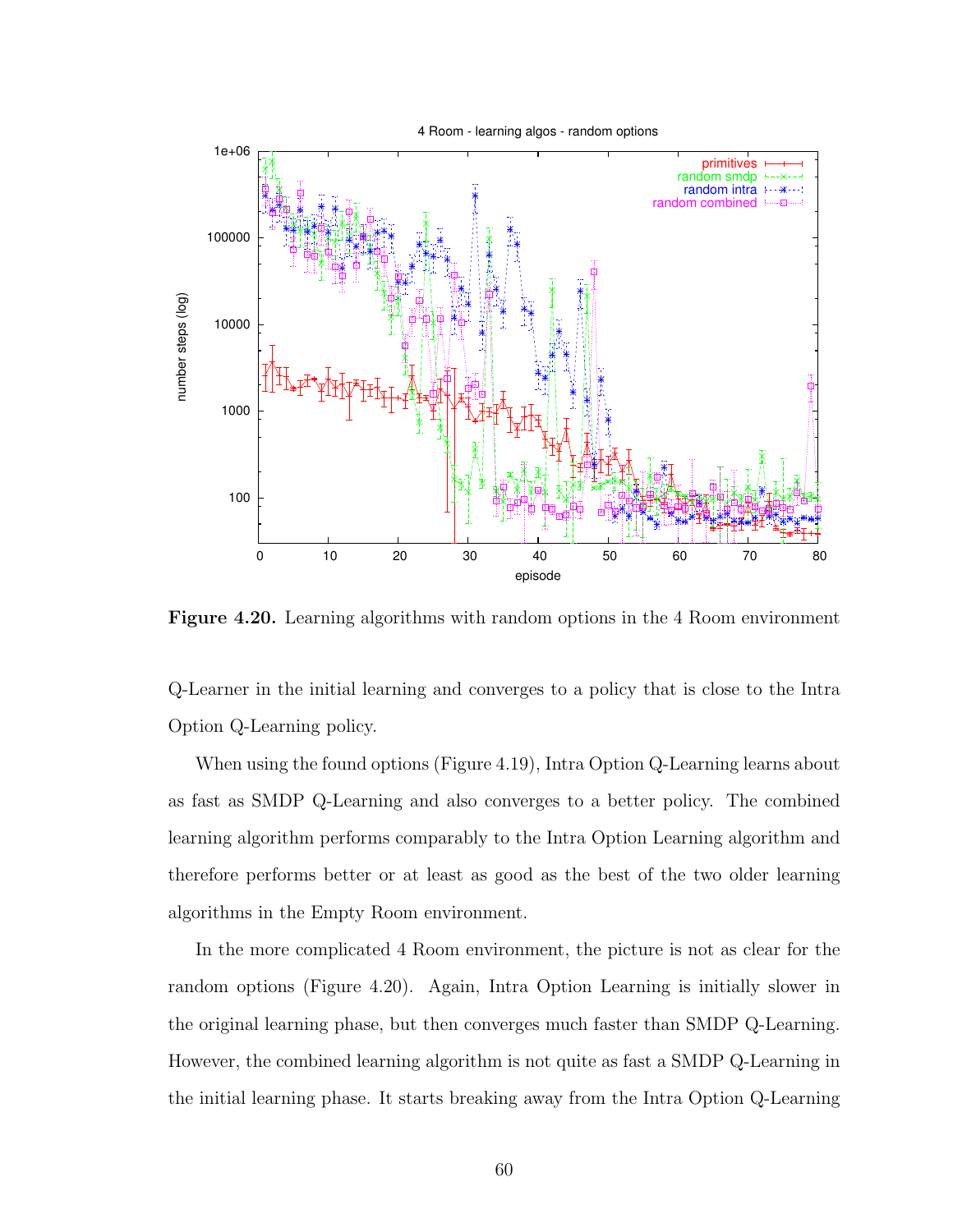

Figure 4.21. Learning algorithms with found options in the 4 Room environment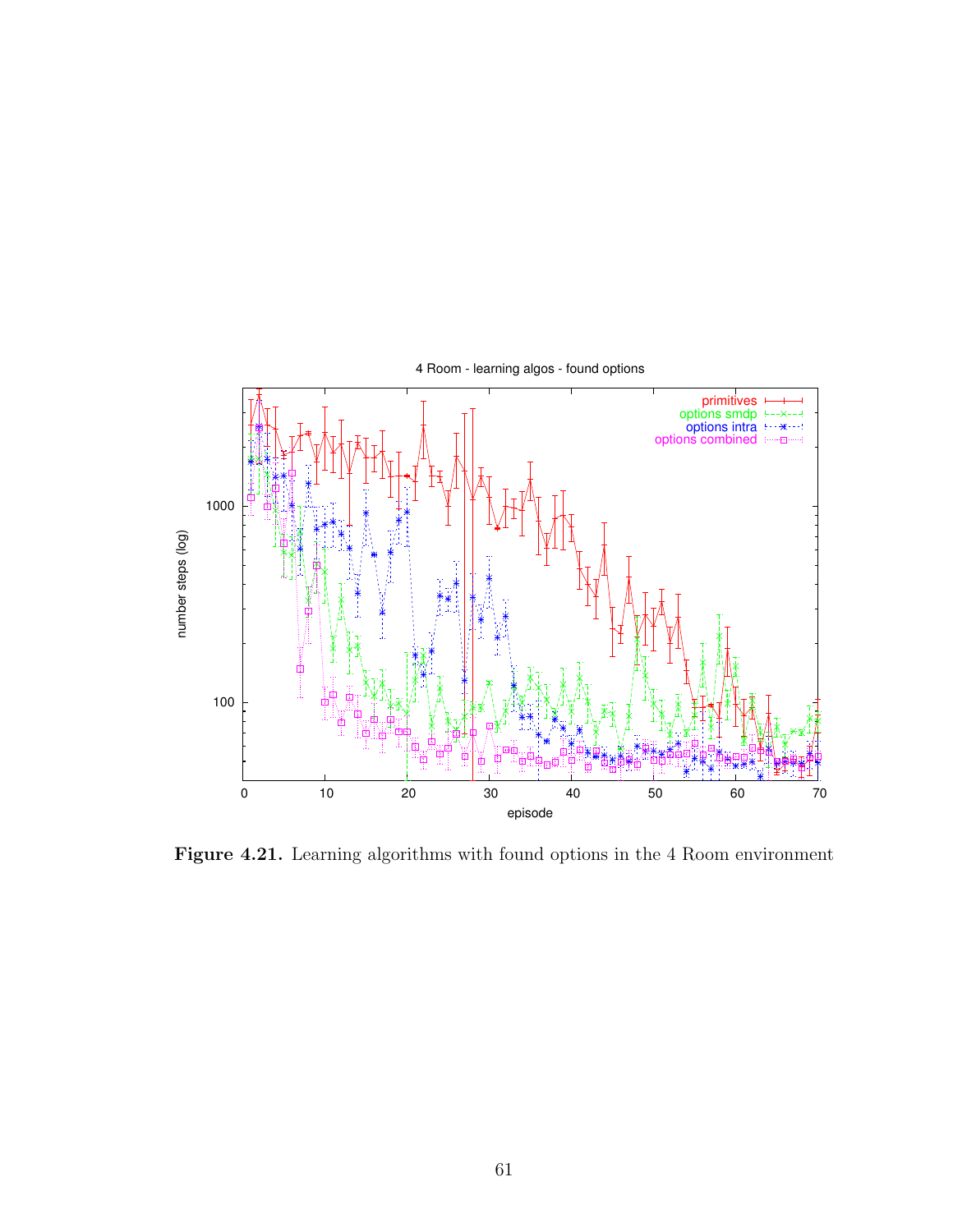No Doors - learning algos - random options



Figure 4.22. Learning algorithms with random options in the No Doors environment

algorithm around the same time as SMDP Q-Learning (around 18 episodes) and only stabilizes to a good policy after 35 episodes (instead of 30 episodes for SMDP Q-Learning). In the end it starts to level off at a policy that is in between the quality of the SMDP Q-Learning policy and the Intra Option Q-Learning policy. Overall, it is a positive compromise between the two conventional learning algorithms.

Figure 4.21 shows the performance of the learning algorithms with found options. There is again a performance difference between SMDP Q-Learning and Intra Option Q-Learning. Intra Option Q-Learning, while clearly using the options to improve learning over learning with primitive actions, is not quite as fast as SMDP Q-Learning. However, the combined learning algorithm proves to be the best of both and even outperforms SMDP Q-Learning in the initial learning speed while leveling off at a good policy, similar to the Intra Option Q-Learning algorithm.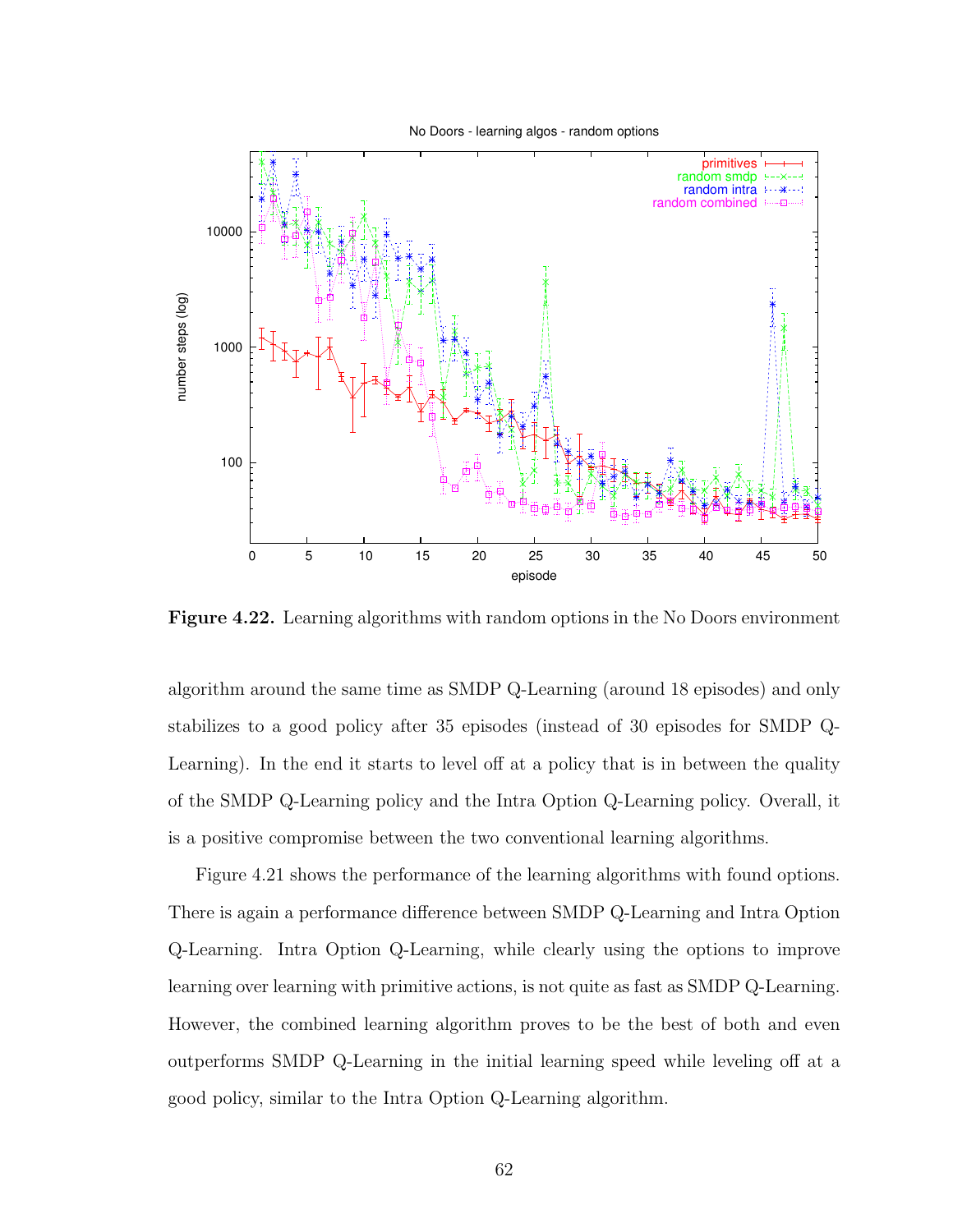

Figure 4.23. Learning algorithms with found options in the No Doors environment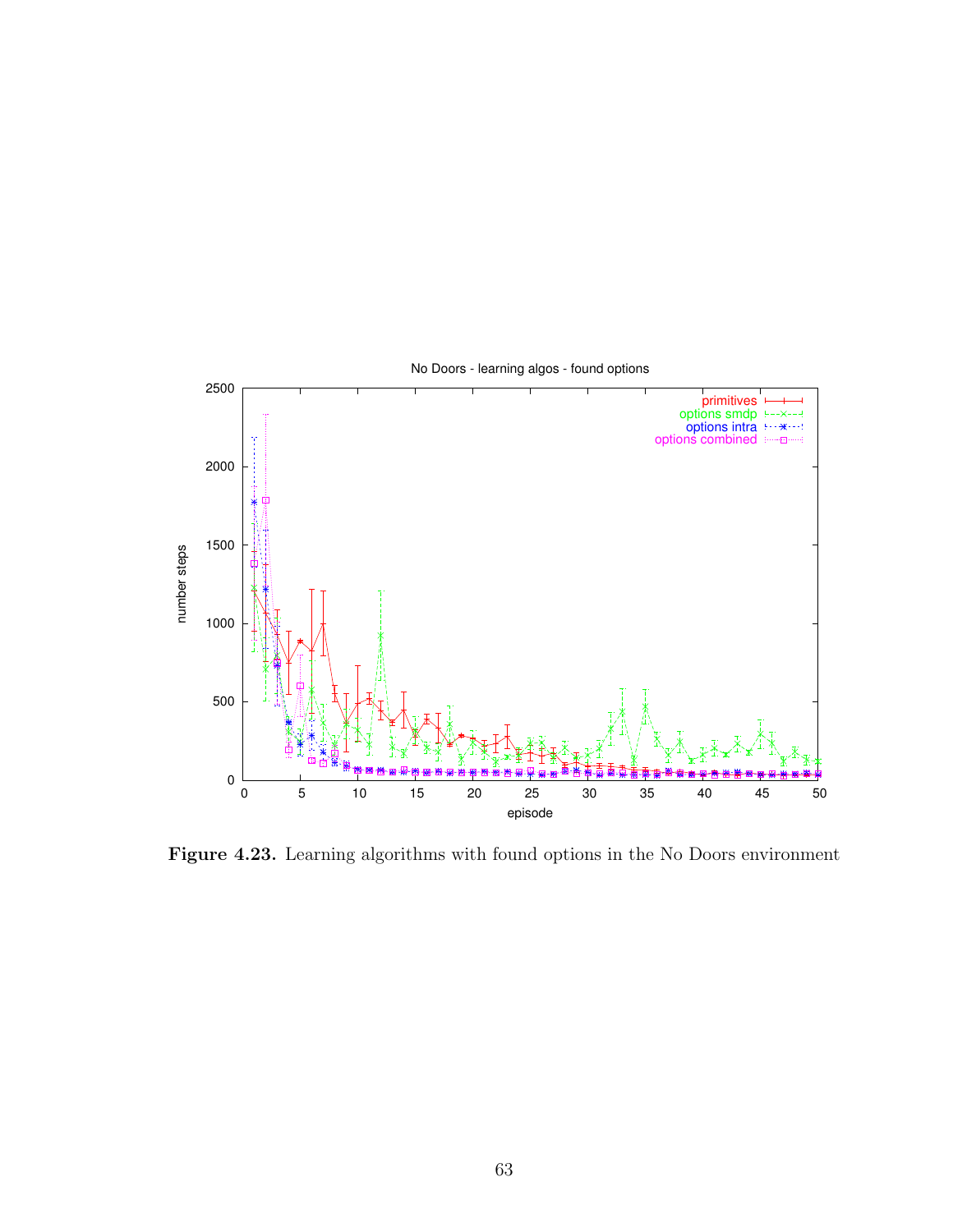

Figure 4.24. Learning algorithms with random options in the Taxi environment

In the No Doors environment, both Intra Option Q-Learning and SMDP Q-Learning perform equally well. The combined learning algorithm is quite a bit better than the conventional learning algorithms (Figure 4.22)

When looking at the performance of the learners using found options, the picture is much less interesting. All three learners learn about equally fast. Only SMDP Q-Learning, again, levels off too soon (Figure 4.23).

## 4.7.2 Taxi World Environment

The influence of the three learning algorithms on learning in the taxi domain when using random options is not very clear (Figure 4.24). The difference between the different learning algorithms are not much bigger than the 95% confidence intervals. Only the combined learning algorithm slightly outperforms the conventional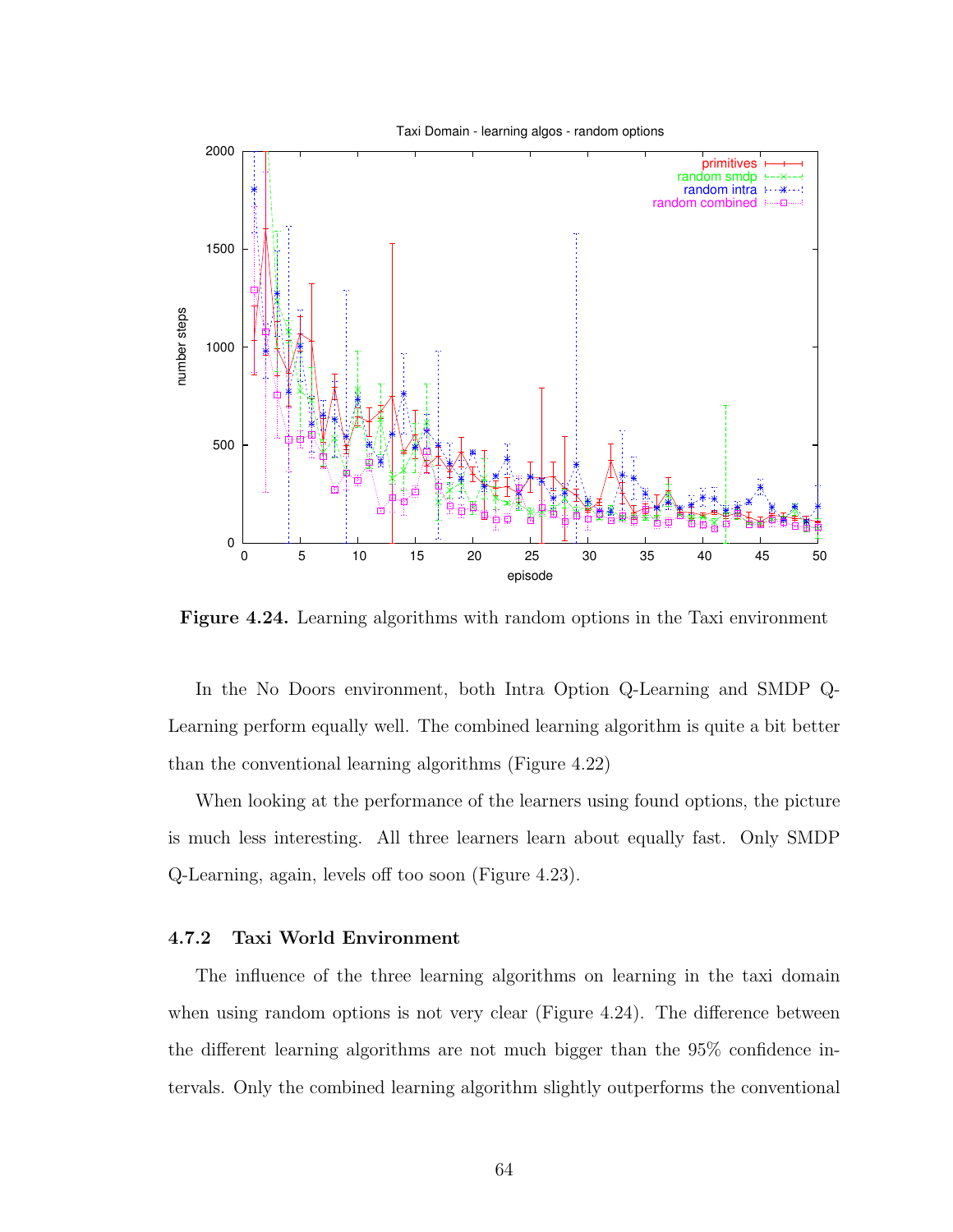

Figure 4.25. Learning algorithms with found options in the Taxi environment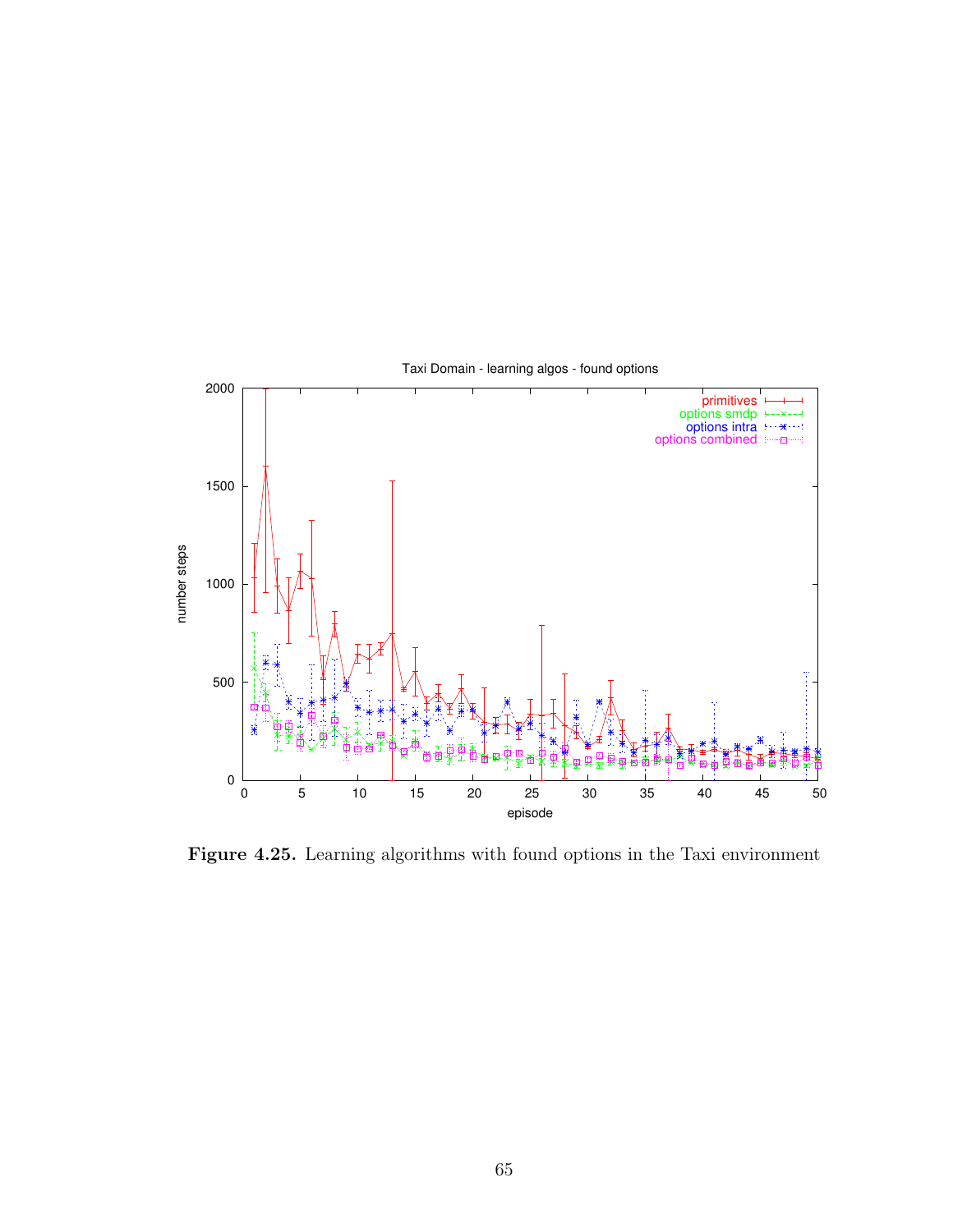

Figure 4.26. Learning algorithms compared by cumulative reward in the Taxi environment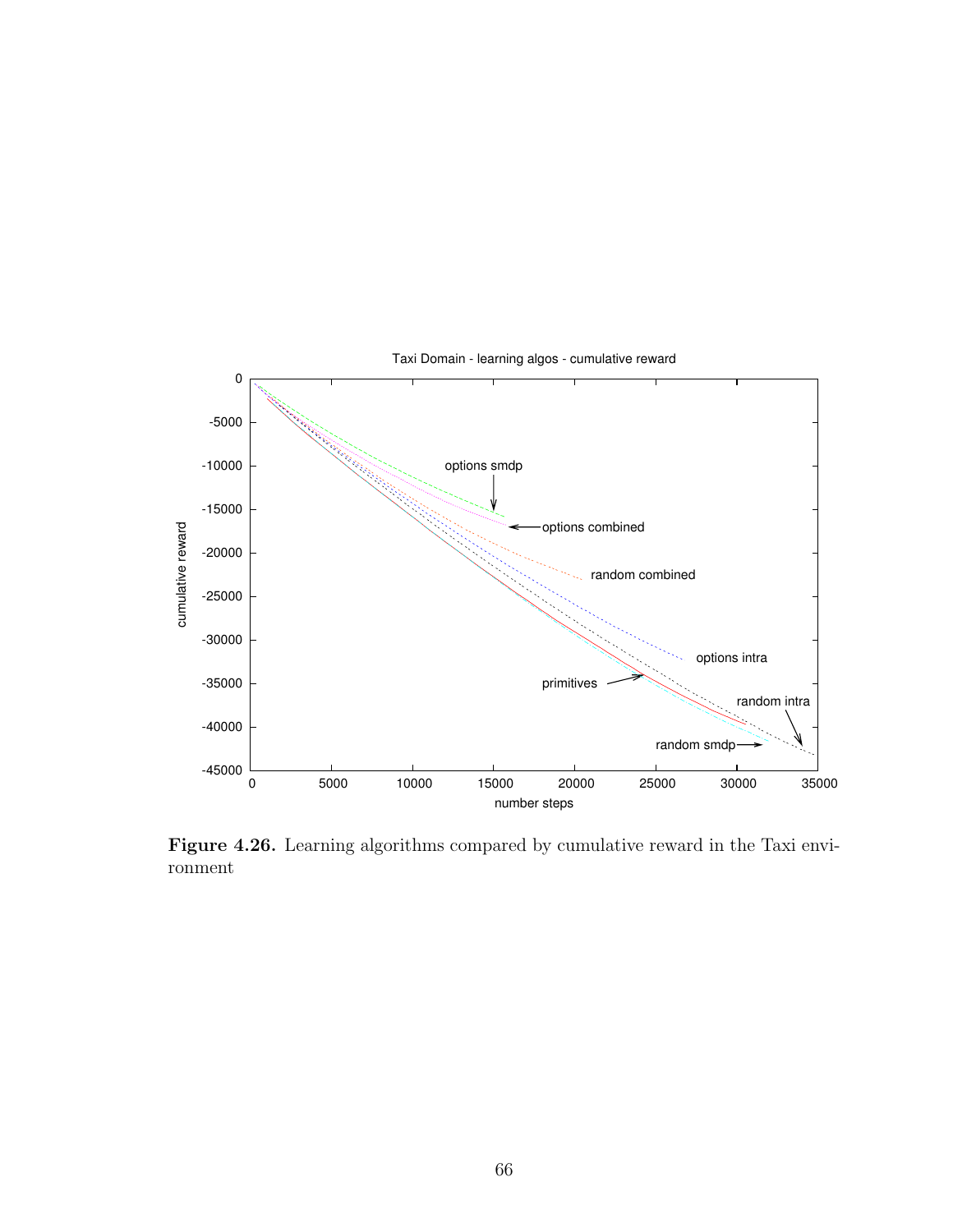algorithms and approaches the optimal policy much faster than the Intra Option Q-Learning algorithm

With found options (Figure 4.25), the picture is already much clearer. Both SMDP Q-Learning and the combined learner clearly outperform the Intra Option Q-Learning based learner.

Figure 4.26 compares the performance of all learning algorithms with both random and found options in the taxi world under consideration of the rewards received as well as the learning speed. With random options, Intra Option Q-Learning and SMDP Q-Learning perform about equally well and are comparable to learning with primitives alone, mirroring the results in Figure 4.24. However, both incur more negative reward than learning with primitives only. Something that was not apparent from the previous graph, is that the combined learning algorithm using random options performs quite well, outperforming even found options used by Intra Option Q-Learning, both with respect to number of steps (speed of learning) and reward received (wrong actions taken). By far the best results are obtained when using SMDP Q-Learning or the combined learner on the found options. They not only outperform Intra Option Q-Learning on the same options, but also the best result with random options by a large margin, both with regard to speed of learning and number of wrong actions taken.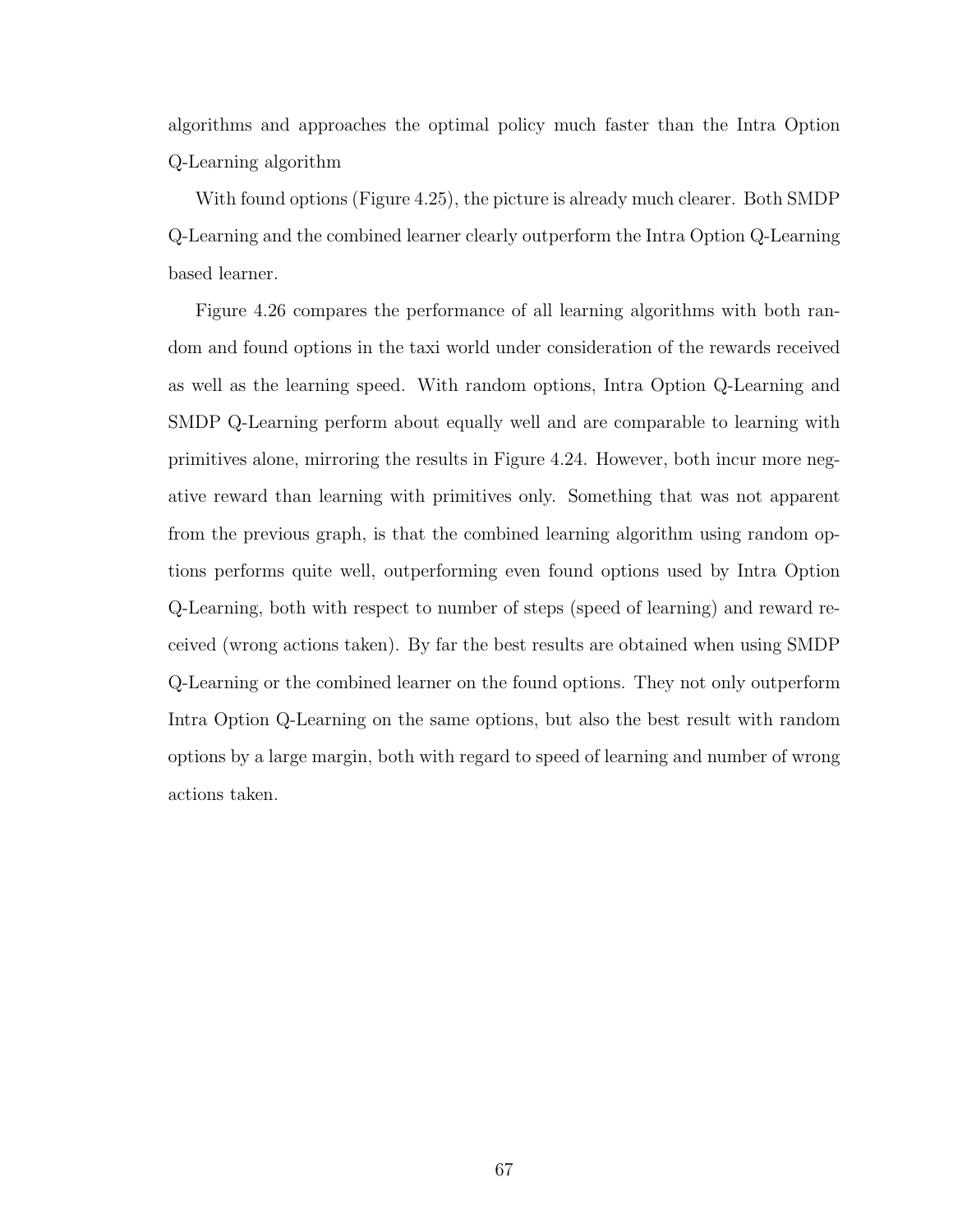## CHAPTER 5 **CONCLUSION**

In this thesis we have introduced several algorithms that enrich the options framework. The main algorithms allow for the automatic discovery of useful options for goal-directed tasks. In a variety of experiments, we have shown that both algorithms find useful options that speed up learning significantly on new tasks and outperform options found by an existing algorithm. It is worth noting that this earlier algorithm makes a different set of assumptions - it is an on-line algorithm and can be applied in situations in which the algorithms presented here cannot be applied. Both option discovery algorithms presented in this work are batch algorithms. The second new algorithm makes fewer assumptions, which enables it to serve as the basis for a future on-line algorithm. Preliminary experiments were also conducted that show the performance of the second algorithm in conditions similar to on-line learning. We believe that these experiments and the second algorithm presented here can be used as a basis for an algorithm that is specifically designed as an on-line option discovery algorithm.

Additionally, we introduced a novel learning algorithm for the options framework, which combines the best of SMDP Q-Learning and Intra Option Q-Learning, two commonly used algorithms. Empirically, the new algorithm performs better or comparable to the best of the two previous algorithms under a variety of conditions. We believe this to be a significant contribution to the options framework.

There are several possibilities for future work related to the option discovery algorithms. First of all, the second algorithm presented here could serve as the basis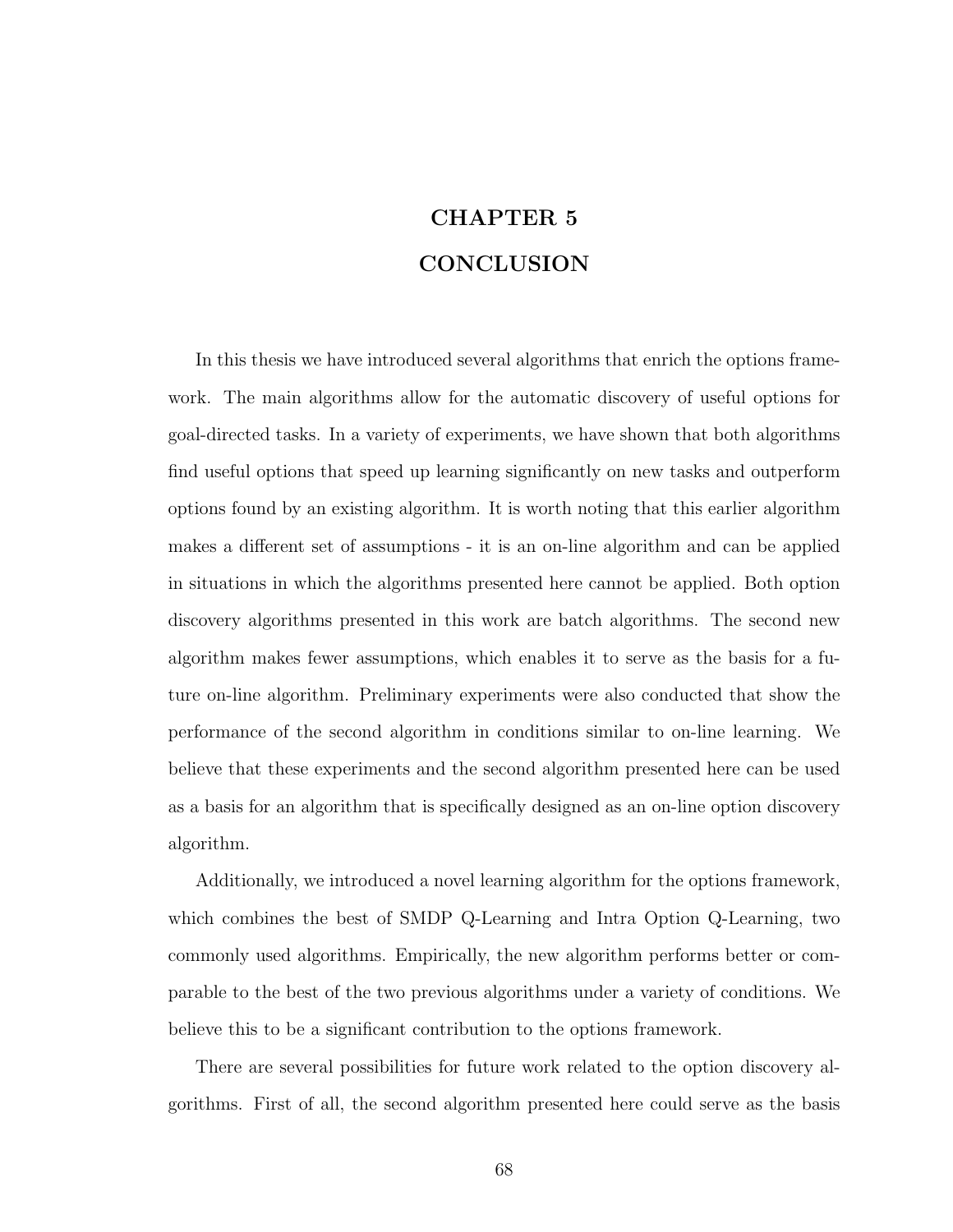for an on-line algorithm. Part of the challenge for this new algorithm is to overcome the requirements for a large batch of trajectories and to use trajectories from poorly learned policies, as they frequently occur in the early stages of learning.

Another open issue is how to guard against adverse option sets which can cause an exponential increase in the number of steps required to learn a task. A possible venue to eliminate this problem at the root would be to change the selection criteria for the options, once all candidates are found.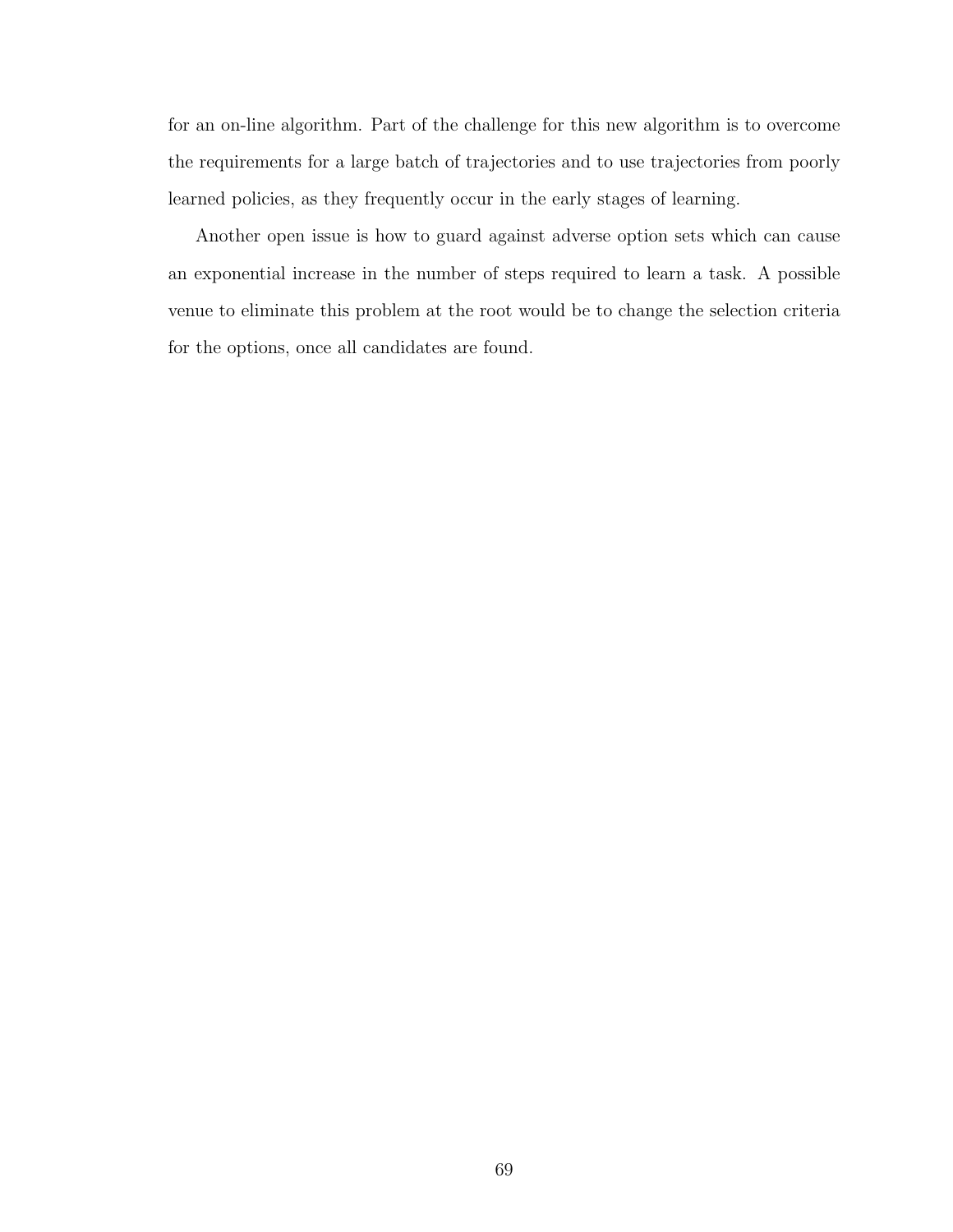## BIBLIOGRAPHY

- [1] David Andre and Stuart J. Russell. Programmable reinforcement learning agents. In Advances in Neural Information Processing Systems, volume 13, 2000.
- [2] David Andre and Stuart J. Russell. State abstraction for programmable reinforcement learning agents. In Proceedings of the Eighteenth National Conference on Artificial Intelligence, pages 119–125, 2002.
- [3] Steven J. Bradtke and Michael O. Duff. Reinforcement learning methods for continuous-time Markov decision problems. In G. Tesauro, D. Touretzky, and T. Leen, editors, Advances in Neural Information Processing Systems, volume 7, pages 393–400. The MIT Press, 1995.
- [4] Thomas G. Dietterich. Hierarchical reinforcement learning with the MAXQ value function decomposition. Journal of Artificial Intelligence Research, 13:227–303, 2000.
- [5] Thomas G. Dietterich. An overview of MAXQ hierarchical reinforcement learning. Lecture Notes in Computer Science, 1864:26–44, 2000.
- [6] Thomas G. Dietterich. State abstraction in MAXQ hierarchical reinforcement learning. In Advances in Neural Information Processing Systems 12, pages 994– 1000, 2000.
- [7] Bruce L. Digney. Emergent hierarchical control structures: Learning reactive/hierarchical relationships in reinforcement environments. In Proceedings of the 4th International Conference of Simulation of Adaptive Behavior, pages 363–372, 1996.
- [8] Bruce L. Digney. Learning hierarchical control structure for multiple tasks and changing environments. In From animals to animats 5: The fifth conference on the Simulation of Adaptive Behavior, 1998.
- [9] Chris Drummond. Composing functions to speed up reinforcement learning in a changing world. In European Conference on Machine Learning, pages 370–381, 1998.
- [10] Chris Drummond. Accelerating reinforcement learning by composing solutions of automatically identified subtasks. Journal of Artificial Intelligence Research, 16:59–104, 2002.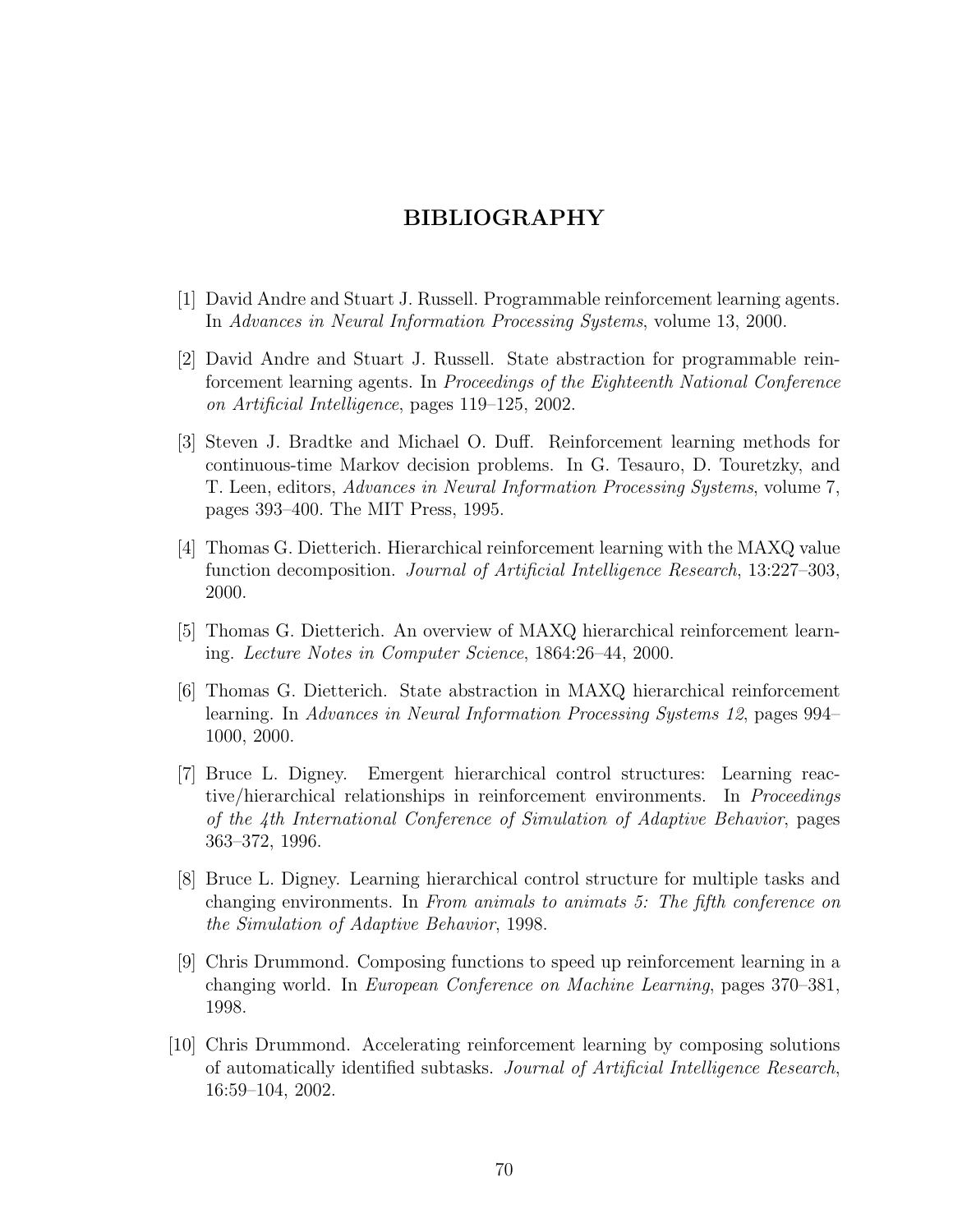- [11] Fikes, Hart, and Nilsson. Learning and executing generalized robot plans. Artificial Intelligence, 3:251–288, 1972.
- [12] Bernhard Hengst. Discovering hierarchy in reinforcement learning with HEXQ. In Proceedings of the Nineteenth International Conference on Machine Learning, pages 243–250, 2002.
- [13] Glen A. Iba. A heuristic approach to the discovery of macro-operators. Machine Learning, 3:285–317, 1989.
- [14] Tommi Jaakkola, Michael I. Jordan, and Satinder P. Singh. Convergence of stochastic iterative dynamic programming algorithms. In Jack D. Cowan, Gerald Tesauro, and Joshua Alspector, editors, Advances in Neural Information Processing Systems, volume 6, pages 703–710. Morgan Kaufmann Publishers, Inc., 1994.
- [15] J.E. Laird, P.S. Rosenbloom, and A. Newell. Chunking in soar: The anatomy of a general learning mechanism. Machine Learning, 1:11–46, 1986.
- [16] O. Maron. Learning from Ambiguity. PhD thesis, Massachusetts Institute of Technology, 1998.
- [17] O. Maron and T. Lozano-Pérez. A framework for multiple-instance learning. In M. I. Jordan, M. J. Kearns, and S. A. Solla, editors, Advances in Neural Information Processing Systems, volume 10, pages 570–576, 1998.
- [18] Amy McGovern. Autonomous Discovery Of Temporal Abstractions From Interaction With An Environment. PhD thesis, University of Massachusetts Amherst, 2002.
- [19] Amy McGovern and Andrew G. Barto. Automatic discovery of subgoals in reinforcement learning using diverse density. In Proc. 18th International Conf. on Machine Learning, pages 361–368. Morgan Kaufmann, San Francisco, CA, 2001.
- [20] Amy McGovern and Richard S. Sutton. Macro-actions in reinforcement learning: An empirical analysis. Technical Report 98-70, University of Massachussets Amherst, 1998.
- [21] Ronald Parr and Stuart J. Russell. Reinforcement learning with hierarchies of machines. In Michael I. Jordan, Michael J. Kearns, and Sara A. Solla, editors, Advances in Neural Information Processing Systems, volume 10. The MIT Press, 1997.
- [22] Doina Precup. Temporal Abstraction in Reinforcement Learning. PhD thesis, University of Massachusets Amherst, 2000.